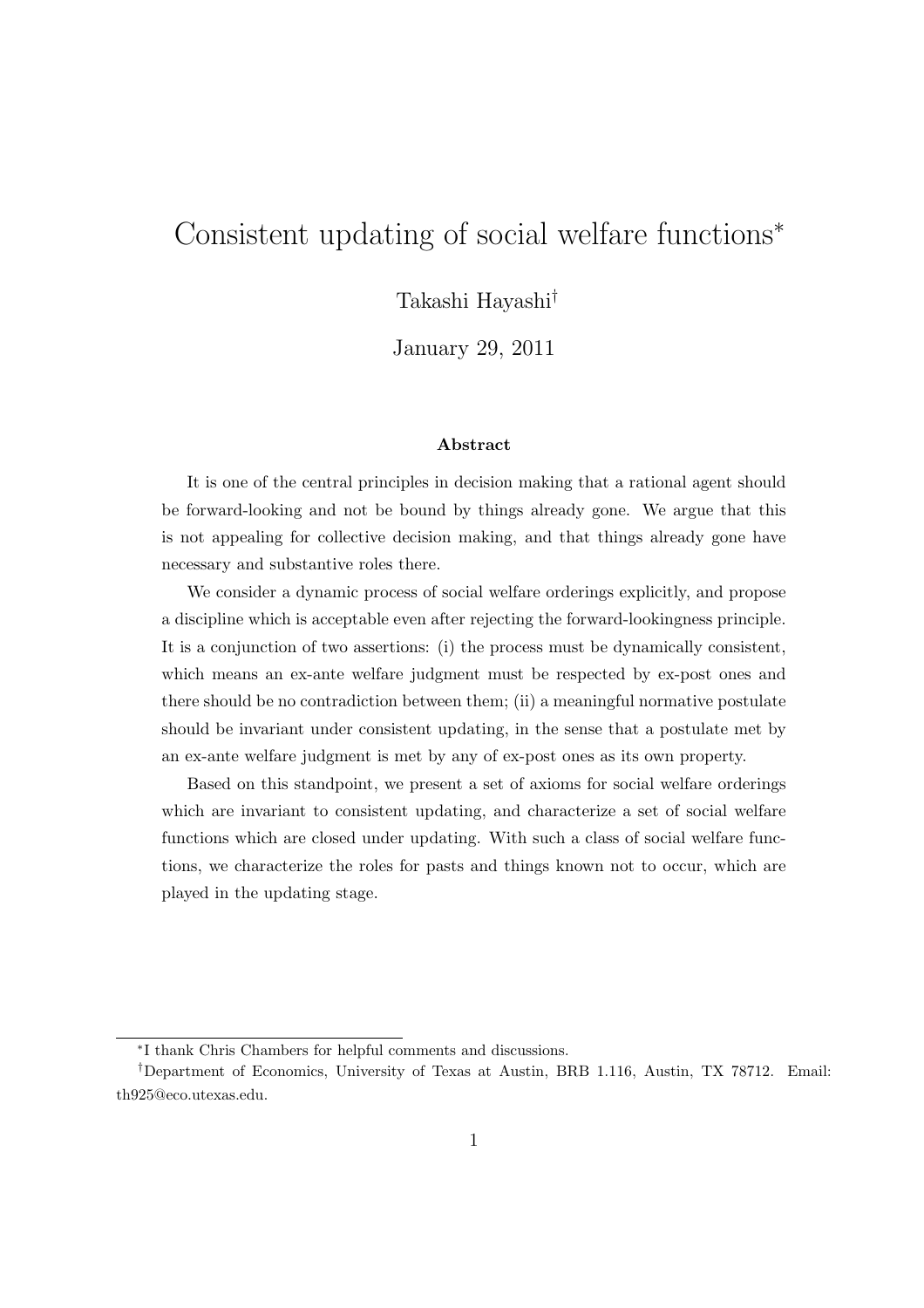# **1 Introduction**

## **1.1 Reexamining forward-lookingness**

It is one of the central principles in decision making that a rational agent should be forwardlooking and not be bound by things already gone. It presumes that pasts and things already known not to occur are 'sunk,' and have no role to play except for the purely informational ones to facilitate inference about uncertain or strategic worlds. Throughout the paper, let us call this principle *forward-lookingness*. 1

We argue below, however, that forward-lookingness is not an appealing principle in *collective* decision making, even if we accept it for individuals' evaluation of decisions, and that things already gone have necessary and substantive roles there.

Then it is natural to ask how we can *discipline* our argument, because one might be able to say anything if such dependence is allowed. This necessitates a question of what type of discipline should remain accepted even after rejecting forward-lookingness. This is exactly the question of the paper.

To illustrate, let us start with discussing a classical fable attributed to Aesop and one of its variations.

## **Example 1 "The Ant and the Grasshopper (cicada in ancient versions)" An ancient version (Babrius 140 in Perry [12])**:

An ant in the winter-time was dragging out of his hole some grain which he had stored up in the summer, in order to air it. A cicada, dying of starvation, begged him to give him some of his food, to keep him alive. "What were you ding last summer?" asked the ant. "I was not loafing," said the cicada, "I was busy singing all the time." The ant laughed and barred up his grain, saying: "Dance in the winter, since you piped during the summer."

#### **A variation due to Disney (From the retelling by Brown [3])**:

.....When the ants came to the door, they found him there, half frozen. And ten of the kind and busy ants came out and carried the poor grasshopper into

<sup>&</sup>lt;sup>1</sup>In the literature of choice under uncertainty it is called consequentialism (see for example Hammond [8] and Machina [10]), but since it is used for different meanings in different fields such as ethics, we adopt the current terminology.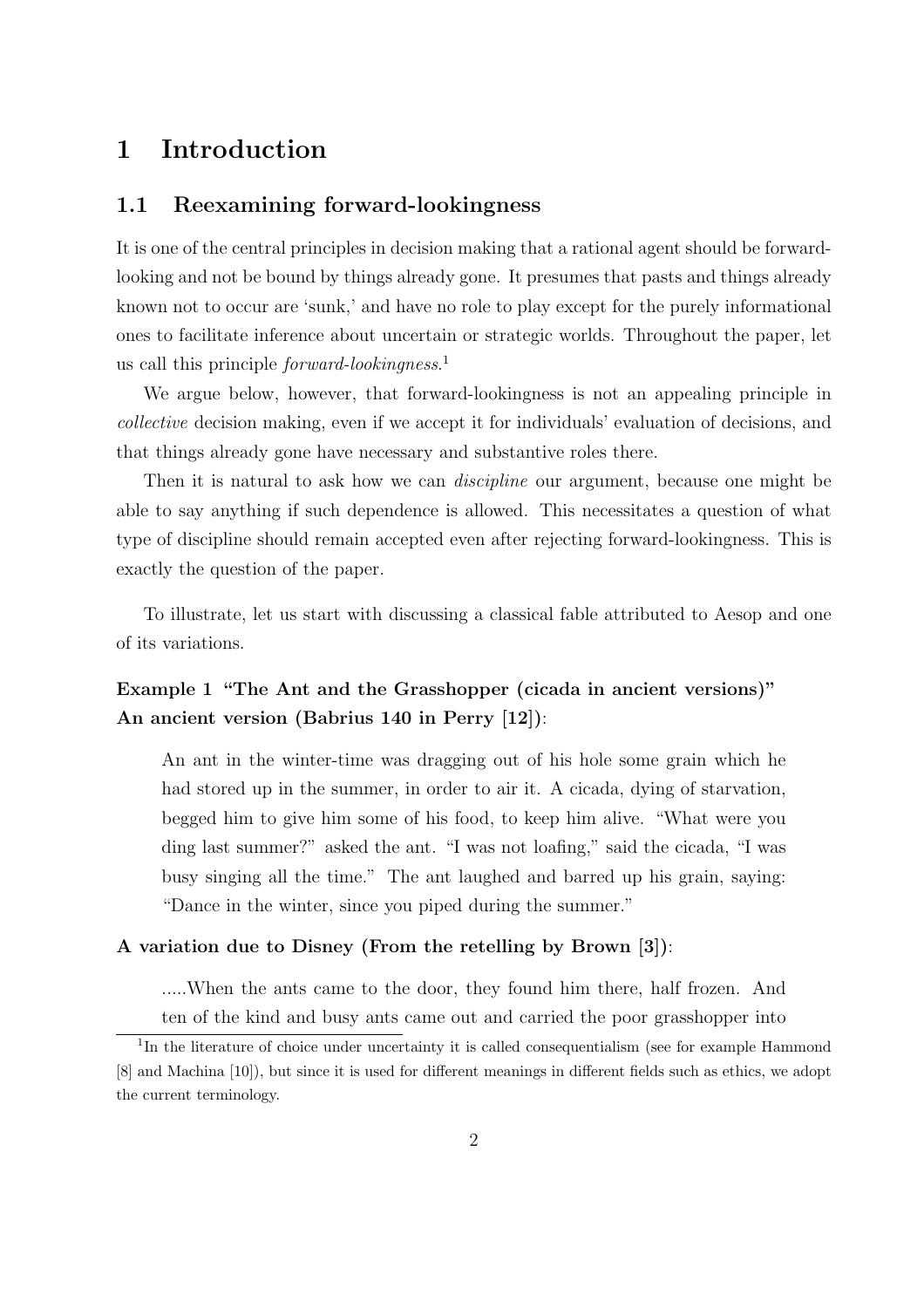their house. They gave him hot corn soup. And they hurried about, making him warm.

Then the Queen of All the Ants came to him. And the grasshopper was afraid, and he begged of her: "Oh, Madam Queen, wisest of ants, please, please give me another chance."

The Queen of All the Ants looked at the poor, thin frozen grasshopper as he lay shivering there. Then she spoke these words: "With ants, just those who work may stay. So take your fiddle — and PLAY!"

The grasshopper was so happy that his foot began beating out the time in the old way, and he took up his fiddle and sang.....

To translate the above stories into a more formal setting, consider an economy with two periods, summer and winter, in which each of Ant and Grasshopper initially owns 2 units of consumption good and has an access to a storage technology, respectively. Consider that Ant saves 1 unit and Grasshopper consumes the entire 2 units during the summer. Thus in winter there is just 1 unit left which was saved by Ant. If we accept the ending of the ancient version, it reveals a judgment which ranks giving the entire 1 unit to Ant over splitting the remaining 1 unit. If we accept the ending of the modern variation, it reveals a judgment which prescribes to split the remaining 1 unit, say equally.<sup>234</sup>

Each of the judgments amounts to a problem. The second one leads to an obvious conflict between ex-post justice and ex-ante justice. The idea of ex-post justice is quite prevailing, and it is indeed regarded as a basis for redistribution in many real life situations. In this example it prescribes to split the remaining 1 unit equally. However, under the

 $2$ We consider equal division here just for simplicity.

<sup>&</sup>lt;sup>3</sup>There may be a different interpretation of the modern variation that Ant is willing to allow redistribution, even if they are not ethically prescribed or driven to do so, because of the hope for reciprocal compensation in further future, which is a story about reputation effects. Our focus is rather on a pure ethical argument on the ex-post welfare judgment in the absence of reputation effects.

<sup>4</sup>One might give another different interpretation that the main problem here is rather whether Grasshopper is responsible for its lack or wrongness of its foresight about the food condition in winter. This will be handled as a separate issue in a later section on updating welfare judgment under uncertainty with non-common prior beliefs.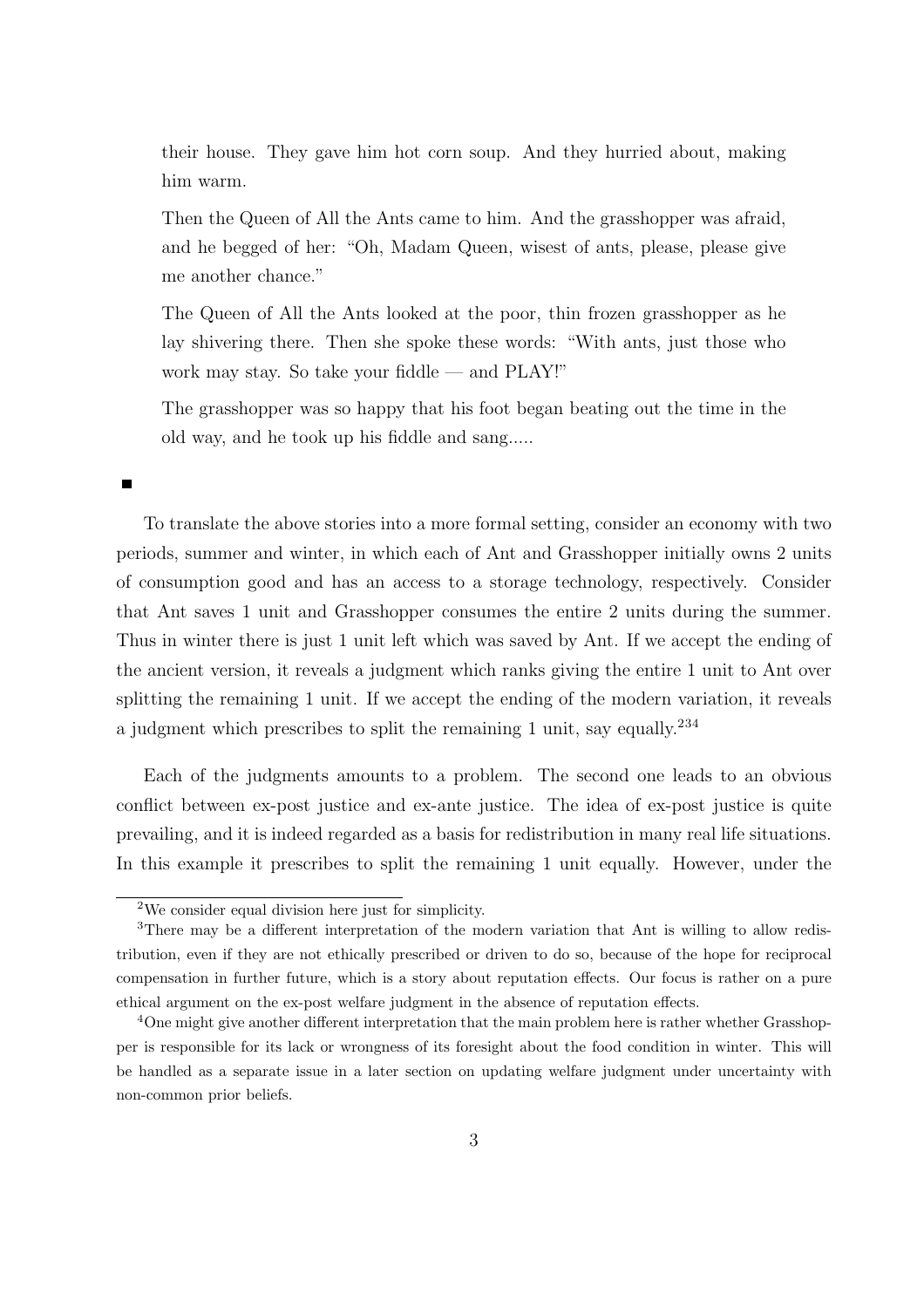natural requirement of dynamic consistency, the ex-ante welfare criterion must prescribe that Ant should receive a two-period consumption profile (1*,* 0*.*5) and Grasshopper should receive (2*,* 0*.*5), which is unfair in any sense from the ex-ante viewpoint.

The first one is, surprisingly, *not* supported by any of the accepted arguments in welfare economics. We should notice that the resource allocation problem they face in winter is an *ex-post* problem. Even if an intertemporal trade is desirable from an ex-ante viewpoint, it is a different problem, per se, whether execution of such trade is indeed desirable ex-post, since the latter ex-post problem is not about mutual exchange but typically about taking resource from somebody and giving it to somebody else. The standard welfare economics argument is based on the forward-lookingness principle and does not allow bringing up the past. How can it explain the judgment to prioritize Ant's consumption over Grasshopper's in winter, without referring to the past?

Two explanations may be attempted in the framework of welfare-based ethical argument, one is an utilitarian idea and the other is motivated by equity. The utilitarian explanation is that Ant cares for consuming in winter and Grasshopper does not. However, this comparison can make sense only in the relative way by taking another good, namely consumption in summer, into account. The right restatement of it is: Ant is willing to sacrifice consumption in summer in order to increase consumption in winter more than Grasshopper does. Then actually we are dating back to their ex-ante preferences over consumption plans and the application of ex-ante Pareto principle which would have prescribed intertemporal trading, which means we are already referring to the past.

What about explanation by means of equity? How can we say that one should get everything based on any idea of equity? The only way of rejecting equal split based on an idea of equity will be to say that it is inequitable because then Ant is receiving a twoperiod consumption profile (1*,* 0*.*5) and Grasshopper is receiving (2*,* 0*.*5). This is obviously bringing up the past and the notion of ex-ante equity.

It is hard to explain the first judgment without bringing up the past. Not only that, it is known to be indeed impossible. Zuber [14] shows that social preference over streams of social outcomes which is dynamically consistent and respects the Pareto principle can be independent of history and chronology only if all individuals have the same time preference and the aggregation rule is additive, which excludes equity concern. This is confirmed in the current paper as well.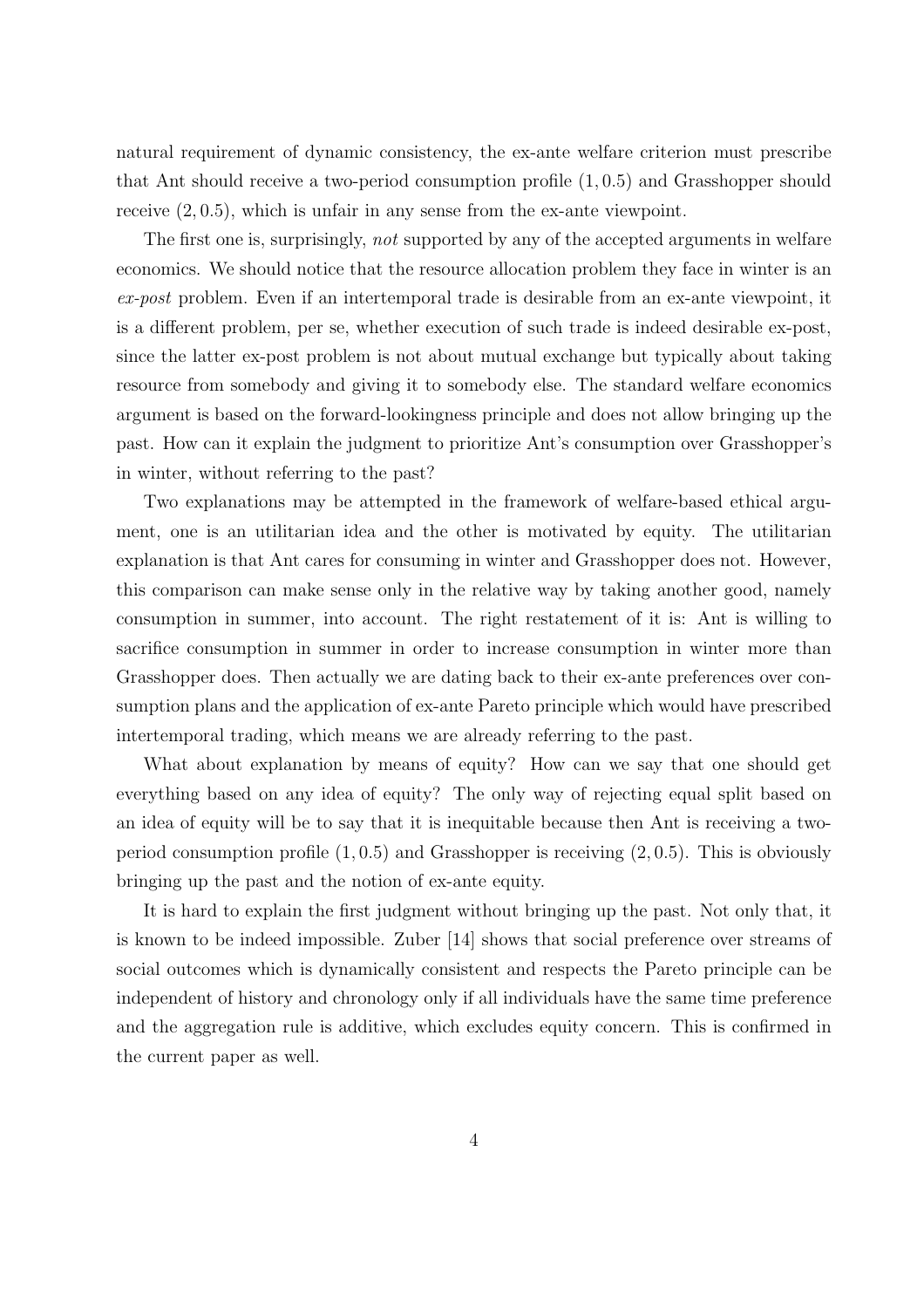What is the reasonable way of making ex-post welfare judgment then? What type of discipline should remain accepted even after rejecting forward-lookingness?

One may think of simply applying the welfare criterion which was accepted ex-ante. For example, under the rationality assumption that both Ant and Grasshopper have correct foresight on the consequence of their (non-)saving, one may conclude that Ant preferred a two-period consumption profile (1*,* 1) to (2*,* 0) ex-ante and opposite for Grasshopper, and deduce that since they have unanimously agreed to a plan, Ant receiving (1*,* 1) and Grasshopper receiving (2*,* 0), it is unreasonable to redistribute consumption in the winter.

However, if we support execution of a plan only for the reason that it was accepted to be desirable in the past, where is any *thinking* in the present? If all what we should do in the present is just to follow the prescription by a judgment made in the past, we are no more than a 'slave' of the past. A *practical* argument may say that execution of an ex-ante agreed plan must be enforcing (or self-enforcing) even if there is no substantive reason to do so ex-post, because otherwise such a plan is null and never be implemented. For example, it says that you should pay your debt because otherwise you are punished or nobody finances you in the beginning. Our argument is rather that fulfillment of a plan is not only practically necessary but also there should be a *welfare-based ethical reason* for it. That is, there should be an ethical reason for why you should pay your debt.<sup>5</sup>

Being consistent over time requires that our ex-post welfare judgment must coincide with the 'projection' of the ex-ante one, and such projection can be taken in an obvious manner. To illustrate schematically, let *a* and *b* denote possible social outcomes in period 1 and *x* and *y* denote possible outcomes in period 2. Consider that an ex-ante social ranking  $\sum$  yields let's say  $(a, x) \succ (b, y) \succ (b, x) \succ (a, y)$ . Then the ex-post ranking conditional on *a*, denoted  $\succsim_a$  may be simply taken as  $x \succ_a y$ , which is the projection of  $(a, x) \succ (a, y)$ . Similarly the ex-post ranking  $\succsim_b$  conditional on *b* is taken to be  $y \succ_b x$ . However, even if the ex-ante ranking  $\succsim$  possesses normatively appealing properties, it is a different problem if the ex-post rankings  $\succsim_a$  and  $\succsim_b$  have such properties.

There should be a distinction between *structure* of welfare judgment, the form of thinking, and particular choice of welfare weights and priorities. We view that a normatively meaningful structure which appears in the ex-post welfare judgment should appear again

<sup>5</sup>This is different from an ethical viewpoint that fulfilling a promise or prior agreement is a virtue by itself regardless of its welfare consequence.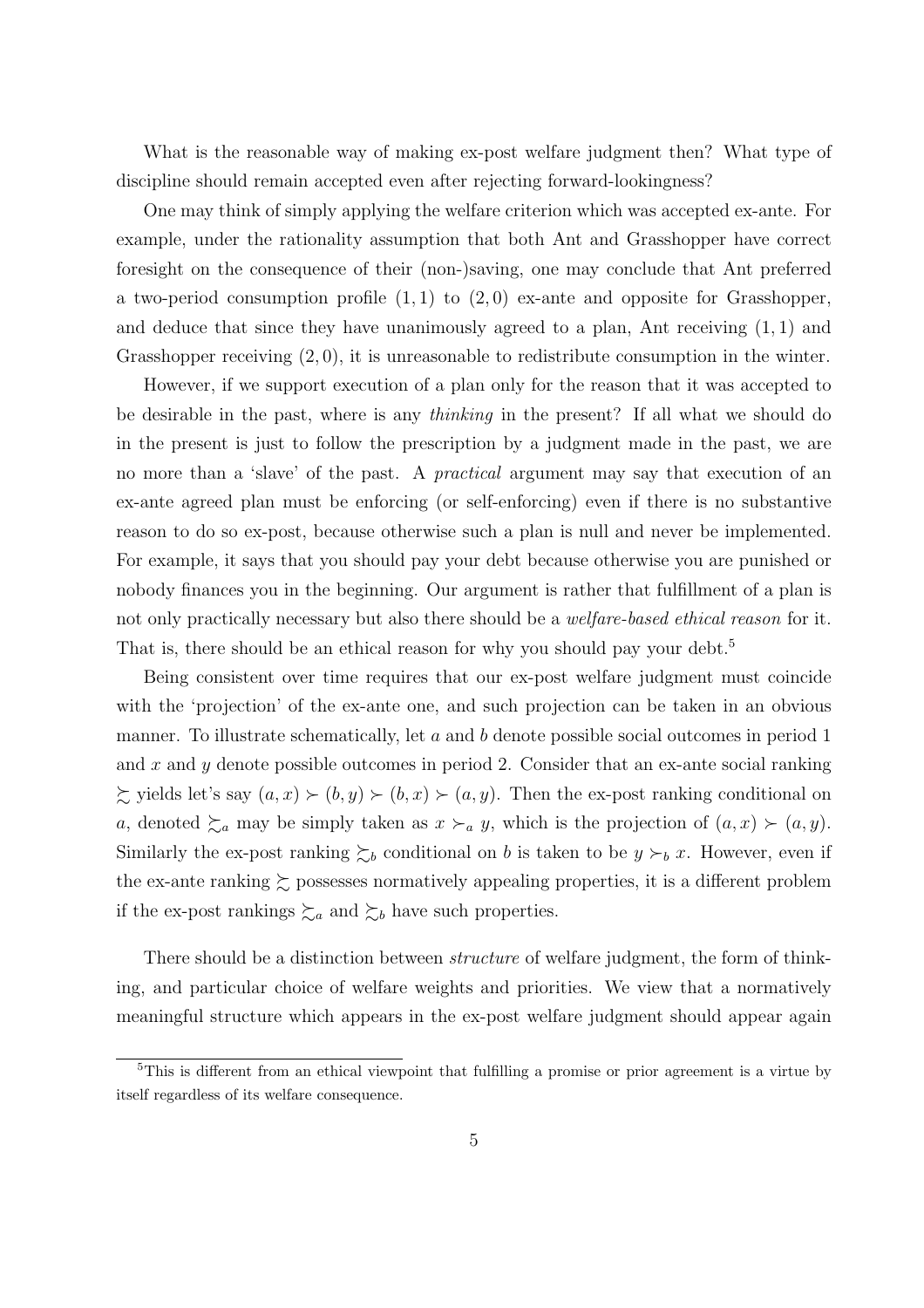in the ex-post welfare judgment as its *own independent* property and at the same time in an *invariant* manner, while particular weights should depend on histories and vary over time. This is the discipline what we mean.

Let us further illustrate our points with a different situation, risk and uncertainty.

## **Example 2 "Machina's Mom" From Machina (1989)**:

Mom has a single indivisible item  $-$  a "treat"  $-$  which she can give to either daughter Abigail or son Benjamin. Assume that she is indifferent between Abigail getting the treat and Benjamin getting the treat, and strongly prefers either of these outcomes to the case where neither child gets it. However, in a violation of the precepts of expected utility theory, Mom strictly prefers a coin flip over either of these sure outcomes, and in particular, strictly prefers 1/2: 1/2 to any other pair of probabilities. This random allocation procedure would be straightforward, except that Benjie, who cut his teeth on Raiffa's classic Decision Analysis, behaves as follows:

Before the coin is flipped, he requests a confirmation from Mom that, yes, she does strictly prefer a 50:50 lottery over giving the treat to Abigail. He gets her to put this in writing. Had he won the flip, he would have claimed the treat. As it turns out, he loses the flip. But as Mom is about to give the treat to Abigail, he reminds Mom of her "preference for flipping a coin over giving it to Abigail (producing her signed statement), and demands that she flip again.

What would your Mom do if you tried to pull a stunt like this? She would undoubtedly say "You had your chance!" and refuse to flip the coin again. This is precisely what Mom does.

Machina continues, "By replying "You had your chance," Mom is reminding Benjamin of the existence of the snipped-off branch (the original 1/2 probability of B) and that her preferences are not separable, so the fact that nature could have gone down that branch still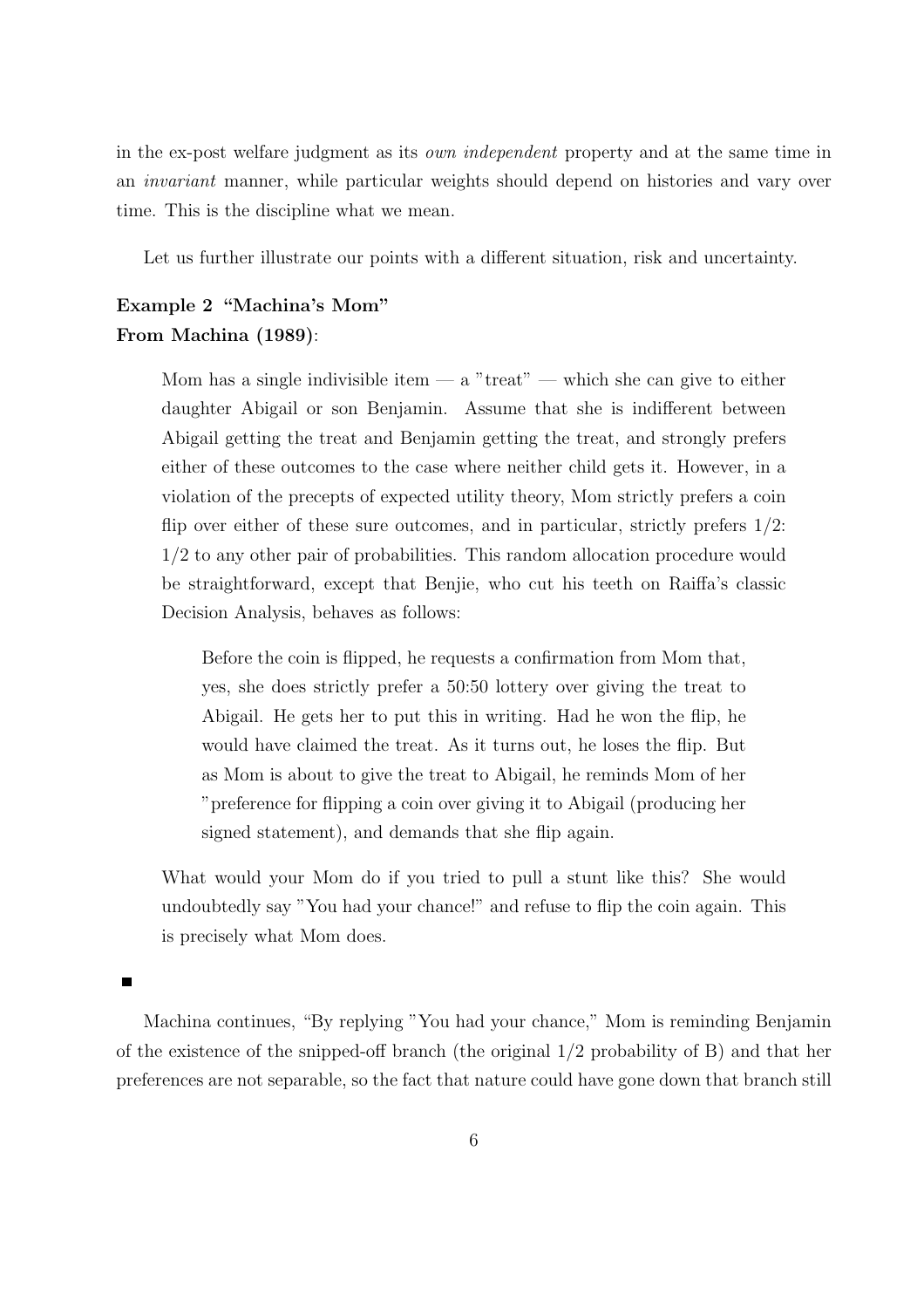matters. Mom is rejecting the property of consequentialism  $-$  and, in my opinion, rightly so." Here the term 'consequentialism' is what the forward-lookingness principle is called in the literature of choice under uncertainty, which in particular says that the decision should be independent of events or outcomes which turned out not to occur (see Hammond [8] for example).

Again, each of Mom's claim and Benjamin's claim amounts to a problem. If Mom's claim to reject consequentialism is no more than mechanically following the ex-ante welfare judgment, our thinking in the present does not possess any normative feature which is appealing by itself. In general, a meaningful property of non-expected utility preference might not be preserved through taking projection, while all the axioms of expected utility theory and additive aggregation are known to be maintained after consequentialist updating. On the other hand, if we accept Benjamin's claim, as far as we want our welfare judgment to be dynamically consistent, it leads to that the en-ante judgment must support Abigail winning the item with probability  $1/2 \times 1/2 = 1/4$  and Benjamin winning with probability  $1/2 + 1/2 \times 1/2 = 3/4$ , which is unfair in any sense from the ex-ante viewpoint.

The example suggests that a consistent balance between ex-ante and ex-post equity is impossible if we don't take non-occurred events and outcomes into account. Indeed it is shown to be impossible by Hammond [8]. How should non-occurred events and outcomes be taken into account, then? Here as well, we propose a discipline that a normatively meaningful structure which appears in the ex-post welfare judgment should appear again in the ex-post welfare judgment as its own independent property and at the same time in an invariant manner, while particular weights should depend on non-occurred events and outcomes and vary across events.

### **1.2 Outline**

In this paper we consider a *dynamic process* of social welfare orderings explicitly. We then propose a discipline, which is a conjunction of two assertions: (i) the process must be *dynamically consistent*, which means an ex-ante welfare judgment must be respected by expost ones and there should be no contradiction between them; (ii) a meaningful normative postulate should be *invariant* under consistent updating, in the sense that a postulate met by an ex-ante welfare judgment is met by any of ex-post ones as its *own* property.

Based on this standpoint, we present a set of axioms for social welfare orderings which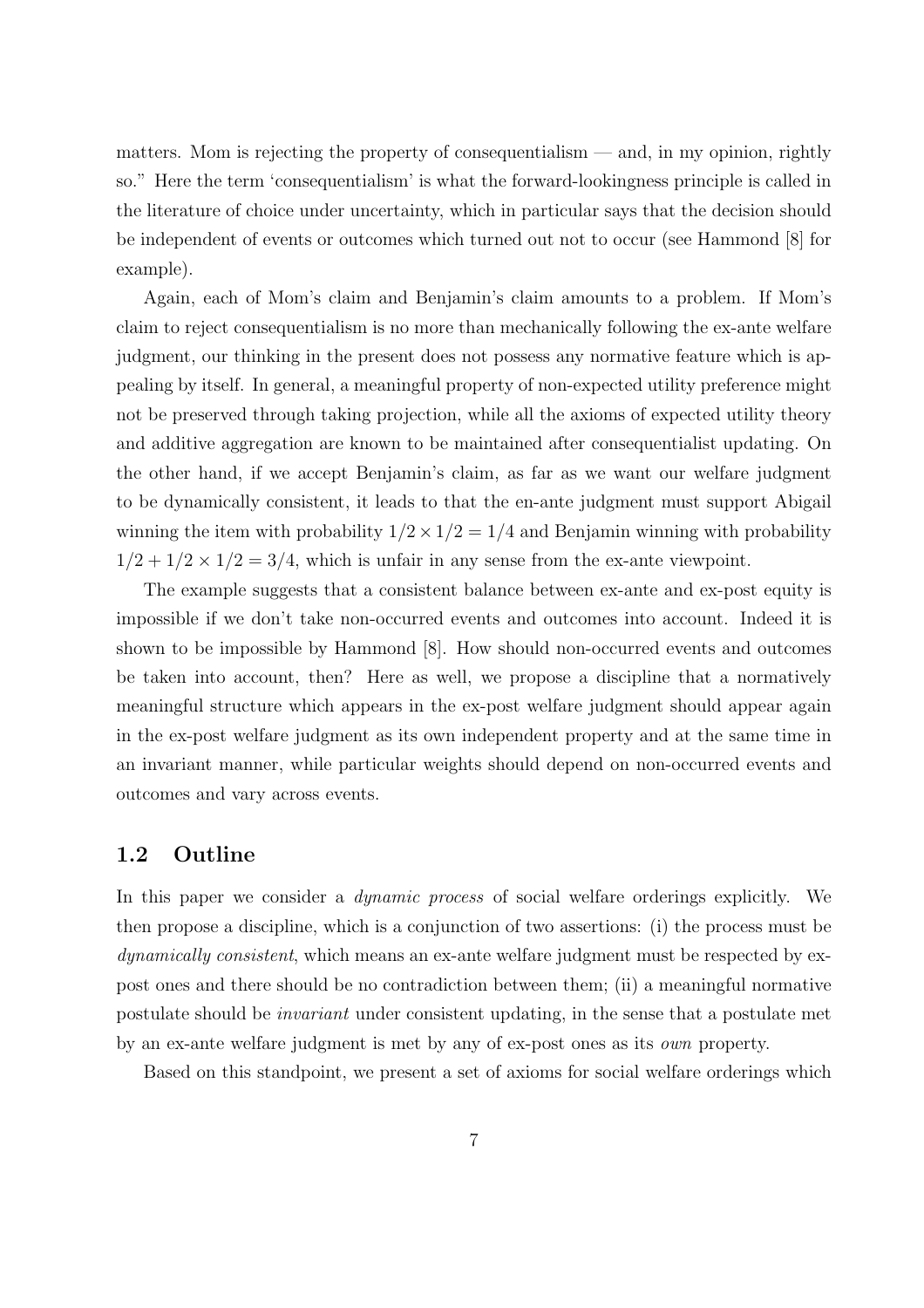are invariant to consistent updating, and characterize a set of social welfare functions which are *closed* under updating. With such a class of social welfare functions, we characterize the roles for pasts and things known not to occur, which are played in the updating stage.

The problem studied here lies almost everywhere in our life: imagine any situation that there is no prior contract or agreement explicitly made in the past, and one goes to the court requesting compensation for a loss or lack of fairness due to somebody's wrongdoing or events for which she is not responsible; or imagine any situation that a prior contract or agreement is violated by somebody and one goes to the court requesting the fulfillment of it or compensation for the foregone benefit due to the violation. Such situation is almost everywhere. Requesting compensation or fulfillment of a contract is nothing but bringing up the past. The court then needs to make a reasoning not as a slave of the past, but as an independent thinker, while it needs to track back the history in order to calculate the right compensation, by investigating what could have been done, what could have occurred and what had been conceived as agreeable. Our aim is to model such reasoning.

After concluding the introduction with discussion on related literature, the paper proceeds as follows. In Section 2, we present an axiomatic characterization of a class of static social welfare functions, which allows for the role of equity concern and is shown in later sections to be closed under consistent updating. In Section 3, we consider the problem of updating the deterministic setting with intertemporal compensations, and propose a condition that an axiom imposed on social welfare ordering be preserved under consistent updating. Then we show that the set of axioms as proposed in Section 2, hence the class of characterized social welfare functions, is closed under consistent updating, and present the updating rule of welfare weights and equity attitudes, which explains the role of pasts In Section 4, we consider the problem of updating along with resolution of uncertainty, and propose a condition that an axiom imposed on social welfare ordering be preserved under consistent updating. Then we show that the the set of axioms as proposed in Section 2, hence the class of characterized social welfare functions, is closed under updating, and present the updating rule of welfare weights and equity attitudes, which explains the role of things known not to occur.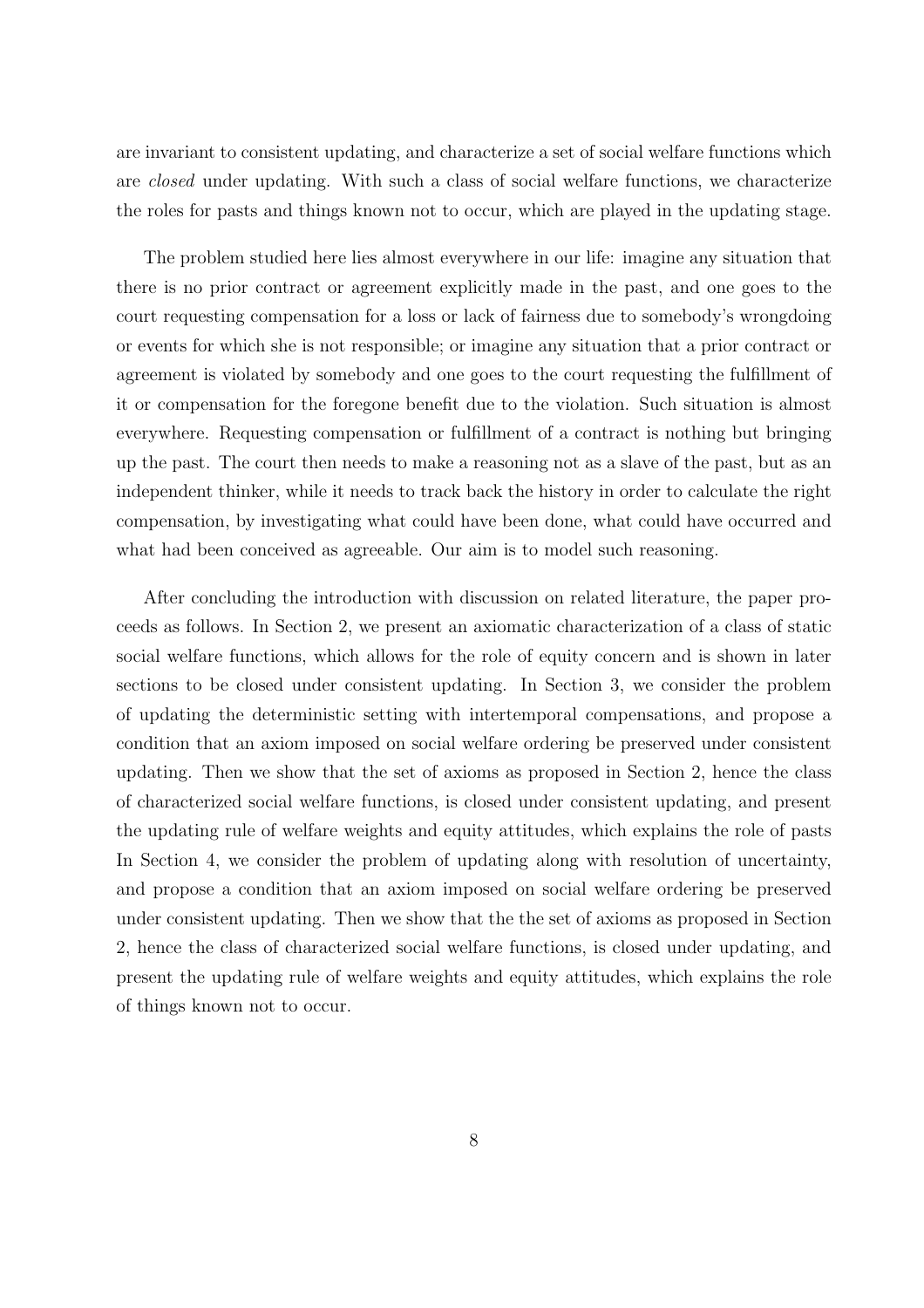### **1.3 Related Literature**

Zuber [14] shows that social preference over deterministic streams of outcomes respecting the Pareto principle is dynamically consistent and independent of histories and time, which together imply stationarity, only if individual preferences are stationary additive with discount factors being *identical* across individuals and the aggregation rule is additive. This means that dynamically consistent and history-time independent social preference does not allow for any role of equity concern, or even the role of intertemporal compensation and trades based on the difference of time preferences.

Hammond [8] shows in the setting of uncertainty that social choice rule respecting the Pareto principle is dynamically consistent and follows consequentialism only if it maximizes a weighted sum of individual expected utilities. This strengthens the result by Harsanyi [9] that a list of social preference and individual preferences having the expected utility forms respects the Pareto principle only if the social expected utility is a weighted sum of individual expected utilities. See also Bommier and Zuber [2] for a related result. This means that dynamically consistent and consequentialist social choice rule does not allow for the role of equity concern as considered in Diamond [6], that the society should have a strict preference for randomization for the sake of ex-ante fairness. As cited above, Machina [10] discusses the incompatibility between such equity concern and consequentialism.

In the setting of risk (objective uncertainty), Epstein and Segal [7] axiomatically characterize the class of quadratic social welfare functions, which allows the room for the Diamond-type equity concern. There Epstein and Segal discuss 'dynamic consistency' of their model itself, arguing that a non-consequentialist update of a quadratic social welfare function is again quadratic. The current research, although leading to a different class of social welfare functions, is viewed as going further on this direction in the sense that we set consistent updating explicitly as the main issue and investigate its full implication in a more general setting with possibly heterogeneous beliefs.

# **2 The class of static social welfare functions**

## **2.1 Basic axioms and characterizations**

This section presents a set of axioms, which in later sections are translated into dynamic setting and shown to be preserved under consistent updating along with time passing and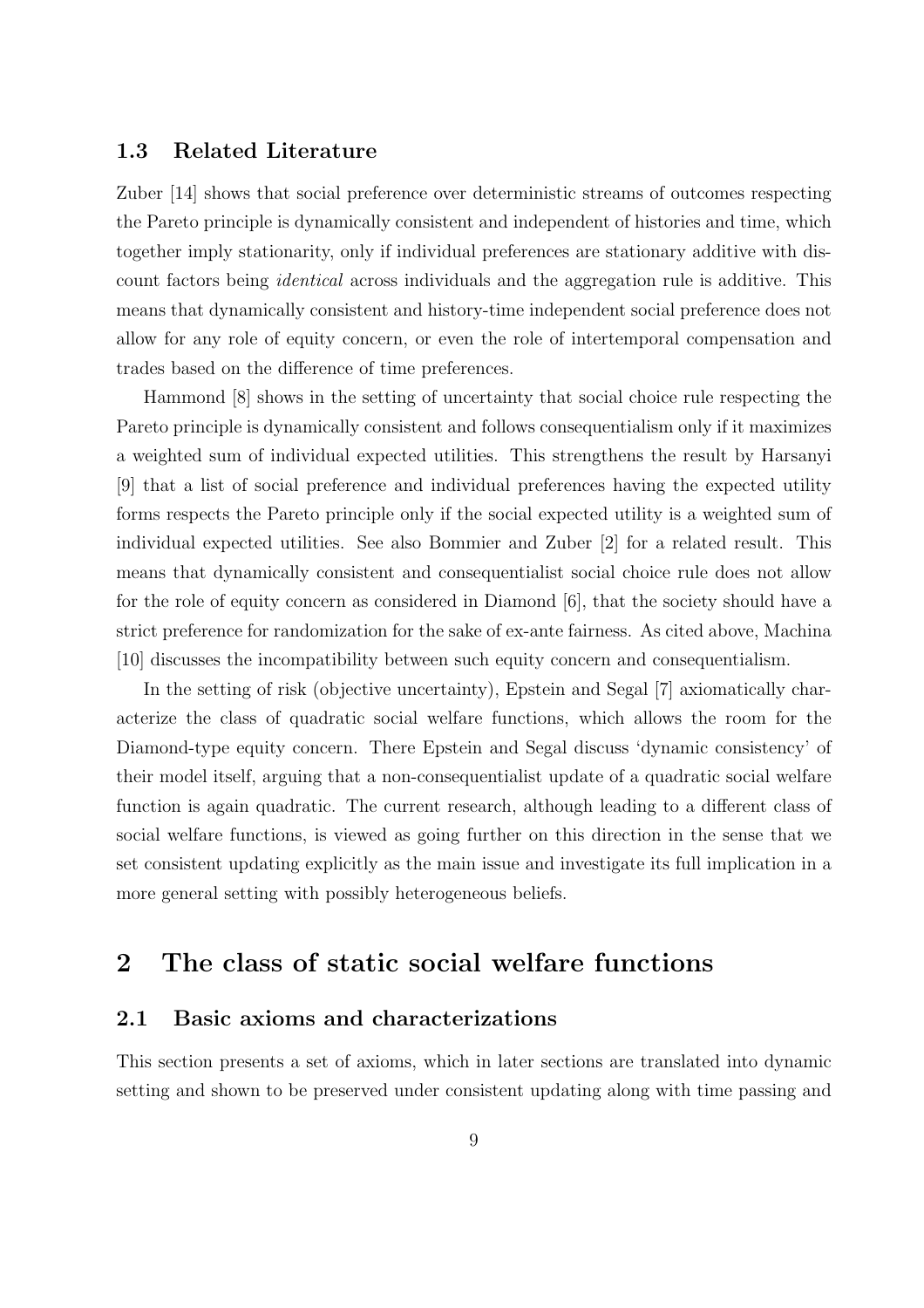resolution of uncertainty, and presents a class of social welfare functions characterized by that, which is shown to be closed under consistent updating.

Let *I* be the set of individuals. For technical reason, we assume  $|I| \geq 3$ . We assume that individual utilities to are given as cardinal and interpersonally comparable objects. Let  $\mathbb{R}^I$  be the domain of such individual utilities. We consider a social welfare ordering  $\succsim$ defined over  $\mathbb{R}^I$ .

We consider the following axioms.

**Order:**  $\succeq$  is complete and transitive.

- **Continuity**:  $\succsim$  is a closed subset of  $\mathbb{R}^I \times \mathbb{R}^I$ .
- **Pareto**: for all  $U, V \in \mathbb{R}^I$ ,  $U_i \geq V_i$  for every  $i \in I$  implies  $U \succeq V$ , and the conclusion is strict additionally if  $U_i > V_i$  for some  $i \in I$ .
- **Inequality Aversion**: for all  $U, V \in \mathbb{R}^I$  and  $c \in [0, 1], U \sim V$  implies  $cU + (1 c)V \succsim U$ .
- **Separability**: for all  $J \subset I$ , for all  $U_J, V_J \in \mathbb{R}^J$  and  $U_{-J}, V_{-J} \in \mathbb{R}^{I \setminus J}$ ,  $(U_J, U_{-J}) \succeq$  $(V_J, U_{-J})$  holds if and only if  $(U_J, V_{-J}) \succsim (V_J, V_{-J})$ .

**Shift Covariance**: for all  $U, V \in \mathbb{R}^I$  and  $c \in \mathbb{R}, U \succsim V$  implies  $U + c\mathbf{1} \succsim V + c\mathbf{1}$ .

The last Shift Covariance axiom is concerned with interpersonal comparison of utilities, and saying that adding 'equal utility' to everybody does not change the social welfare ranking. This means that attitude toward inequality is independent of the absolute level of utilities.

Let  $\Delta(I) = \{a \in \mathbb{R}^I_+ : \sum_{i \in I} a_i = 1\}$  be the set of normalized weights over individuals which add up to 1, and let  $int\Delta(I) = \Delta(I) \cap \mathbb{R}^I_{++}$  be the set of positive weight vectors.

**Theorem 1** A social welfare ordering  $\succeq$  satisfies Order, Continuity, Pareto, Inequality Aversion, Separability and Shift Covariance if and only if either of the following two cases holds:

(i) there exist a vector  $a \in int\Delta(I)$  and a number  $\lambda > 0$  such that  $\sum$  is represented in the form

$$
\Phi(U) = -\sum_{i \in I} a_i e^{-\lambda U_i}
$$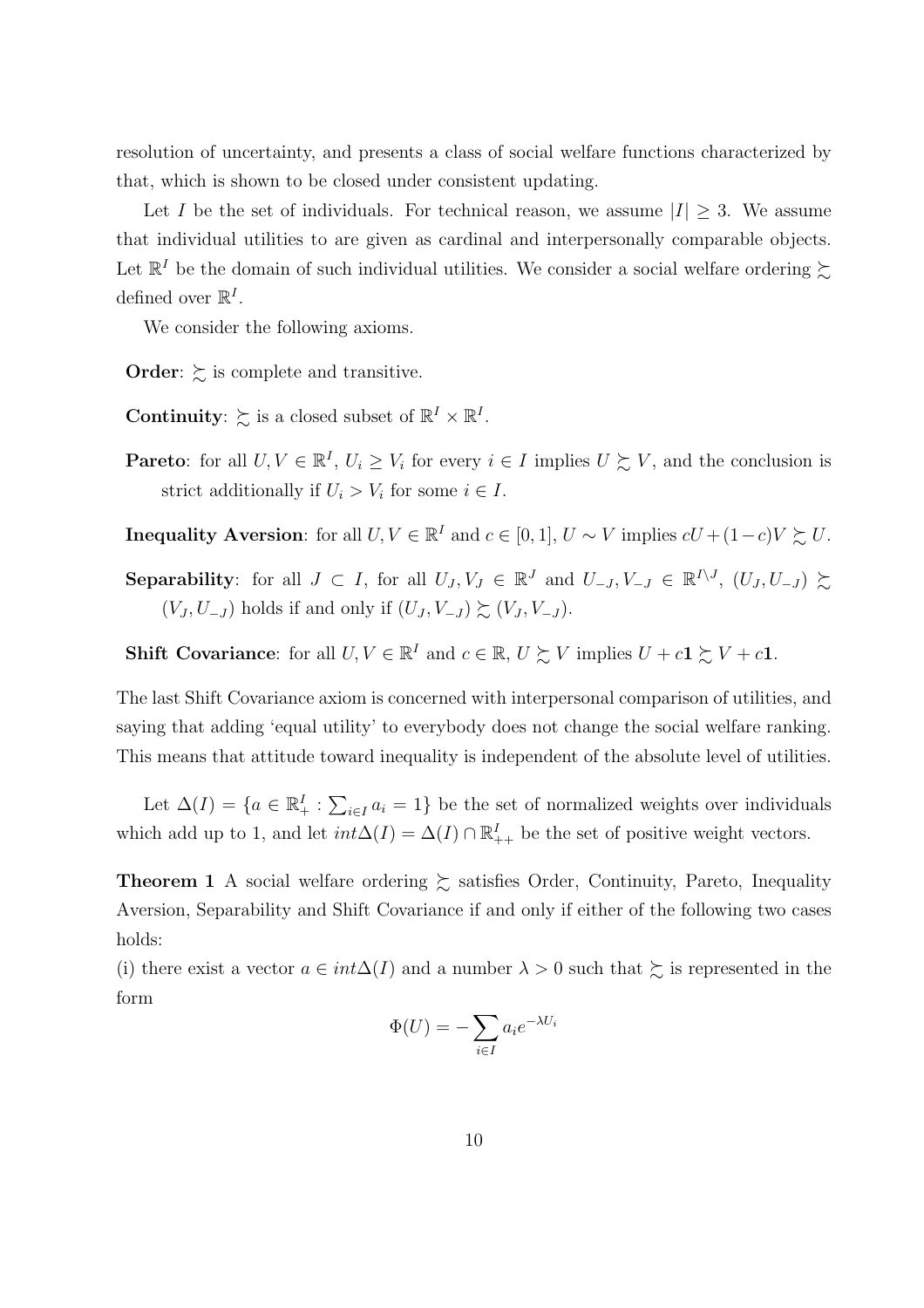We call this class of orderings and representations *exponential class*.

(ii) there exists a vector  $a \in int\Delta(I)$  such that  $\gtrsim$  is represented in the form

$$
\Phi(U) = \sum_{i \in I} a_i U_i
$$

We call this class of orderings and representations *additive class*. Moreover, in case (i) *a* and  $\lambda$  are unique and in case (ii) *a* is unique.

#### **Proof.** See appendix. ■

We will also consider a weaker version of Shift Covariance. This is because 'equality' does not necessarily mean 'equality of utilities,' depending on situations. This is particularly the case when 'scaling' of utility is different across individuals. As we will see later, when individuals' subjective weights on future differ it may be natural to say that their scalings of future utilities are treated as different too, and when individuals' beliefs on events differ it may be natural to say that their scalings of utilities contingent on events are treated as different too. The axiom below says that up to some scalings adding 'equal condition' to everybody does not change the social welfare ranking.

**General Shift Covariance:** there exists  $W \in \mathbb{R}^I_{++}$  such that for all  $U, V \in \mathbb{R}^I$  and  $c \in \mathbb{R}, U \succsim V$  implies  $U + cW \succsim V + cW$ .

**Theorem 2** A social welfare ordering  $\succeq$  satisfies Order, Continuity, Pareto, General Shift Covariance and Separability if and only if either of the following two cases holds:

(i) there exists a vector  $a \in int \Delta(I)$  and a vector  $\lambda \in \mathbb{R}^I_{++}$  such that  $\succeq$  is represented in the form

$$
\Phi(U) = -\sum_{i \in I} a_i e^{-\lambda_i U_i}
$$

We call this class of orderings and representations *generalized exponential class*.

(ii) there exists a vector  $a \in int\Delta(I)$  such that  $\gtrsim$  is represented in the form

$$
\Phi(U) = \sum_{i \in I} a_i U_i
$$

We again call this class of orderings and representations *additive class*. Moreover, in case (i) *a* and  $\lambda$  are unique and in case (ii) *a* is unique.

**Proof.** See appendix. ■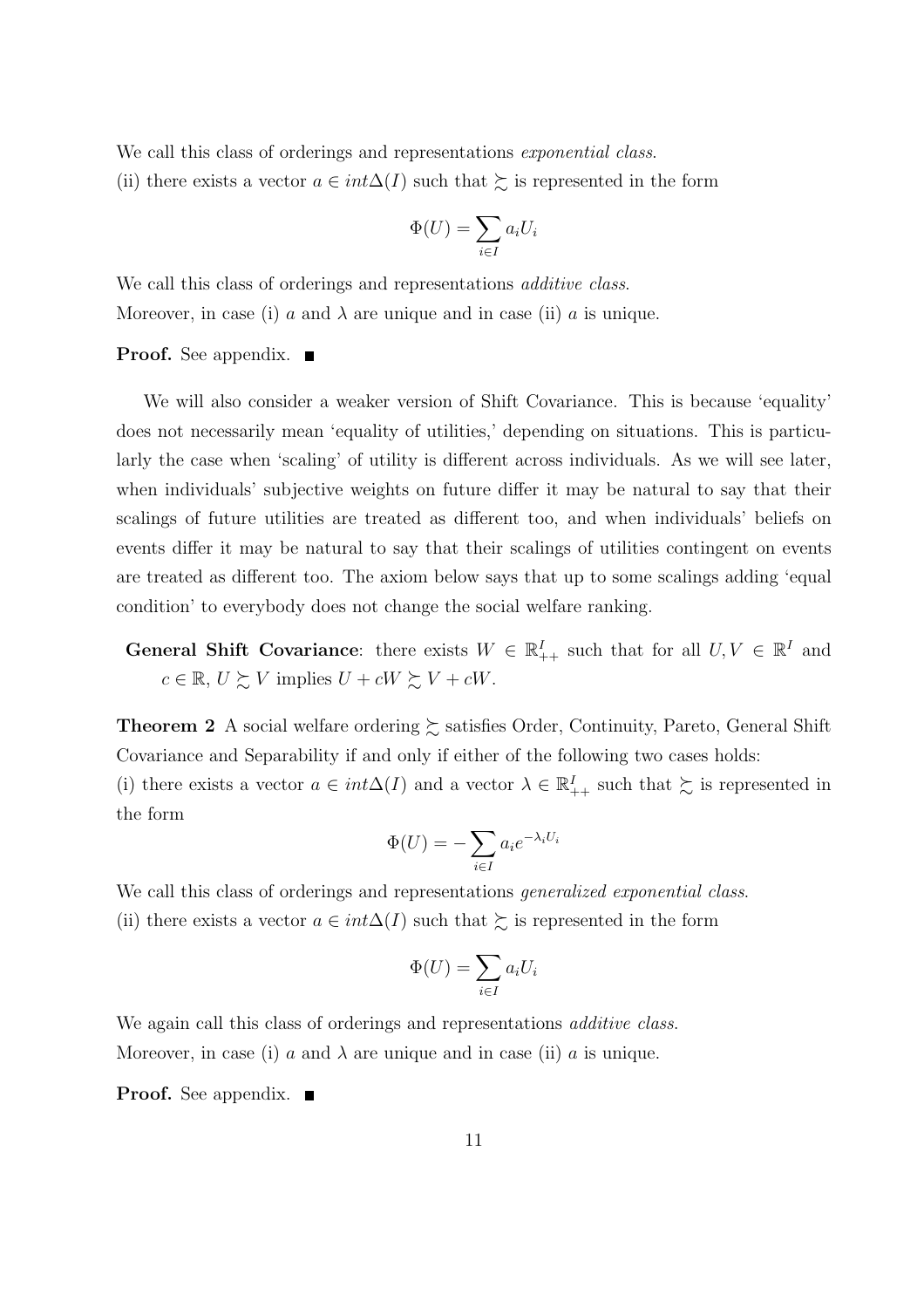## **2.2 Comparative inequality aversion**

Here we discuss the normative content of the parameters in the social welfare function characterized above. For the exponential class and additive class, one can make a straightforward interpretation of the parameters, which is an analogue of the standard argument on risk aversion: *a* explains welfare weights on individuals and  $\lambda$  explains the degree of inequality aversion.

We extend this interpretation to the generalized exponential class, in which the notion of 'equality' may depend on the difference of scalings of utilities across individuals and hence the degree of inequality aversion may be different across individuals.

We we define comparative inequality aversion in the following way.

**Definition 1**  $\succsim$  is more inequality averse than  $\succsim'$  if there exists a vector  $W \in \mathbb{R}^I_{++}$  such that for all  $c \in \mathbb{R}$  and  $U \in \mathbb{R}^I$ ,  $U \succsim cW$  implies  $U \succsim' cW$ .

Here the ray spanned by vector *W* reflects what is regarded as 'equal' by the given social welfare judgment. This includes the standard definition of inequality aversion as a special case that *W* is proportional to **1**.

**Theorem 3** Suppose  $\geq$  and  $\geq'$  fall in the generalized exponential class, where  $(a, \lambda)$  describes  $\gtrsim$  and  $(a', \lambda')$  describes  $\gtrsim'$ , respectively. Then  $\gtrsim$  is more inequality averse than  $\gtrsim'$ if and only if  $a = a'$  and  $\lambda = \mu \lambda'$  for some  $\mu \geq 1$ .

**Proof.** 'If' part is routine. We prove the 'only if' part.

Consider the 'marginal rate of substitution' between individual utilities associated with  $\gtrsim$ , which is given by

$$
MRS(U) = \left(\frac{\lambda_i a_i e^{-\lambda_i U_i}}{\lambda_1 a_1 e^{-\lambda_1 U_1}}\right)_{i \in I \setminus \{1\}}
$$

Note that

$$
MRS(cW) = \left(\frac{\lambda_i a_i}{\lambda_1 a_1}\right)_{i \in I \setminus \{1\}}
$$

for all *c*, where  $W = (1/\lambda_i)_{i \in I}$ . Do the same argument for  $MRS'$  and  $W' = (1/\lambda_i')_{i \in I}$ associated with  $\gtrsim'$ .

For  $\succsim$  and  $\succsim'$  to be comparable, it must be that *W* and *W'* span the same ray passing through the origin. Therefore,  $\lambda = \mu \lambda'$  for some  $\mu > 0$ . Since MRS and MRS' must be the same along the ray, we have  $a = a'$ . By comparing the second-order derivatives, we obtain  $\mu$  ≥ 1. ■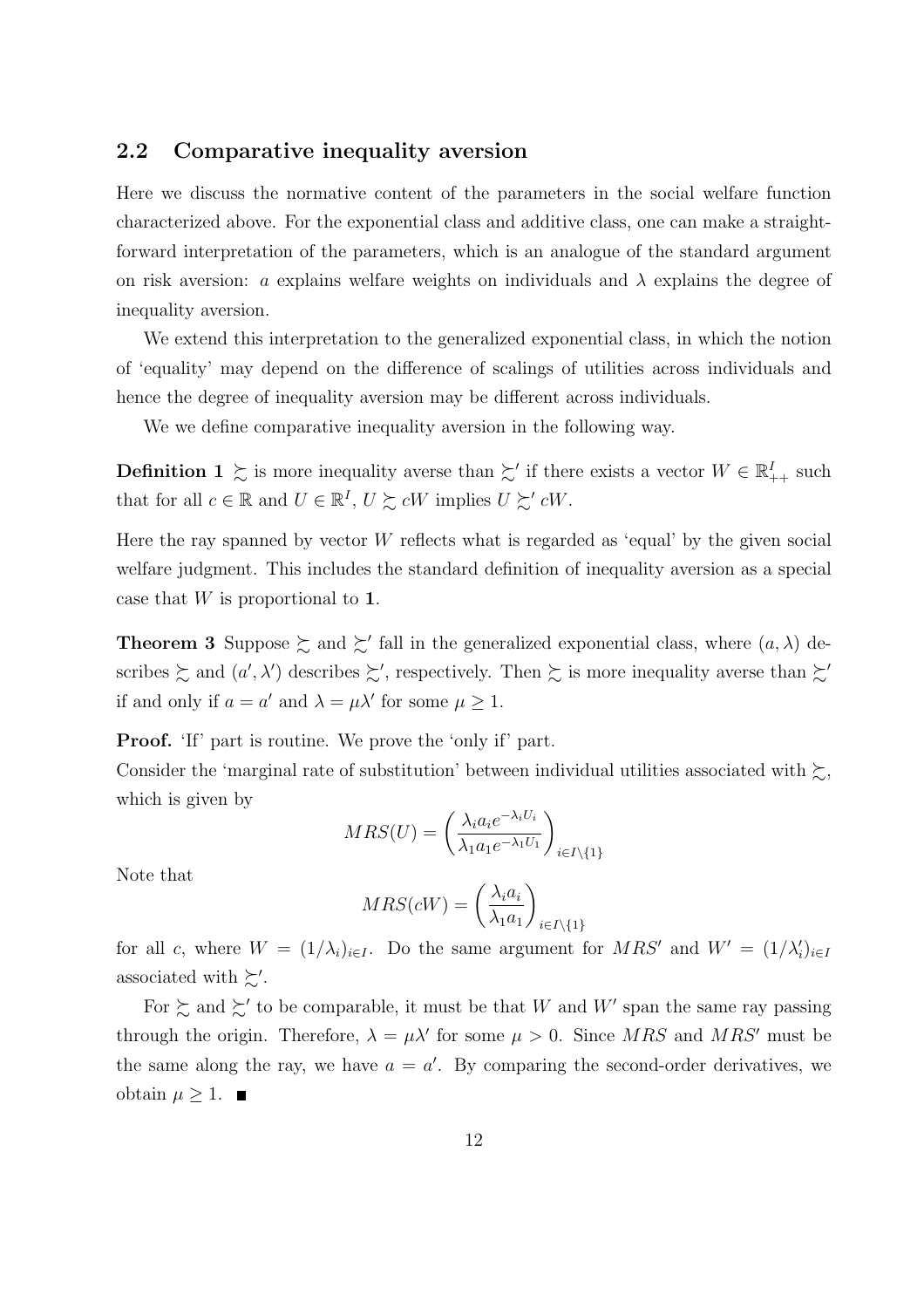Now it is immediate to see the following claim.

**Corollary 1** Suppose  $\succsim$  and  $\succsim'$  fall in the exponential class, where  $(a, \lambda)$  describes  $\succsim$  and  $(a', \lambda')$  describes  $\succsim'$ , respectively. Then  $\succsim$  is more inequality averse than  $\succsim'$  if and only if  $a = a'$  and  $\lambda \geq \lambda'$ .

# **3 Consistent updating with intertemporal compensations**

## **3.1 Consistent updating under homogeneous discounting**

In this section, we demonstrate how the axioms imposed on static social welfare functions are preserved under consistent updating with intertemporal compensation in a deterministic setting. Here we limit attention to the case that discounting is homogeneous across individuals and we will extend the argument to the case of heterogeneous discounting in a later section.

Consider a discrete and infinite time horizon. Given *t*, let  $u_t = (u_{it})_{i \in I}$  be the list of utilities received by the individuals at period *t*. Given *t*, let  $\mathbf{u}^{t-1} = (u_0, \dots, u_{t-1})$  be a history of utilities received by the individuals before period *t*. Denote the initial point with null history by  $\emptyset$ . Also, given t, let  $L^{I\times [t,\infty]} = {\mathbf{u}_t = (u_t, u_{t+1}, \cdots) : \max_i \sup_{\tau \geq t} |u_{i\tau}| < \infty}$ be the set of bonded sequences starting at period *t*. For each possible history  $\mathbf{u}^{t-1}$ , let  $\succsim_{\mathbf{u}^{t-1}}$ be the social welfare ordering over  $L^{I\times [t,\infty]}$  conditional on  $\mathbf{u}^{t-1}$ . Given  $\mathbf{u}_t, \mathbf{v}_t \in L^{I\times [t,\infty]}$ , the ranking may be written for example as  $\mathbf{u}_t \succsim \mathbf{u}^{t-1} \mathbf{v}_t$ . Let  $\{\succsim \mathbf{u}^{t-1}\}$  be a process of such social welfare orderings. Also, let  $\beta \in (0,1)$  be the discount factor which is assumed to be common across the individuals.

We will consider two kinds of axioms. One is properties of social welfare criteria which are desirable to be satisfied *at each time in each possible history*, and are investigated if they are preserved under consistent updating across times. We call such axioms *intraprofile axioms*. The other is about relationships between social welfare orderings indexed with different times and histories. We call such axioms *inter-profile axioms*.

Dynamic consistency condition is the inter-profile axiom we impose throughout the analysis.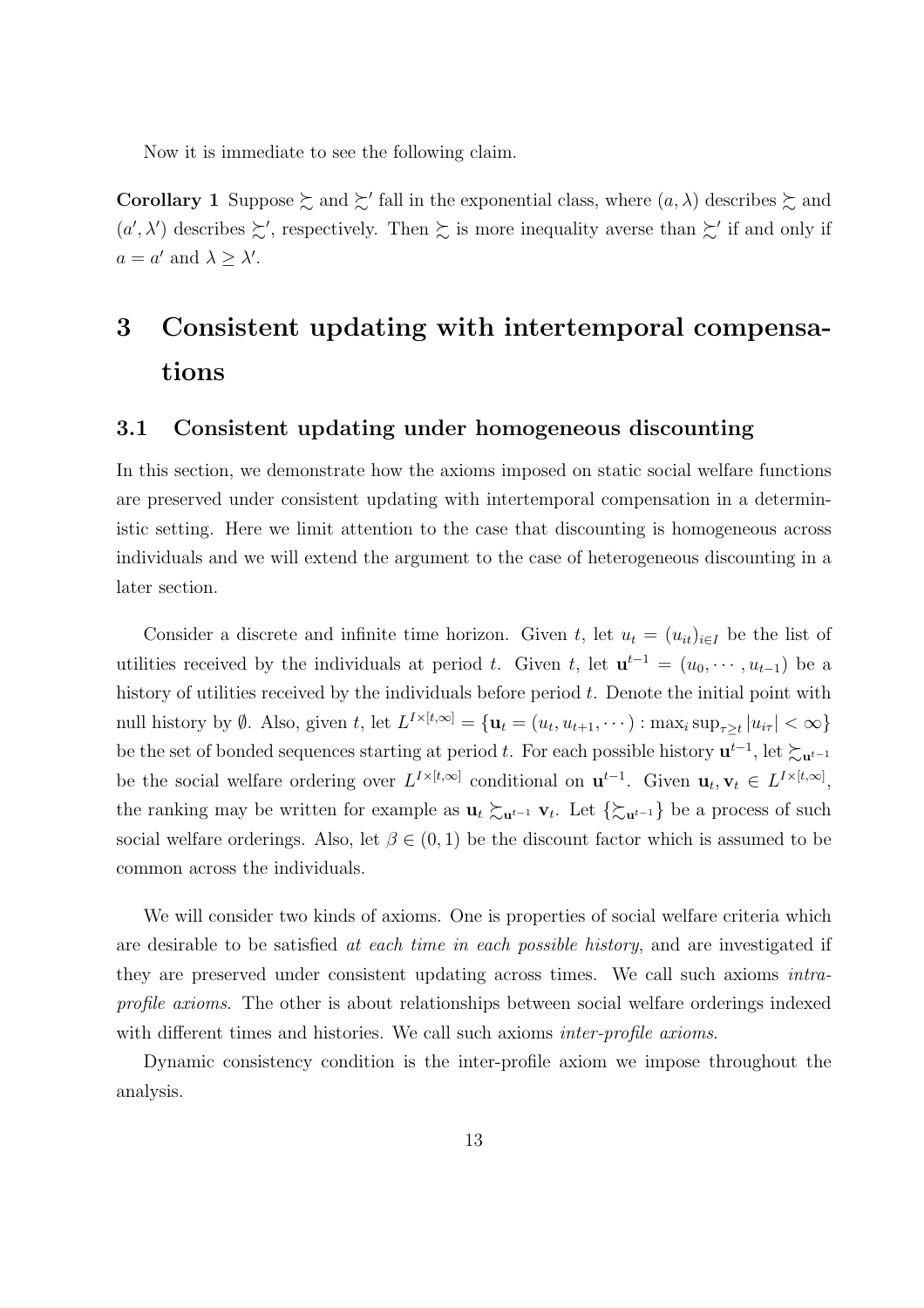**Dynamic Consistency**: for all t and  $\mathbf{u}^{t-1}$ , for all  $u_t \in \mathbb{R}^I$  and  $\mathbf{u}_{t+1}, \mathbf{v}_{t+1} \in L^{I \times [t,\infty]}$ ,

$$
(u_t, \mathbf{u}_{t+1}) \succsim_{\mathbf{u}^{t-1}} (u_t, \mathbf{v}_{t+1}) \quad \Longleftrightarrow \quad \mathbf{u}_{t+1} \succsim_{(\mathbf{u}^{t-1}, u_t)} \mathbf{v}_{t+1}.
$$

We define the condition that an intra-profile axiom is preserved under consistent updating across times.

**Definition 2** An intra-profile axiom is said to be *preserved under consistent updating* if for any process of social welfare orderings *{*%**u***t−*<sup>1</sup> *}* satisfying Dynamic Consistency, for all  $u^{t-1}$  and  $u_t \in \mathbb{R}^I$ , if it being stated on  $\succeq_{u^{t-1}}$  is true then it being stated on  $\succeq_{u^{t-1},u_t}$  is true.

**Example 3** The following intra-profile axioms are not preserved under consistent updating.

**Anonymity** at a given history  $\mathbf{u}^{t-1}$ : for all  $\mathbf{u}_t, \mathbf{v}_t \in L^{I \times [t,\infty]}$  and any permutation  $\pi$  over *I*,

$$
\mathbf{u}_t \succsim_{\mathbf{u}^{t-1}} \mathbf{v}_t \ \iff \ \mathbf{u}_t^{\pi} \succsim_{\mathbf{u}^{t-1}} \mathbf{v}_t^{\pi}.
$$

**Homogeneity** at a given history  $\mathbf{u}^{t-1}$ : for all  $\mathbf{u}_t, \mathbf{v}_t \in L^{I \times [t,\infty]}$  and for all non-negative number *c*,

$$
\mathbf{u}_t \succsim_{\mathbf{u}^{t-1}} \mathbf{v}_t \ \iff \ c \mathbf{u}_t \succsim_{\mathbf{u}^{t-1}} c \mathbf{v}_t
$$

To see that these axioms are not preserved under updating, consider the social welfare function at history **u** *t−*1 in the form

$$
\Phi(\mathbf{u}_t|\mathbf{u}^{t-1}) = \min_{i \in I} \sum_{\tau=t}^{\infty} \beta^{\tau-t} u_{i\tau}.
$$

This obviously satisfies Anonymity and Homogeneity at History **u** *t−*1 . However, its consistent updating  $\Phi(\mathbf{u}_{t+1}|\mathbf{u}^{t-1}, u_t)$  at history  $(\mathbf{u}^{t-1}, u_t)$  must be ordinally equivalent to the function

$$
\min_{i \in I} \left( u_{it} + \beta \sum_{\tau=t+1}^{\infty} \beta^{\tau-(t+1)} u_{i\tau} \right),
$$

which does not satisfy Anonymity or Homogeneity as the ranking over  $\mathbf{u}_{t+1}$ .

The reason for this is rather easier to see at a conceptual level. Note that these axioms are about renaming and rescaling *future* utilities. Anonymity says that identity of individuals does not matter in evaluating future utilities. However, in the presence of past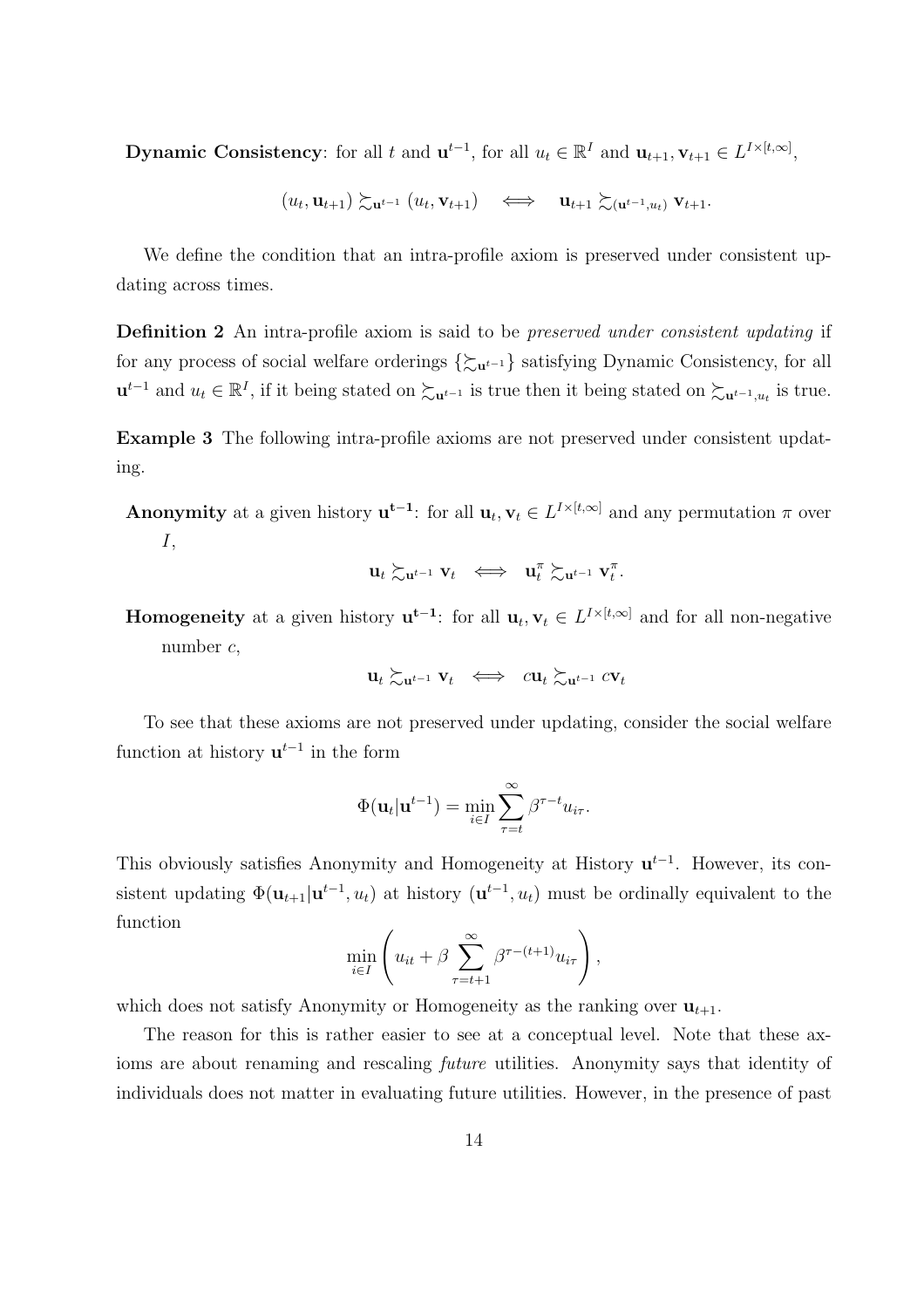outcomes which have given different utilities to different individuals, identity of the individuals is indispensable in consistent updating. Homogeneity says that changing the common scale of individual utilities in the future does not matter. However, changing the scale of future utilities changes the impact of past utilities, which in general results in violating dynamic consistency.

To introduce intra-profile axioms, fix an arbitrarily time *t* and history **u** *t−*1 . The first one is self-explanatory.

**Order**:  $\succsim$ **u**<sup>*t*-1</sup> is complete and transitive ordering over  $L^{I\times [t,\infty]}$ .

Second we consider a group-separability axiom.

**Separability**: for all  $J \subset I$ , for all  $\mathbf{u}_{Jt}, \mathbf{v}_{Jt} \in L^{J \times [t,\infty]}$  and for all  $\mathbf{u}_{-Jt}, \mathbf{v}_{-Jt} \in L^{(I \setminus J) \times [0,\infty]}$ ,  $(\mathbf{u}_{Jt}, \mathbf{u}_{-Jt}) \succsim_{\mathbf{u}^{t-1}} (\mathbf{v}_{Jt}, \mathbf{u}_{-Jt})$  holds if and only if  $(\mathbf{u}_{Jt}, \mathbf{v}_{-Jt}) \succsim_{\mathbf{u}^{t-1}} (\mathbf{v}_{Jt}, \mathbf{v}_{-Jt}).$ 

Next we consider an axiom that the social ranking over utility streams depends only on individuals' discounted utility evaluations. This says that each individual is taken to be maintaining 'unity' over time, and her utilities at different periods are summarized by herself, and the social ranking concerns only such summaries by the individuals. One may see the non-triviality of this condition by thinking of a situation in which each individual has different 'selves' at different periods and there is a conflict among them, and the social choice may have to concern resolution of such conflicts as well.

**DU-Pareto**: for all  $\mathbf{u}_t, \mathbf{v}_t \in L^{I \times [t,\infty]}, \sum_{\tau=t}^{\infty} \beta^{\tau-t} u_{i\tau} \geq \sum_{\tau=t}^{\infty} \beta^{\tau-t} v_{i\tau}$  for all  $i \in I$  implies  $\mathbf{u}_t \succsim_{\mathbf{u}^{t-1}} \mathbf{v}_t$ , and the conclusion is strict additionally if  $\sum_{\tau=t}^{\infty} \beta^{\tau-t} u_{i\tau} > \sum_{\tau=t}^{\infty} \beta^{\tau-t} v_{i\tau}$ for some  $i \in I$ .

Under DU-Pareto, one can define a social ranking induced over discounted utilities.

**Definition 3** Given *t* and  $\mathbf{u}^{t-1}$ , the DU-welfare ordering  $\succsim_{\mathbf{u}^{t-1}}^*$  over  $\mathbb{R}^I$  induced by  $\succsim_{\mathbf{u}^{t-1}}$ is defined by

 $U_t \succsim_{\mathbf{u}^{t-1}}^{\mathbf{*}} V_t \iff \mathbf{u}_t \succsim_{\mathbf{u}^{t-1}} \mathbf{v}_t$ 

for  $\mathbf{u}_t, \mathbf{v}_t \in L^{I \times \infty}$  with  $U_t = \sum_{\tau=t}^{\infty} \beta^{\tau-t} u_{i\tau}$  and  $V_t = \sum_{\tau=t}^{\infty} \beta^{\tau-t} v_{i\tau}$  respectively. The DU-Pareto axiom ensures that this is well-defined.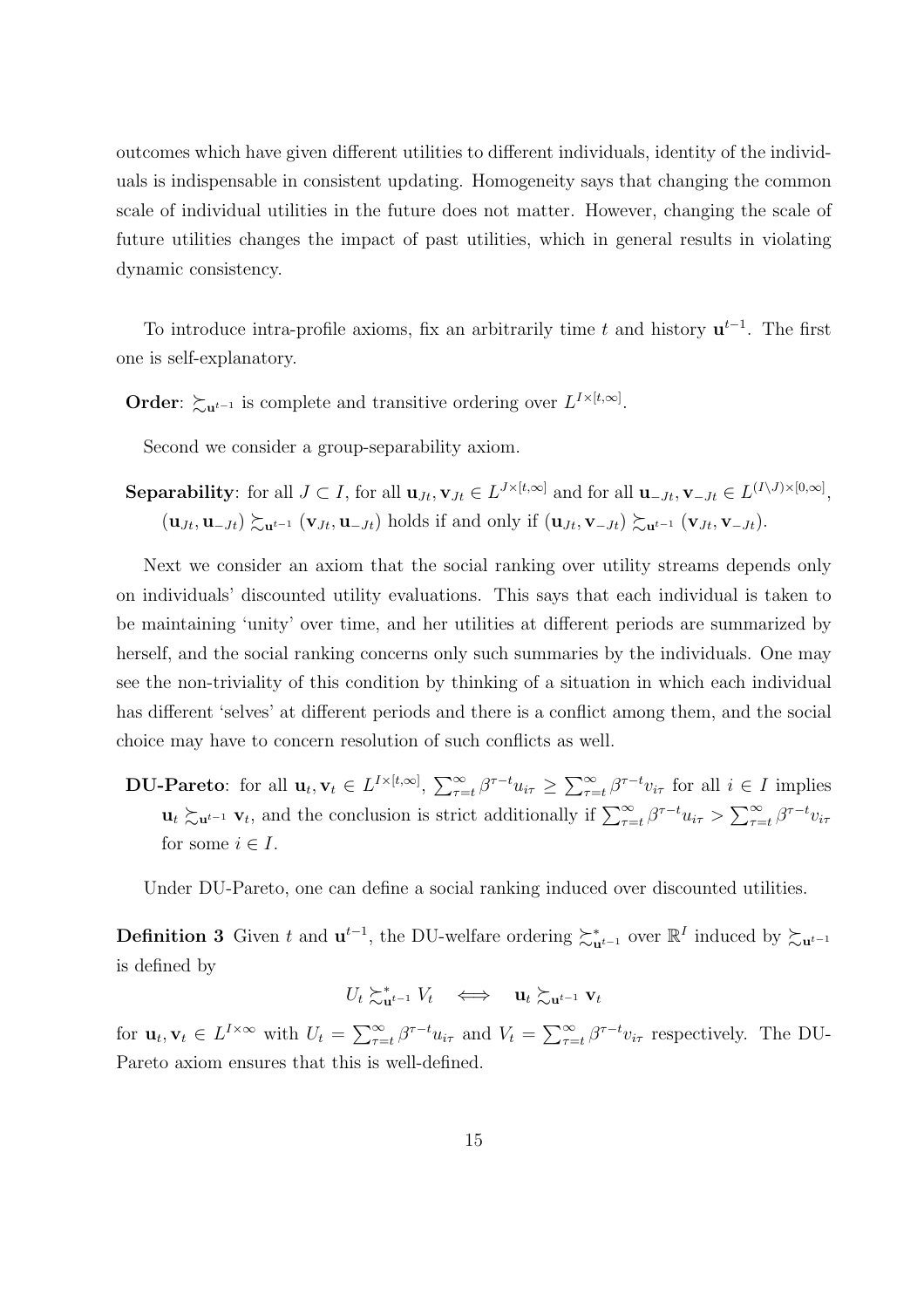We consider the following three intra-profile axioms on the induced ranking. Although one can write them down directly in terms of the original ranking, this helps simplifying the exposition.

**DU-Continuity**:  $\succsim_{\mathbf{u}^{t-1}}^*$  is a closed subset of  $\mathbb{R}^I \times \mathbb{R}^I$ .

**DU-Inequality Aversion**: for all  $U_t, V_t \in \mathbb{R}^I$  and  $c \in [0,1], U_t \sim_{\mathbf{u}^{t-1}}^* V_t$  implies  $cU_t$  +  $(1 - c)V_t \succeq_{\mathbf{u}^{t-1}}^* U_t.$ 

**DU-Shift Covariance**: for all  $U_t, V_t \in \mathbb{R}^I$  and  $c \in \mathbb{R}$ ,  $U_t \succsim_{\mathbf{u}^{t-1}}^* V_t$  implies  $U_t + c\mathbf{1} \succsim_{\mathbf{u}^{t-1}}^*$  $V_t + c1$ .

**Proposition 1** Order, Separability, DU-Pareto, DU-Continuity, DU-Inequality Aversion and DU-Shift Covariance are preserved under consistent updating.

#### **Proof.**

#### Order: Obvious.

Separability: Let  $(\mathbf{u}_{J,t+1}, \mathbf{u}_{-J,t+1}) \succeq_{\mathbf{u}^{t-1},u_t} (\mathbf{v}_{J,t+1}, \mathbf{u}_{-J,t+1})$ . By Dynamic Consistency, this holds if and only if  $((u_{Jt}, \mathbf{u}_{Jt}), (u_{-Jt}, \mathbf{u}_{-Jt})) \succsim_{\mathbf{u}^{t-1}} ((u_{Jt}, \mathbf{v}_{Jt}), (u_{-Jt}, \mathbf{u}_{-Jt}))$ . By Separability assumed for  $\succsim_{\mathbf{u}^{t-1}}$ , this holds if and only if  $((u_{Jt}, \mathbf{u}_{Jt}), (u_{-Jt}, \mathbf{v}_{-Jt})) \succsim_{\mathbf{u}^{t-1}} ((u_{Jt}, \mathbf{v}_{Jt}), (u_{-Jt}, \mathbf{v}_{-Jt})).$ By Dynamic Consistency, this holds if and only if  $(\mathbf{u}_{J,t+1}, \mathbf{v}_{-J,t+1}) \succsim \mathbf{u}^{t-1}, u_t$   $(\mathbf{v}_{J,t+1}, \mathbf{v}_{-J,t+1})$ . DU-Pareto: Let  $\sum_{\tau=t+1}^{\infty} \beta^{\tau-t} u_{i\tau} \geq \sum_{\tau=t+1}^{\infty} \beta^{\tau-t} v_{i\tau}$  for all  $i \in I$ . Then  $u_{it} + \sum_{\tau=t}^{\infty} \beta^{\tau-t} u_{i\tau} \geq$  $u_{it} + \sum_{\tau=t}^{\infty} \beta^{\tau-t} v_{i\tau}$  for all  $i \in I$ . By DU-Pareto assumed for  $\succsim_{\mathbf{u}^{t-1}}$ , we have  $(u_t, \mathbf{u}_{t+1}) \succsim_{\mathbf{u}^{t-1}}$  $(u_t, \mathbf{v}_{t+1})$ . By Dynamic Consistency,  $\mathbf{u}_{t+1} \succsim_{(\mathbf{u}^{t-1}, u_t)} \mathbf{v}_{t+1}$ . The strict case is proved similarly. DU-Continuity: Suppose  $U_{t+1}^{\nu} \succeq_{\mathbf{u}^{t-1},u_t}^{\nu} V_{t+1}^{\nu}$  for all  $\nu$ . By Dynamic Consistency, we have  $(u_{it}+\beta U_{i,t+1}^{\nu})_{i\in I}\succsim_{\mathbf{u}^{t-1}}^{\mathbf{t}} (u_{it}+\beta V_{i,t+1}^{\nu})_{i\in I}$  for all  $\nu$ . By DU-Continuity assumed for  $\succsim_{\mathbf{u}^{t-1}}$ , we have  $(u_{it} + \beta U_{i,t+1})_{i \in I} \sum_{u}^{t} (u_{it} + \beta V_{i,t+1})_{i \in I}$ . By Dynamic Consistency,  $U_{t+1} \sum_{u}^{t} V_{t+1}$ . DU-Inequality Aversion: Let  $U_{t+1} \sim_{\mathbf{u}^{t-1},u_t}^* V_{t+1}$ . By Dynamic Consistency, we have  $(u_{it} +$  $\beta U_{i,t+1}{}_{i\in I} \sim_{\mathbf{u}^{t-1}}^{\infty} (u_{it} + \beta V_{i,t+1})_{i\in I}$ . By DU-Inequality Aversion assumed for  $\succsim_{\mathbf{u}^{t-1}}$ , we have  $(u_{it} + \beta(cU_{i,t+1} + (1-c)V_{i,t+1}))_{i \in I} \succeq_{\mathbf{u}^{t-1}}^* (u_{it} + \beta U_{i,t+1})_{i \in I}$ . By Dynamic Consistency,  $cU_{t+1} + (1-c)V_{t+1} \succsim_{\mathbf{u}^{t-1},u_t}^* U_{t+1}.$ 

DU-Shift Covariance: Let  $U_{t+1} \succeq_{\mathbf{u}^{t-1},u_t}^* V_{t+1}$ . By Dynamic Consistency this holds if and only if  $(u_{it} + \beta U_{it})_{i \in I} \succeq_{\mathbf{u}^{t-1}}^* (u_{it} + \beta V_{it})_{i \in I}$ . By DU-Shift Covariance assumed for  $\succeq_{\mathbf{u}^{t-1}}$ , this holds if and only if  $(u_{it}+\beta(U_{it}+c))_{i\in I}\succsim_{\mathbf{u}^{t-1}}^*(u_{it}+\beta(V_{it}+c))_{i\in I}$ . By Dynamic Consistency, this holds if and only if  $U_{t+1} + c\mathbf{1} \succsim_{\mathbf{u}^{t-1},u_t}^* V_{t+1} + c\mathbf{1}$ .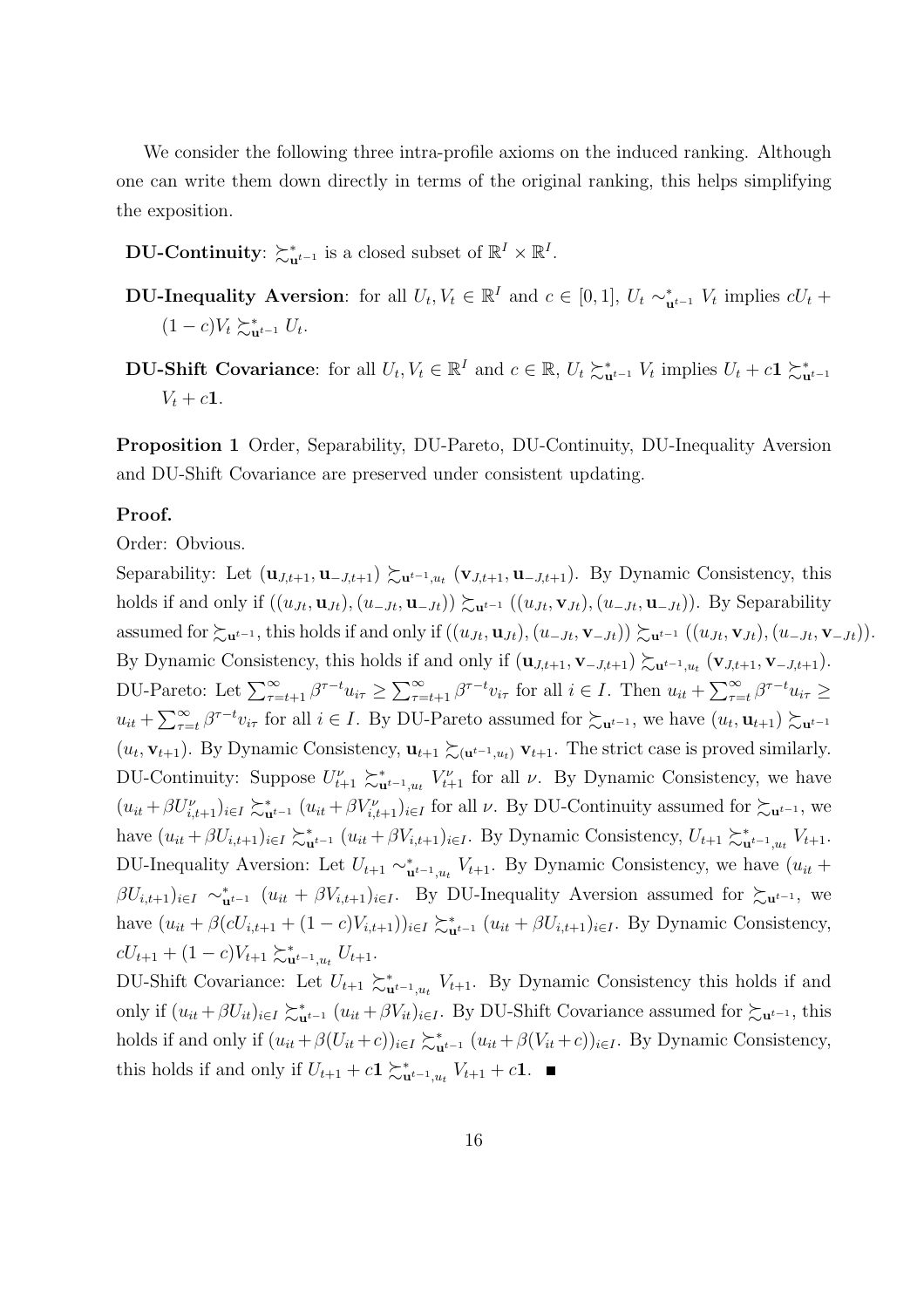**Theorem 4** For each fixed time *t* and history  $\mathbf{u}^{t-1}$ , the social welfare ordering  $\succsim_{\mathbf{u}^{t-1}}$ satisfies Order, Separability, DU-Pareto, DU-Continuity, DU-Inequality Aversion and DU-Shift Covariance if and only if either of the following two cases holds:

(i) there exists  $\lambda(\mathbf{u}^{t-1}) > 0$  and a vector  $a(\mathbf{u}^{t-1}) \in int\Delta(I)$  such that  $\succsim_{\mathbf{u}^{t-1}}$  is represented in the form

$$
\Phi(\mathbf{u}_t|\mathbf{u}^{t-1}) = -\sum_{i \in I} a_i(\mathbf{u}^{t-1})e^{-\lambda(\mathbf{u}^{t-1})\sum_{\tau=t}^{\infty} \beta^{\tau-t} u_{i\tau}}
$$

We call this class of orderings and representations *exponential class*.

(ii) there exists a vector  $a(\mathbf{u}^{t-1}) \in int\Delta(I)$  such that  $\succ_{\mathbf{u}^{t-1}}$  is represented in the form

$$
\Phi(\mathbf{u}_t|\mathbf{u}^{t-1}) = \sum_{i \in I} a_i(\mathbf{u}^{t-1}) \sum_{\tau=t}^{\infty} \beta^{\tau-t} u_{i\tau}
$$

We call this class of orderings and representations *additive class*.

Moreover, for each t and  $\mathbf{u}^{t-1}$ , in case (i)  $a(\mathbf{u}^{t-1})$  and  $\lambda(\mathbf{u}^{t-1})$  are unique and in case (ii)  $a(\mathbf{u}^{t-1})$  is unique.

**Proof.** It immediately follows from Theorem 6, a more general result. ■

Notice that for the exponential class we have

$$
\Phi(\mathbf{u}_0|\emptyset) = -\sum_{i \in I} a_i(\emptyset) e^{-\lambda(\emptyset) \sum_{\tau=0}^{\infty} \beta^{\tau} u_{i\tau}} \n= -\sum_{i \in I} a_i(\emptyset) e^{-\lambda(\emptyset) \sum_{\tau=0}^{t-1} \beta^{\tau} u_{i\tau}} e^{-\lambda(\emptyset) \beta^t \sum_{\tau=t}^{\infty} \beta^{\tau-t} u_{i\tau}},
$$

which under Dynamic Consistency yields the same ranking over  $\mathbf{u}_t$  as  $\Phi(\mathbf{u}_t|\mathbf{u}^{t-1}) = -\sum_{i \in I} a_i(\mathbf{u}^{t-1})e^{-\lambda(\mathbf{u}^{t-1})\sum_{\tau=t}^{\infty} \beta^{\tau-t}u_{i\tau}}$  does.<sup>6</sup>

For the additive class, we have

$$
\Phi(\mathbf{u}_0|\emptyset) = \sum_{i \in I} a_i(\emptyset) \sum_{\tau=0}^{\infty} \beta^{\tau} u_{i\tau}
$$
  
= 
$$
\sum_{i \in I} a_i(\emptyset) \sum_{\tau=0}^{t-1} \beta^{\tau} u_{i\tau} + \beta^t \sum_{i \in I} a_i(\emptyset) \sum_{\tau=t}^{\infty} \beta^{\tau-t} u_{i\tau},
$$

which under Dynamic Consistency yields the same ranking over  $\mathbf{u}_t$  as  $\Phi(\mathbf{u}_t | \mathbf{u}^{t-1}) = \sum_{i \in I} a_i(\mathbf{u}^{t-1}) \sum_{\tau=t}^{\infty} \beta^{\tau-t} u_{i\tau}$  does.

Therefore, after normalization, we obtain the following updating rule.

 $6$ Obviously it is impossible to switch from the exponential class to the additive class through updating, and vice versa.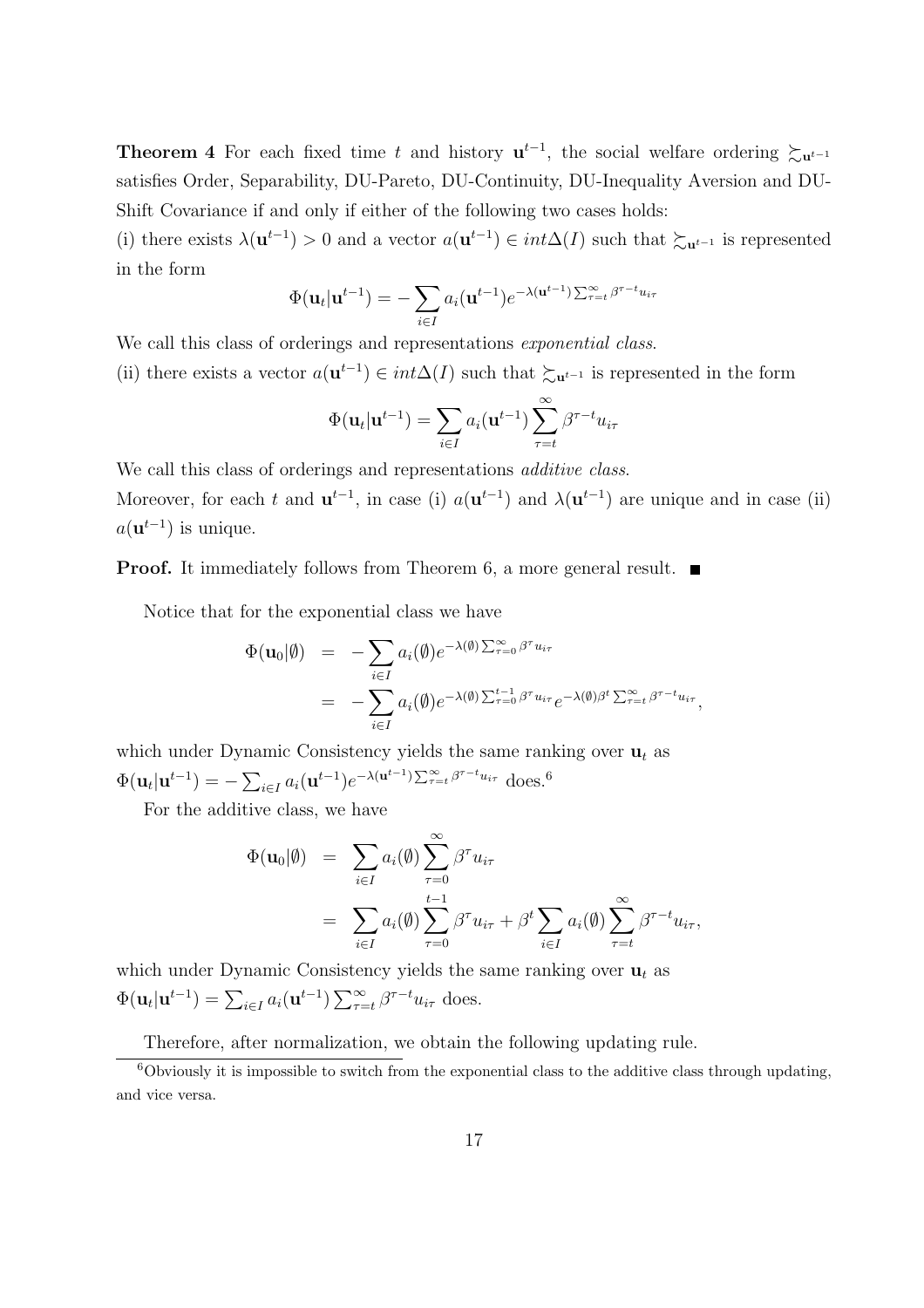**Theorem 5** The process of social welfare orderings  $\{\sum_{u^t-1}\}$  satisfies Order, Separability, DU-Pareto, DU-Continuity, DU-Inequality Aversion and DU-Shift Covariance at *∅* and Dynamic Consistency if and only if either

(i)  $\{\sum_{u} u^{t-1}\}\$  falls in the exponential class and  $\{a(u^t)\}\$  and  $\{\lambda(u^t)\}\$  follow the updating rule

$$
a_i(\mathbf{u}^{t-1}) = \frac{a_i(\emptyset)e^{-\lambda(\emptyset)\sum_{\tau=0}^{t-1}\beta^{\tau}u_{i\tau}}}{\sum_{j\in I}a_j(\emptyset)e^{-\lambda(\emptyset)\sum_{\tau=0}^{t-1}\beta^{\tau}u_{j\tau}}}
$$
(1)

$$
\lambda(\mathbf{u}^{t-1}) = \lambda(\emptyset)\beta^t \tag{2}
$$

for all  $\mathbf{u}^{t-1}$ , or

(ii)  $\{\sum_{u} u^{t-1}\}\$  falls in the additive class and  $(a_i(u^t))_{i \in I}$  follows

$$
a_i(\mathbf{u}^{t-1}) = a_i(\emptyset) \tag{3}
$$

for all  $\mathbf{u}^{t-1}$ .

The theorem says that if the social ranking has equity concern it must incorporate past utilities into account in updating welfare weights as described by formula (1), while the equity concern must 'decease' over time according to the exponential order as described by formula (2). There, higher (lower) past utilities must be 'compensated' in the way that they decrease (increase) welfare weights in the exponential manner. It also says that when the social ranking has no equity concern welfare weights must be constant over time as in formula (3), and it does not take past utilities into account.

This implies that when we require that social ranking should ignore past the only possibility is additive aggregation with weights being constant over time.

# **History Independence**: for all *t* and for all  $\mathbf{u}^{t-1}$  and  $\widetilde{\mathbf{u}}^{t-1}$ ,  $\succsim_{\mathbf{u}^{t-1}} = \succsim_{\widetilde{\mathbf{u}}^{t-1}}$ .

**Corollary 2** Suppose that the process of social welfare orderings  $\{\sum_{u^t-1}\}$  satisfying Dynamic Consistency falls in the class as characterized in Theorem 4 and 5. Then it satisfies History Independence if and only if it falls in the additive class with  $a(\mathbf{u}^{t-1}) = a$  for all **u** *t−*1 .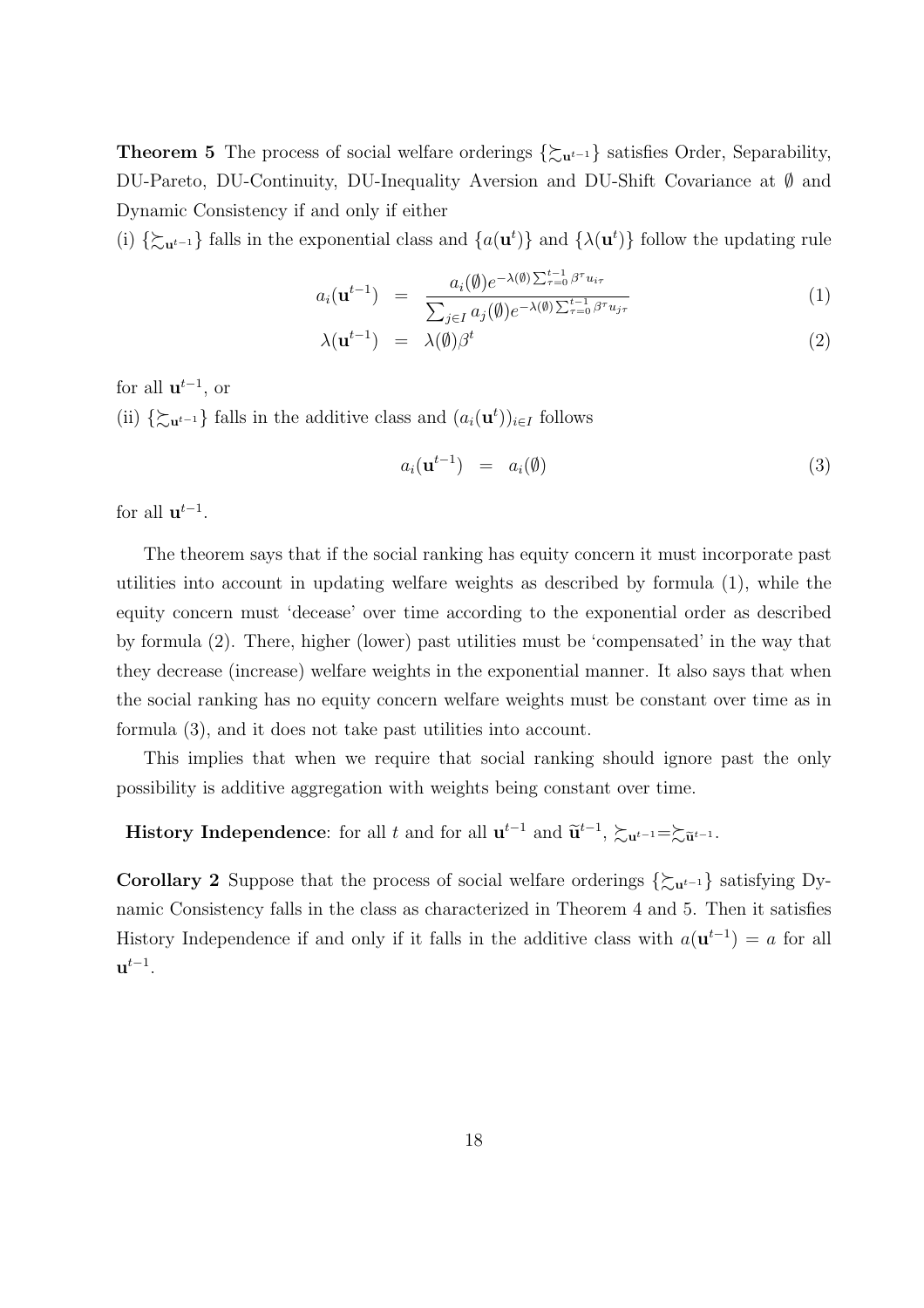#### **3.2 Consistent updating under heterogeneous discounting**

If we attempt to extend the previous argument on aggregating discounted utility to the case of heterogeneous discounting described by  $(\beta_i)_{i \in I}$ , we have

$$
\Phi(\mathbf{u}_0|\emptyset) = -\sum_{i \in I} a_i(\emptyset) e^{-\lambda(\emptyset) \sum_{\tau=0}^{\infty} \beta_i^{\tau} u_{i\tau}} \n= -\sum_{i \in I} a_i(\emptyset) e^{-\lambda(\emptyset) \sum_{\tau=0}^{t-1} \beta_i^{\tau} u_{i\tau}} e^{-\lambda(\emptyset) \beta_i^t \sum_{\tau=t}^{\infty} \beta_i^{\tau-t} u_{i\tau}},
$$

which in general cannot represent the same ranking over  $\mathbf{u}_t$  as  $\Phi(\mathbf{u}_t|\mathbf{u}^{t-1}) = -\sum_{i\in I} a_i(\mathbf{u}^{t-1})e^{-\lambda(\mathbf{u}^{t-1})\sum_{\tau=t}^{\infty} \beta^{\tau-t}u_{i\tau}}$  does, because the term  $\lambda(\emptyset)\beta_i^t$  is not identical across individuals.

Therefore, the exponential class is not closed under updating under heterogeneous discounting, and we have the following result.

**Proposition 2** Consider the class of social welfare functions as obtained in Theorem 4. Under heterogeneous discounting, it satisfies Dynamic Consistency holds if and only if the social welfare function is limited to the additive class with  $a(\mathbf{u}^{t-1}) = a(\emptyset)$  for all  $\mathbf{u}^{t-1}$ .

The reason is that DU-Shift Covariance is not in general preserved under consistent updating when discounting is heterogrnous. However, a weaker version of DU-Shift Covariance is shown to be preserved under consistent updating.

 $D$ **U-General Shift Covariance**: there exists  $W_{\mathbf{u}^{t-1}} \in \mathbb{R}_{++}^I$  such that for all  $U_t, V_t \in \mathbb{R}^I$ and  $c \in \mathbb{R}$ ,  $U_t \succsim_{\mathbf{u}^{t-1}}^{\mathbf{*}} V_t$  implies  $U_t + cW_{\mathbf{u}^{t-1}} \succsim_{\mathbf{u}^{t-1}}^{\mathbf{*}} V_t + cW_{\mathbf{u}^{t-1}}$ .

**Proposition 3** Under heterogeneous discounting, Order, Separability, DU-Pareto, DU-Continuity, DU-Inequality Aversion and DU-General Shift Covariance are preserved under consistent updating.

**Proof.** We only prove that DU-General Shift Covariance is preserved, since the rest is similar to the case of homogeneous discounting.

Let  $U_{t+1} \succ_{\mathbf{u}^{t-1},u_t}^* V_{t+1}$ . By Dynamic Consistency this holds if and only if  $(u_{it}+\beta_i U_{it})_{i\in I} \succ_{\mathbf{u}^{t-1}}^*$  $(u_{it} + \beta_i V_{it})_{i \in I}$ . By DU-General Shift Covariance assumed for  $\succsim u^{t-1}$ , for some  $W_{u^{t-1}}$  this holds if and only if  $(u_{it} + \beta_i(U_{it} + cW_{i,\mathbf{u}^{t-1}}/\beta_i)_{i \in I} \succsim_{\mathbf{u}^{t-1}}^* (u_{it} + \beta_i(V_{it} + cW_{i,\mathbf{u}^{t-1}}/\beta_i))_{i \in I}$ . By Dynamic Consistency, this holds if and only if  $U_{t+1} + cW_{\mathbf{u}^{t-1},u_t} \sum_{\mathbf{u}^{t-1},u_t}^{\infty} V_{t+1} + cW_{\mathbf{u}^{t-1},u_t}$ where  $W_{\mathbf{u}^{t-1},u_t} = (W_{i,\mathbf{u}^{t-1},u_t}/\beta_i)_{i \in I}$ .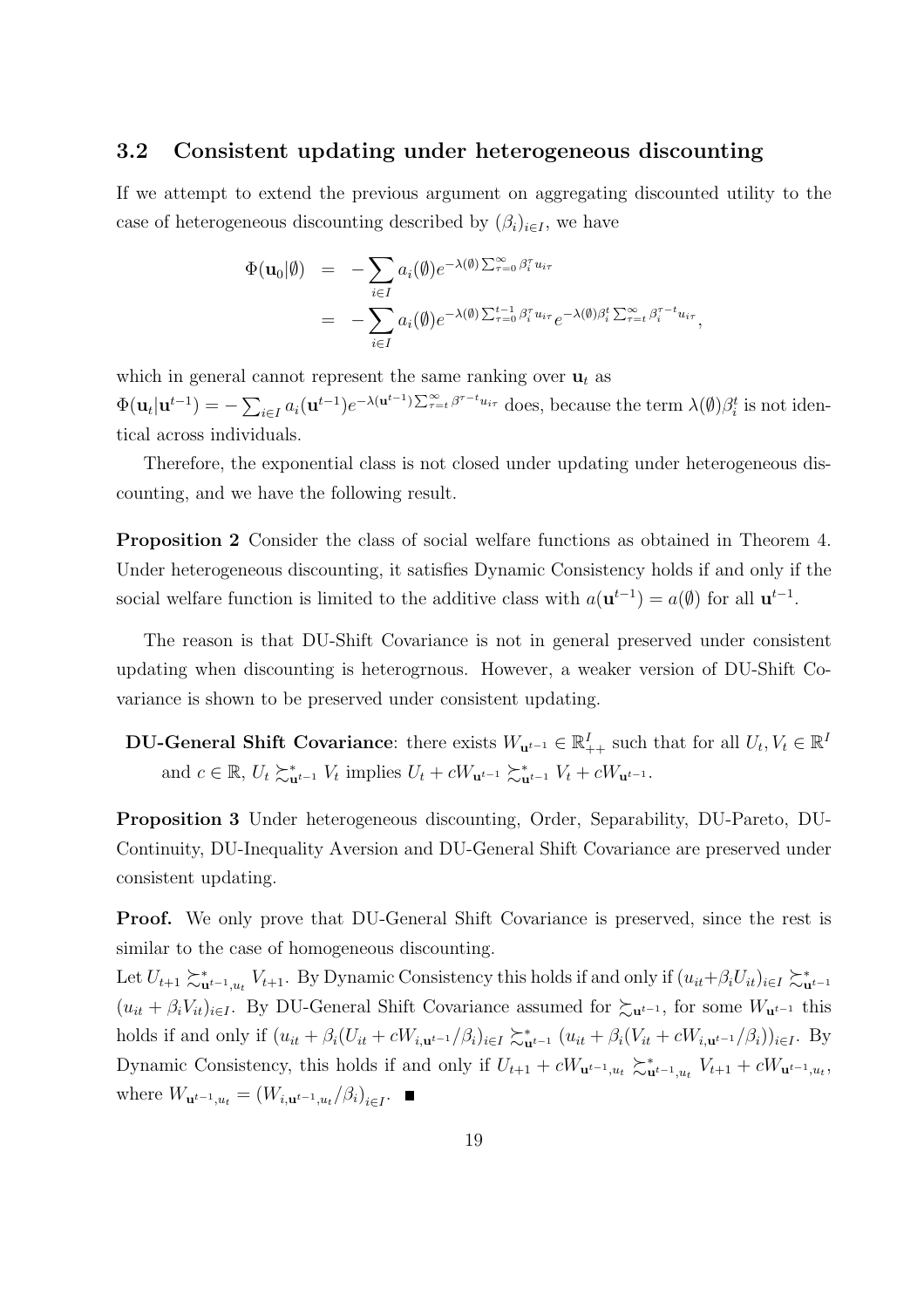**Theorem 6** For each fixed time t and history  $\mathbf{u}^{t-1}$ , the social welfare ordering  $\succsim_{\mathbf{u}^{t-1}}$ satisfies Order, Separability, DU-Pareto, DU-Continuity, DU-Inequality Aversion and DU-General Shift Covariance if and only if either of the following two cases holds:

(i) there exists a vector  $\lambda(\mathbf{u}^{t-1}) \in \mathbb{R}^I_{++}$  and a vector  $a(\mathbf{u}^{t-1}) \in int\Delta(I)$  such that  $\succsim_{\mathbf{u}^{t-1}}$  is represented in the form

$$
\Phi(\mathbf{u}_t|\mathbf{u}^{t-1}) = -\sum_{i \in I} a_i(\mathbf{u}^{t-1})e^{-\lambda_i(\mathbf{u}^{t-1})\sum_{\tau=t}^{\infty} \beta^{\tau-t}u_{i\tau}}
$$

We call this class of orderings and representations *generalized exponential class*.

(ii) there exists a vector  $a(\mathbf{u}^{t-1}) \in int\Delta(I)$  such that  $\succcurlyeq_{\mathbf{u}^{t-1}}$  is represented in the form

$$
\Phi(\mathbf{u}_t|\mathbf{u}^{t-1}) = -\sum_{i \in I} a_i(\mathbf{u}^{t-1}) \sum_{\tau=t}^{\infty} \beta^{\tau-t} u_{i\tau}
$$

We call this class of orderings and representations *additive class*. Moreover, for each t and  $\mathbf{u}^{t-1}$ , in case (i)  $a(\mathbf{u}^{t-1})$  and  $\lambda(\mathbf{u}^{t-1})$  are unique and in case (ii)  $a(\mathbf{u}^{t-1})$  is unique.

**Proof.** It follows from the fact that  $\succ_{\mathbf{u}^{t-1}}^*$  satisfies all the conditions in Lemma 2.

Now for the generalized exponential class we have

$$
\Phi(\mathbf{u}_0|\emptyset) = -\sum_{i \in I} a_i(\emptyset) e^{-\lambda_i(\emptyset) \sum_{\tau=0}^{\infty} \beta_i^{\tau} u_{i\tau}} \n= -\sum_{i \in I} a_i(\emptyset) e^{-\lambda_i(\emptyset) \sum_{\tau=0}^{t-1} \beta_i^{\tau} u_{i\tau}} e^{-\lambda_i(\emptyset) \beta_i^t \sum_{\tau=t}^{\infty} \beta_i^{\tau-t} u_{i\tau}},
$$

which under Dynamic Consistency yields the same ranking over  $\mathbf{u}_t$  as  $\Phi(\mathbf{u}_t|\mathbf{u}^{t-1}) = -\sum_{i \in I} a_i(\mathbf{u}^{t-1})e^{-\lambda_i(\mathbf{u}^{t-1})\sum_{\tau=t}^{\infty} \beta_i^{\tau-t} u_{i\tau}}$  does.

For the additive class, we have

$$
\Phi(\mathbf{u}_0|\emptyset) = \sum_{i \in I} a_i(\emptyset) \sum_{\tau=0}^{\infty} \beta_i^{\tau} u_{i\tau} \n= \sum_{i \in I} a_i(\emptyset) \sum_{\tau=0}^{t-1} \beta_i^{\tau} u_{i\tau} + \sum_{i \in I} a_i(\emptyset) \beta_i^t \sum_{\tau=t}^{\infty} \beta^{\tau-t} u_{i\tau},
$$

which under Dynamic Consistency yields the same ranking over  $\mathbf{u}_t$  as  $\Phi(\mathbf{u}_t|\mathbf{u}^{t-1}) = \sum_{i\in I} a_i(\mathbf{u}^{t-1}) \sum_{\tau=t}^{\infty} \beta_i^{\tau-t} u_{i\tau}$  does.

Therefore, after normalization, we obtain the following updating rule.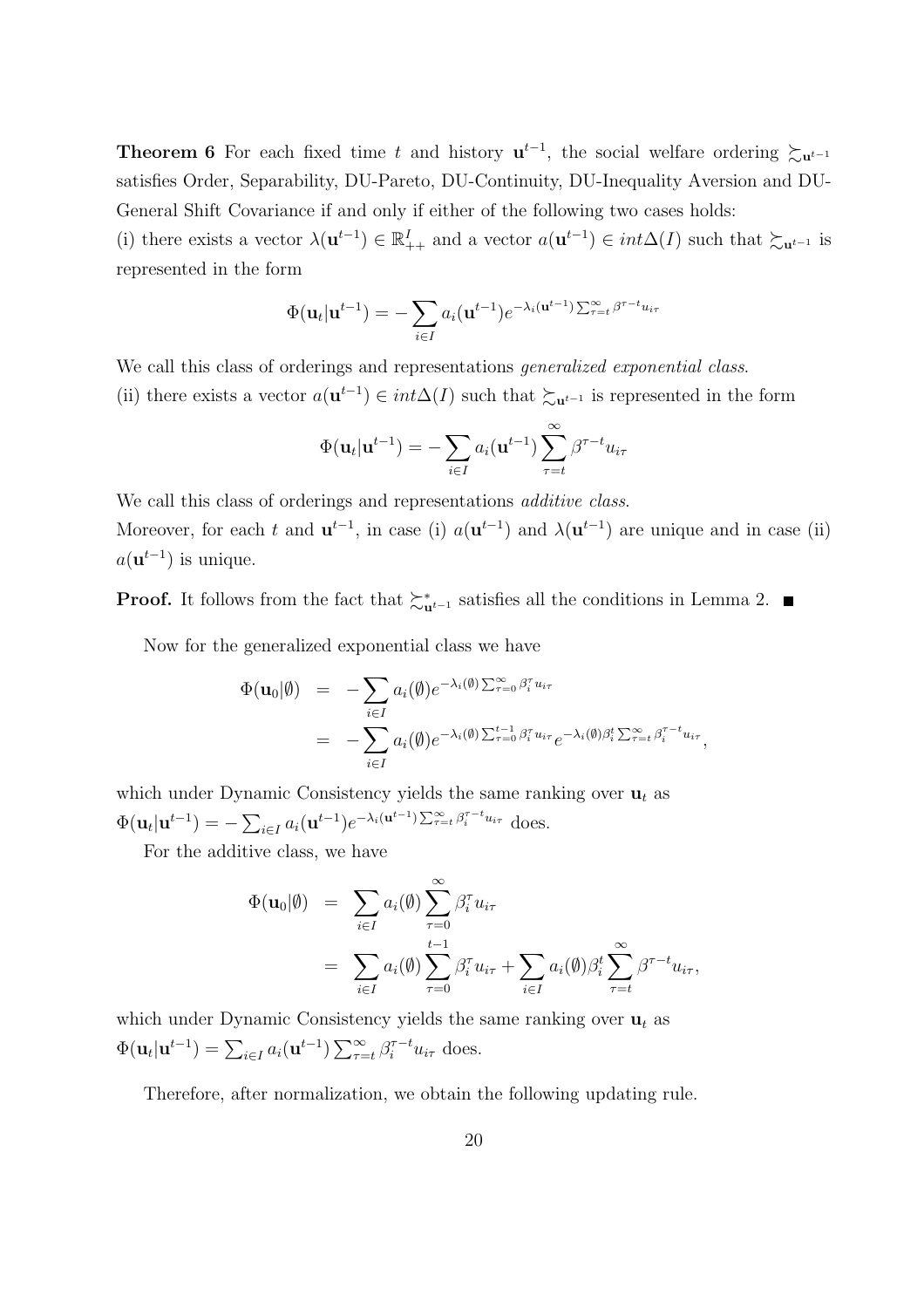**Theorem 7** The process of social welfare orderings  $\{\sum_{u^t-1}\}$  satisfies Order, Separability, DU-Pareto, DU-Continuity, DU-Inequality Aversion and DU-General Shift Covariance at *∅* and Dynamic Consistency if and only if either

(i)  $\{\sum_{u^t-1}$  falls in the generalized exponential class and  $\{a(u^t)\}\$ and  $\{\lambda(u^t)\}\$  follow the updating rule

$$
a_i(\mathbf{u}^{t-1}) = \frac{a_i(\emptyset)e^{-\lambda(\emptyset)\sum_{\tau=0}^{t-1}\beta_i^{\tau}u_{i\tau}}}{\sum_{j\in I}a_j(\emptyset)e^{-\lambda(\emptyset)\sum_{\tau=0}^{t-1}\beta_j^{\tau}u_{j\tau}}}
$$
(4)

$$
\lambda_i(\mathbf{u}^{t-1}) = \lambda_i(\emptyset)\beta_i^t \tag{5}
$$

for all **u** *t* , or

(ii)  $\{\sum_{u} u^{t-1}\}\$  falls in the additive class and  $(a_i(u^t))_{i \in I}$  follows the updating rule

$$
a_i(\mathbf{u}^{t-1}) = \frac{a_i(\emptyset)\beta_i^t}{\sum_{j\in I} a_j(\emptyset)\beta_j^t}.
$$
\n(6)

for all  $\mathbf{u}^{t-1}$ .

The theorem says that if the social ranking has equity concern it must incorporate past utilities into account in updating welfare weights as described by formula (4), while the equity concern on each individual deceases over time according to her discount factor as in formula (5). There, higher (lower) past utilities must be 'compensated' in the way that they decrease (increase) welfare weights in the exponential manner. It also says that when the social ranking has no equity concern welfare weights evolve according to individuals' discount factors as in formula (6), which depends on time index but does not take past utilities into account.

This implies that when we require that social ranking should ignore past past utilities the only possibility is additive aggregation.

**Corollary 3** Suppose that the process of social welfare orderings  $\{\sum_{u} u^{t-1}\}\$  falls in the class as characterized in Theorem 6 and 7. Then it satisfies Dynamic Consistency and History Independence hold if and only if it falls in the additive class in which the updating of welfare weights follows

$$
a_i(\mathbf{u}^{t-1}) = \frac{a_i(\emptyset)\beta_i^t}{\sum_{j\in I} a_j(\emptyset)\beta_j^t}.
$$

for all  $\mathbf{u}^{t-1}$ .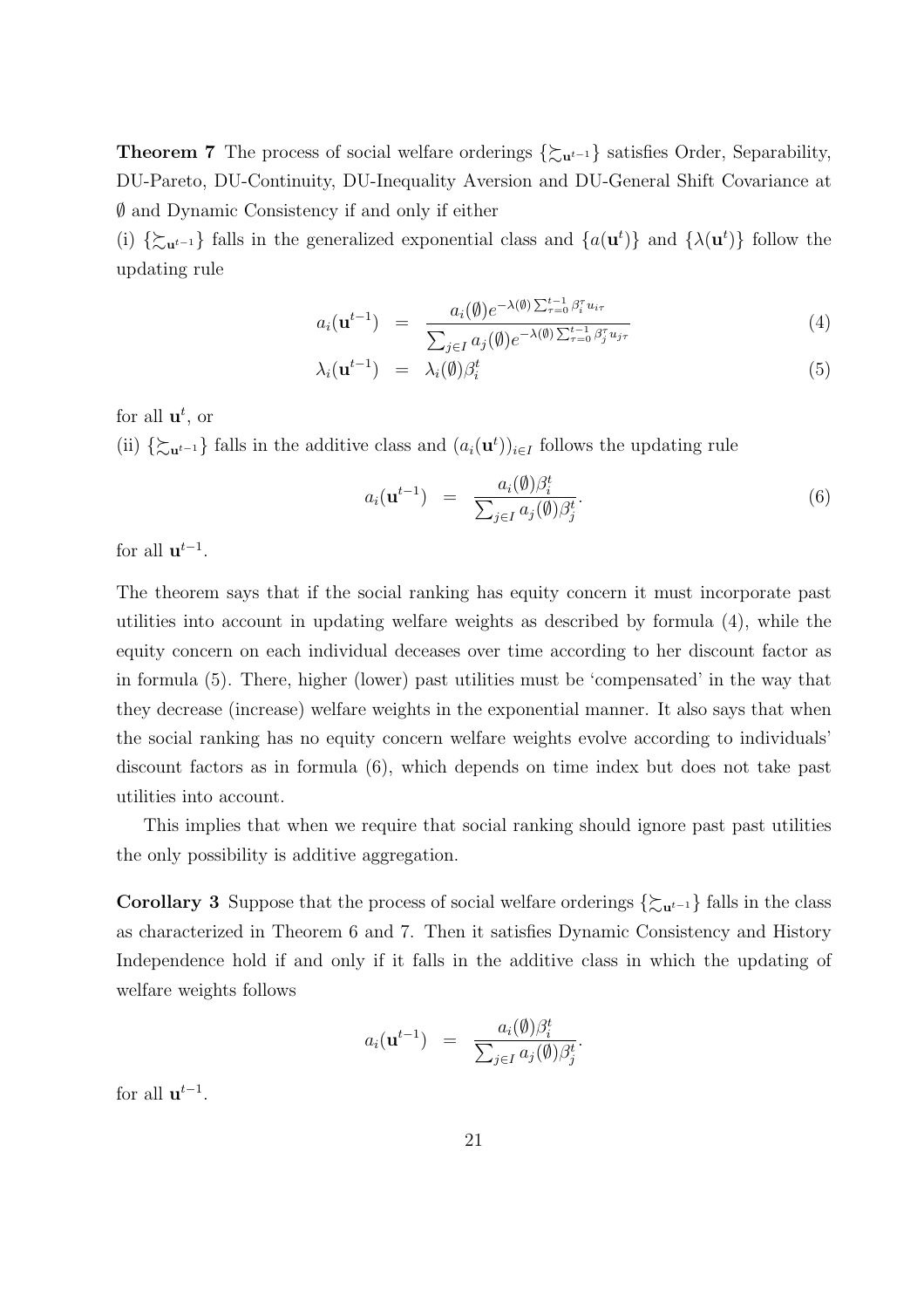Also, the above result implies that under heterogeneous discounting the social ranking cannot be independent of time index.

**History-Time Independence**: for all *t, s* and for all  $\mathbf{u}^{t-1}$  and  $\widetilde{\mathbf{u}}^{s-1}$ ,  $\succsim_{\mathbf{u}^{t-1}} = \succsim_{\widetilde{\mathbf{u}}^{s-1}}$ .

**Corollary 4** Under heterogeneous discounting, there is no process of social welfare orderings which satisfies Dynamic Consistency and History-Time Independence.

## **4 Consistent updating under uncertainty**

## **4.1 Consistent updating under homogeneous beliefs**

n this section, we demonstrate how the axioms imposed on static social welfare functions are preserved under consistent updating along with resolution of uncertainty. Here we limit attention to the case of common belief across individuals and we will extend the argument to the case of heterogeneous beliefs in a later section.

Let  $\Omega$  be the set of states of the world, which is a measure space with a common prior  $p$ having full support. Given a measurable subset  $E \subset \Omega$  and a subset of individuals  $J \subset I$ , let  $L^{J \times E}$  be the set of integrable functions from E to  $\mathbb{R}^{J}$ , which is interpreted as a set of random utility profiles for group *J* conditional on *E*.

Let  $\{\mathcal{E}_t\}$  be the sequence of increasing partitions of  $\Omega$ , which describes how uncertainties are resolved over time. Given *t* and  $E_t \in \mathcal{E}_t$ , let  $\mathbf{u}_{-E_t} \in L^{I \times (\Omega \setminus E_t)}$  be an integrable random utility profile defined over  $\Omega \setminus E_t$ , which describes what individuals utilities would have been if  $E_t$  had not occurred. Denote the initial point with no such foregone utilities by *∅*. For simplicity we restrict attention to utility values at final states, which can easily be combine with the argument with intertemporal consumptions as presented in the previous section. Given  $E_t \in \mathcal{E}_t$ , let  $p(\cdot | E_t)$  be its Bayesian update of *p* conditional on  $E_t$ .

For each possible  $\mathbf{u}_{-E_t}$ , let  $\succsim_{\mathbf{u}_{-E_t}}$  be the social welfare ordering over  $L^{I \times E_t}$  conditional on  $\mathbf{u}_{-E_t}$ . Given  $\mathbf{u}_{E_t}, \mathbf{v}_{E_t} \in L^{I \times E_t}$ , the ranking may be written for example as  $\mathbf{u}_{E_t} \gtrsim_{\mathbf{u}_{-E_t}} \mathbf{v}_{E_t}$ . Let *{*%**<sup>u</sup>***−Et }* be a process of such social welfare orderings.

Again, we will consider two kinds of axioms. One is properties of social welfare criteria which are desirable to be satisfied *at each time and possible event*, and are investigated if they are preserved under consistent updating along with time passing and realization of uncertainty. We call such axioms *intra-profile axioms*. The other is about relationships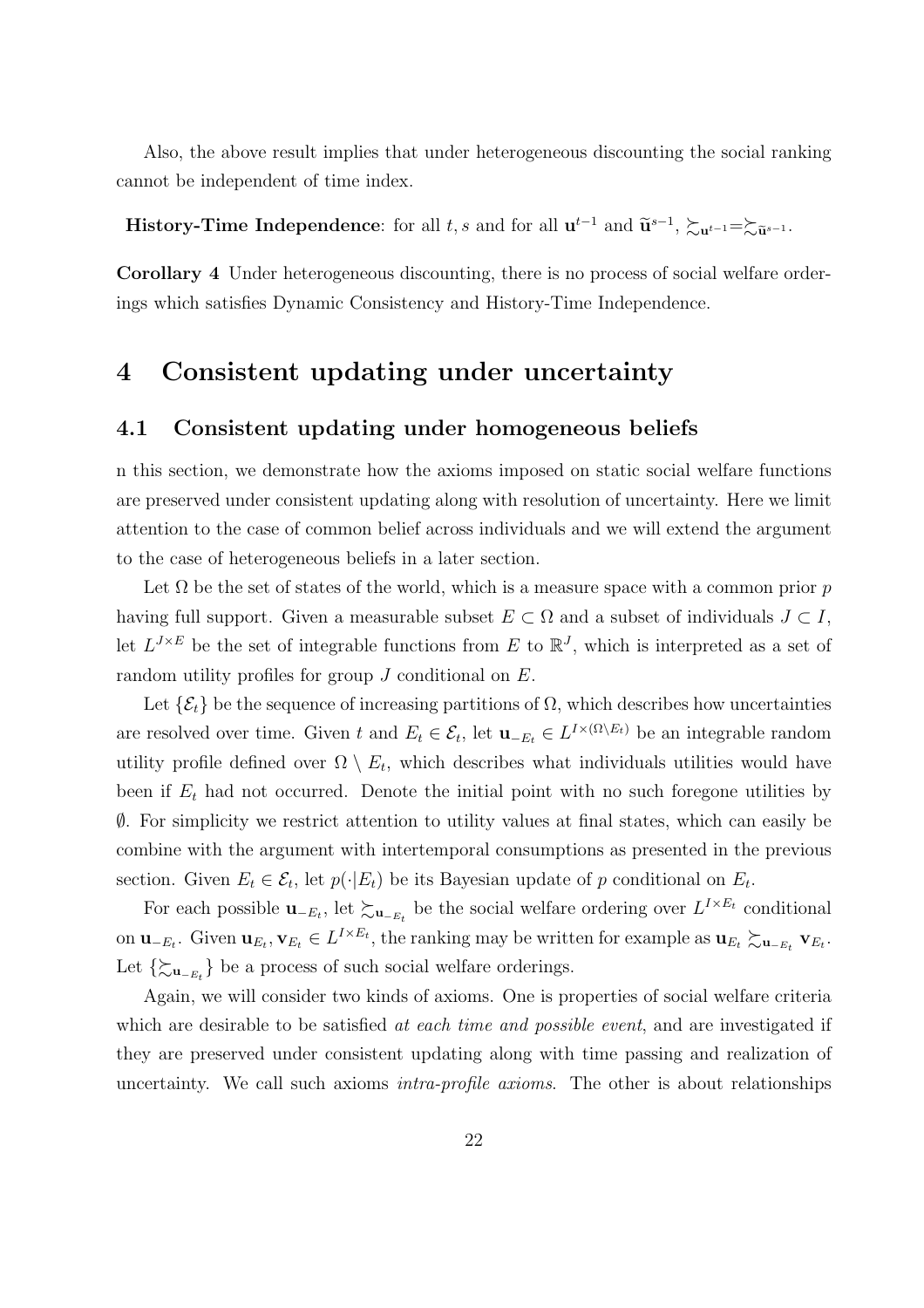between social welfare orderings indexed with different times and possible events. We call such axioms *inter-profile axioms*.

Dynamic consistency condition is the inter-profile axiom we impose throughout the analysis.

**Dynamic Consistency**: for all t,  $E_t$  and  $\mathbf{u}_{-E_t}$ , for all  $E_{t+1} \in \mathcal{E}_{t+1} \cap E_t$  and  $\mathbf{u}_{E_t \setminus E_{t+1}} \in$  $L^{I \times (E_t \setminus E_{t+1})}$ , and for all  $\mathbf{u}_{E_{t+1}}, \mathbf{v}_{E_{t+1}} \in L^{I \times E_{t+1}}$ ,

 $(\mathbf{u}_{E_{t+1}}, \mathbf{u}_{E_{t}\setminus E_{t+1}}) \succsim_{\mathbf{u}_{-E_t}} (\mathbf{v}_{E_{t+1}}, \mathbf{u}_{E_{t}\setminus E_{t+1}}) \quad \Longleftrightarrow \quad \mathbf{u}_{E_{t+1}} \succsim_{\mathbf{u}_{-E_t}, \mathbf{u}_{E_t\setminus E_{t+1}}} \mathbf{v}_{E_{t+1}}$ 

We define the condition that an intra-profile axiom is preserved under consistent updating across times.

**Definition 4** An intra-profile axiom is said to be *preserved under consistent updating* if for any process of social welfare orderings  $\{\sum_{\mathbf{u}_{-E_t}}\}$  satisfying Dynamic Consistency, for all t,  $E_t$  and  $\mathbf{u}_{-E_t}$ , for all  $E_{t+1} \in \mathcal{E}_{t+1} \cap E_t$  and  $\mathbf{u}_{E_t \setminus E_{t+1}} \in L^{I \times (E_t \setminus E_{t+1})}$ , if it being stated on  $\succsim$ **u**<sub>−*Et*</sub></sub> is true then it being stated on  $\succsim$ **u**<sub>−*Et*</sub>,**u**<sub>*E*<sub>t</sub></sub>∖*E*<sub>t+1</sub></sub> is true.

**Example 4** The following intra-profile axioms are not preserved under consistent updating.

**Anonymity** at given t,  $E_t$  and  $\mathbf{u}_{-E_t}$ : for all  $\mathbf{u}_{E_t}, \mathbf{v}_{E_t} \in L^{I \times E_t}$ , and any permutation  $\pi$ over *I*,

$$
\mathbf{u}_{E_t} \succsim_{\mathbf{u}_{-E_t}} \mathbf{v}_{E_t} \ \iff \ \mathbf{u}_{E_t}^\pi \succsim_{\mathbf{u}_{-E_t}} \mathbf{v}_{E_t}^\pi.
$$

**Homogeneity** at given t,  $E_t$  and  $\mathbf{u}_{-E_t}$ : for all  $\mathbf{u}_{E_t}, \mathbf{v}_{E_t} \in L^{I \times E_t}$ , and for all non-negative number *c*,

$$
\mathbf{u}_{E_t} \succsim_{\mathbf{u}_{-E_t}} \mathbf{v}_{E_t} \iff c \mathbf{u}_{E_t} \succsim_{\mathbf{u}_{-E_t}} c \mathbf{v}_{E_t}
$$

To see that these axioms are not preserved under updating, consider the social welfare function at  $\mathbf{u}_{-E_t}$  in the form

$$
\Phi(\mathbf{u}_{E_t}|\mathbf{u}_{-E_t}) = \min_{i \in I} \int_{E_t} u_i(s) p(ds|E_t)
$$

This obviously satisfies Anonymity and Homogeneity at **u***−E<sup>t</sup>* . However, its consistent updating  $\Phi(\mathbf{u}_{E_{t+1}}|\mathbf{u}_{-E_t},\mathbf{u}_{E_t\setminus E_{t+1}})$  at  $(\mathbf{u}_{-E_t},\mathbf{u}_{E_t\setminus E_{t+1}})$  must be ordinally equivalent to the function

$$
\min_{i \in I} \left( p(E_t \setminus E_{t+1} | E_t) \int_{E_{t+1}} u_i(s) p(ds | E_t \setminus E_{t+1}) + p(E_{t+1} | E_t) \int_{E_{t+1}} u_i(s) p(ds | E_{t+1}) \right),
$$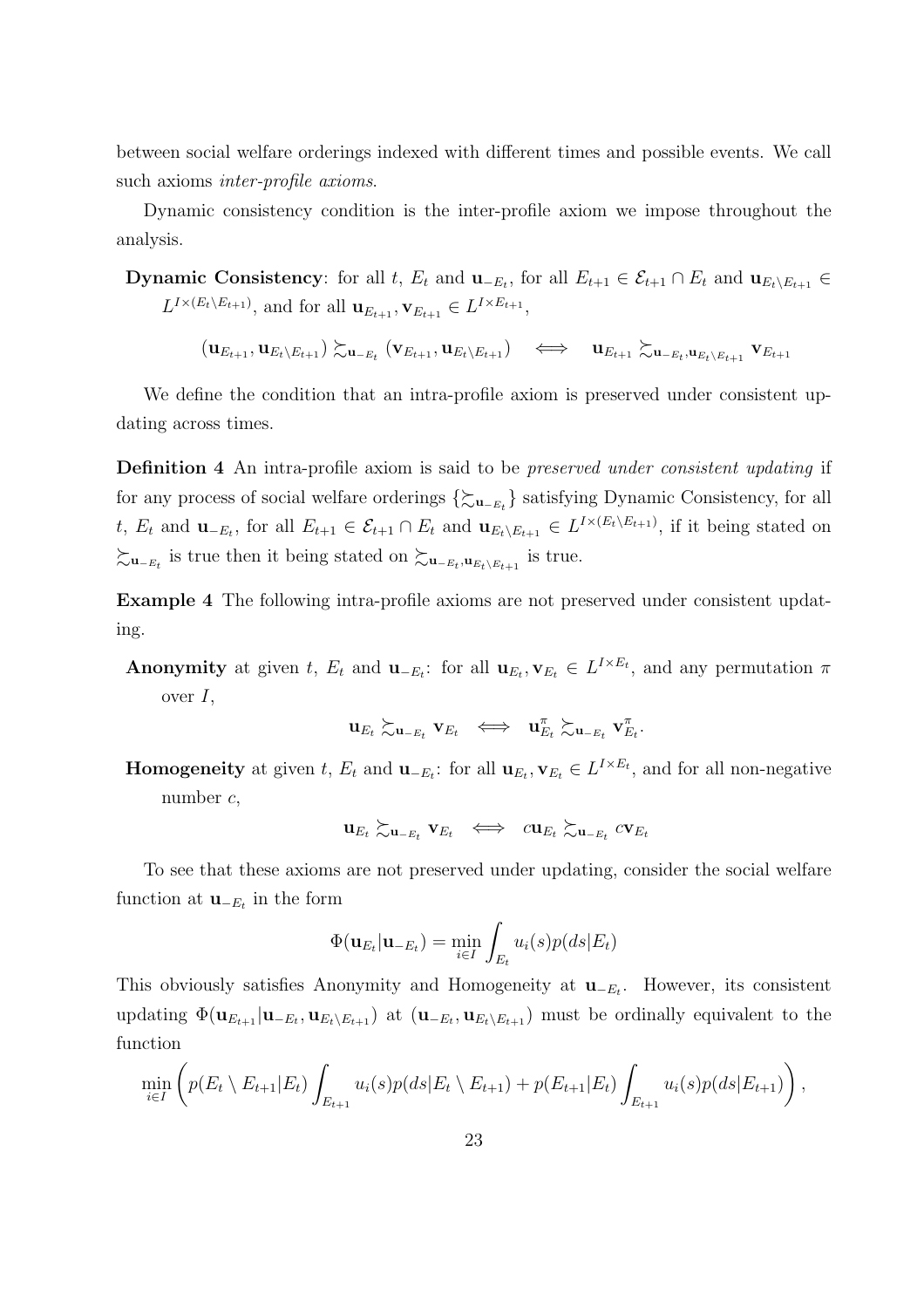which does not satisfy Anonymity or Homogeneity as the ranking over  $(\mathbf{u}_{-E_t}, \mathbf{u}_{E_t \setminus E_{t+1}})$ .

Again, the reason is rather easier to see at a conceptual level. Note that these axioms are about renaming and rescaling *still possible* utilities. Anonymity says that identity of individuals does not matter in evaluating still possible utilities. However, in the presence of events which did not occur but might have delivered different utilities to different individuals, identity of the individuals is indispensable in consistent updating. Homogeneity says that changing the common scale of possible individual utilities does not matter. However, changing the scale of still possible utilities changes the impact of utilities which turned not to occur, and it in general results in violating dynamic consistency.

To introduce intra-profile axioms, fix an arbitrarily time  $t$ ,  $E_t$  and  $\mathbf{u}_{-E_t}$ . The first one is self-explanatory.

**Order**:  $\succsim$ **u**<sub>−*Et*</sub></sub> is complete and transitive ordering over  $L^{I \times E_t}$ .

Second we consider a group-separability axiom.

**Separability**: for all  $J \subset I$ , for all  $\mathbf{u}_{J,E_t}, \mathbf{v}_{J,E_t} \in L^{J \times E_t}$  and for all  $\mathbf{u}_{-J,E_t}, \mathbf{v}_{-J,E_t} \in$  $L^{(I \setminus J) \times E_t}$ ,  $(\mathbf{u}_{J,E_t}, \mathbf{u}_{-J,E_t}) \succsim_{\mathbf{u}_{-E_t}} (\mathbf{v}_{J,E_t}, \mathbf{u}_{-J,E_t})$  holds if and only if  $(\mathbf{u}_{J,E_t}, \mathbf{v}_{-J,E_t}) \succsim_{\mathbf{u}_{-E_t}}$  $(\mathbf{v}_{J,E_t}, \mathbf{v}_{-J,E_t}).$ 

Next we impose that the social ranking over utility streams depends only on individuals' expected utility evaluations. This says that each individual is taken to be responsible for summarizing her own utilities at different states, and the social ranking concerns only such summaries. One may see the non-triviality of this condition by thinking for example of treating inequalities across both individuals and states in tandem, which is excluded by the axiom (see the discussions in Ben-Porath, Gilboa and Schmeidler [1]).

**EU-Pareto**: for all  $\mathbf{u}_{E_t}, \mathbf{v}_{E_t} \in L^{I \times E_t}$ ,  $\int_{E_t} u_i(s)p(ds|E_t) \geq \int_{E_t} v_i(s)p(ds|E_t)$  for all  $i \in I$ implies  $\mathbf{u}_{E_t} \gtrsim_{\mathbf{u}_{-E_t}} \mathbf{v}_{E_t}$ , and the conclusion is strict additionally if  $\int_{E_t} u_i(s)p(ds|E_t) >$  $\int_{E_t} v_i(s) p(ds | E_t)$  for some  $i \in I$ .

Under EU-Pareto, one can define a social ranking induced over expected utilities.

**Definition 5** Given *t*,  $E_t$  and  $\mathbf{u}_{-E_t}$ , the EU-welfare ordering  $\succeq_{\mathbf{u}_{-E_t}}^*$  over  $\mathbb{R}^I$  induced by  $\succsim$ **u**<sub>−*Et*</sub></sub> is defined by

$$
U_{E_t} \succsim^*_{\mathbf{u}_{-E_t}} V_{E_t} \quad \Longleftrightarrow \quad \mathbf{u}_{E_t} \succsim_{\mathbf{u}_{-E_t}} \mathbf{v}_{E_t}
$$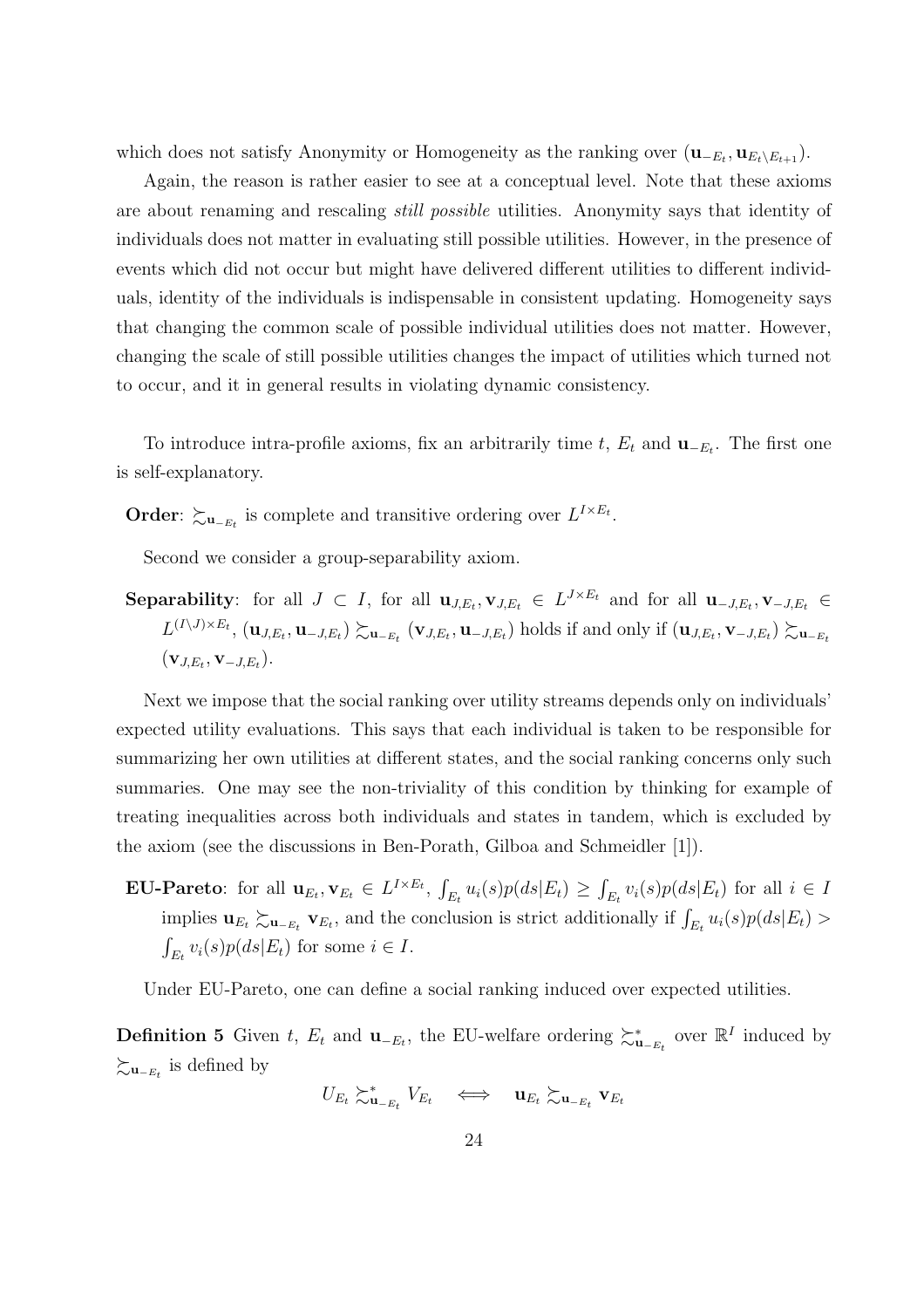for  $\mathbf{u}_{E_t}, \mathbf{v}_{E_t} \in \mathbb{R}^{I \times E_t}$  with  $U_{E_t} = \int_{E_t} u_i(s)p(ds|E_t)$  and  $V_{E_t} = \int_{E_t} v_i(s)p(ds|E_t)$  respectively. The EU-Pareto axiom ensures that this is well-defined.

We impose the following three axioms on the induced ranking. Although one can write them down directly in terms of the original ranking, this helps simplifying the exposition.

**EU-Continuity**:  $\succsim^*_{\mathbf{u}_{-E_t}}$  is a closed subset of  $\mathbb{R}^I \times \mathbb{R}^I$ .

- **EU-Inequality Aversion**: for all  $U_{E_t}, V_{E_t} \in \mathbb{R}^I$  and  $c \in [0,1], U_{E_t} \sim_{\mathbf{u}_{-E_t}}^* V_{E_t}$  implies  $cU_{E_t} + (1 - c)V_{E_t} \succeq_{\mathbf{u}_{-E_t}}^{\mathbf{x}} V_{E_t}.$
- **EU-Shift Covariance**: for all  $U_{E_t}, V_{E_t} \in \mathbb{R}^I$  and  $c \in \mathbb{R}$ ,  $U_{E_t} \succeq_{\mathbf{u}_{-E_t}}^{\mathbf{v}_{-E_t}} V_{E_t}$  implies  $U_{E_t}$  +  $c$ **1**  $\succ_{\mathbf{u}_{-E_t}}^* V_{E_t} + c$ **1**.

**Proposition 4** Order, Separability, EU-Pareto, EU-Continuity, EU-Inequality Aversion and EU-Shift Covariance are preserved under consistent updating.

#### **Proof.**

Order: Obvious.

Separability: Let  $(\mathbf{u}_{J,E_{t+1}},\mathbf{u}_{-J,E_{t+1}})\succsim_{\mathbf{u}_{-E_t},\mathbf{u}_{E_t\setminus E_{t+1}}} (\mathbf{v}_{J,E_{t+1}},\mathbf{u}_{-J,E_{t+1}})$ . By Dynamic Consistency, this holds if and only if

$$
((\mathbf{u}_{J,E_t\setminus E_{t+1}},\mathbf{u}_{J,E_{t+1}}),(\mathbf{u}_{-J,E_t\setminus E_{t+1}},\mathbf{u}_{-J,E_{t+1}}))\succsim_{\mathbf{u}_{-E_t}}((\mathbf{u}_{J,E_t\setminus E_{t+1}},\mathbf{v}_{J,E_{t+1}}),(\mathbf{u}_{-J,E_t\setminus E_{t+1}},\mathbf{u}_{-J,E_{t+1}})).
$$

By Separability assumed for  $\succsim$ **u**<sub>−*Et</sub>*, this holds if and only if</sub>

$$
((\mathbf{u}_{J,E_t\setminus E_{t+1}},\mathbf{u}_{J,E_{t+1}}),(\mathbf{u}_{-J,E_t\setminus E_{t+1}},\mathbf{v}_{-J,E_{t+1}}))\succsim_{\mathbf{u}_{-E_t}}((\mathbf{u}_{J,E_t\setminus E_{t+1}},\mathbf{v}_{J,E_{t+1}}),(\mathbf{u}_{-J,E_t\setminus E_{t+1}},\mathbf{v}_{-J,E_{t+1}})).
$$

By Dynamic Consistency, this holds if and only if  $(\mathbf{u}_{J,E_{t+1}}, \mathbf{v}_{-J,E_{t+1}}) \succsim_{\mathbf{u}_{-E_t}, \mathbf{u}_{E_t \setminus E_{t+1}}} (\mathbf{v}_{J,E_{t+1}}, \mathbf{v}_{-J,E_{t+1}})$ . EU-Pareto: Let  $\int_{E_{t+1}} u_i(s)p(ds|E_{t+1}) \geq \int_{E_{t+1}} v_i(s)p(ds|E_{t+1})$  for all  $i \in I$  for all  $i \in I$ . Then we have

$$
p(E_t \setminus E_{t+1}|E_t) \int_{E_{t+1}} u_i(s)p(ds|E_t \setminus E_{t+1}) + p(E_{t+1}|E_t) \int_{E_{t+1}} u_i(s)p(ds|E_{t+1})
$$
  
\n
$$
\geq p(E_t \setminus E_{t+1}|E_t) \int_{E_{t+1}} u_i(s)p(ds|E_t \setminus E_{t+1}) + p(E_{t+1}|E_t) \int_{E_{t+1}} v_i(s)p(ds|E_{t+1})
$$

for all  $i \in I$ . By EU-Pareto assumed for  $\succsim_{\mathbf{u}_{-E_t}}$ , we have  $(\mathbf{u}_{E_{t+1}}, \mathbf{u}_{E_t \setminus E_{t+1}}) \succsim_{\mathbf{u}_{-E_t}} (\mathbf{v}_{E_{t+1}}, \mathbf{u}_{E_t \setminus E_{t+1}})$ . By Dynamic Consistency,  $\mathbf{u}_{E_{t+1}} \succsim_{\mathbf{u}_{E_t \setminus E_{t+1}}} \mathbf{v}_{E_{t+1}}$ . The strict case is proved similarly.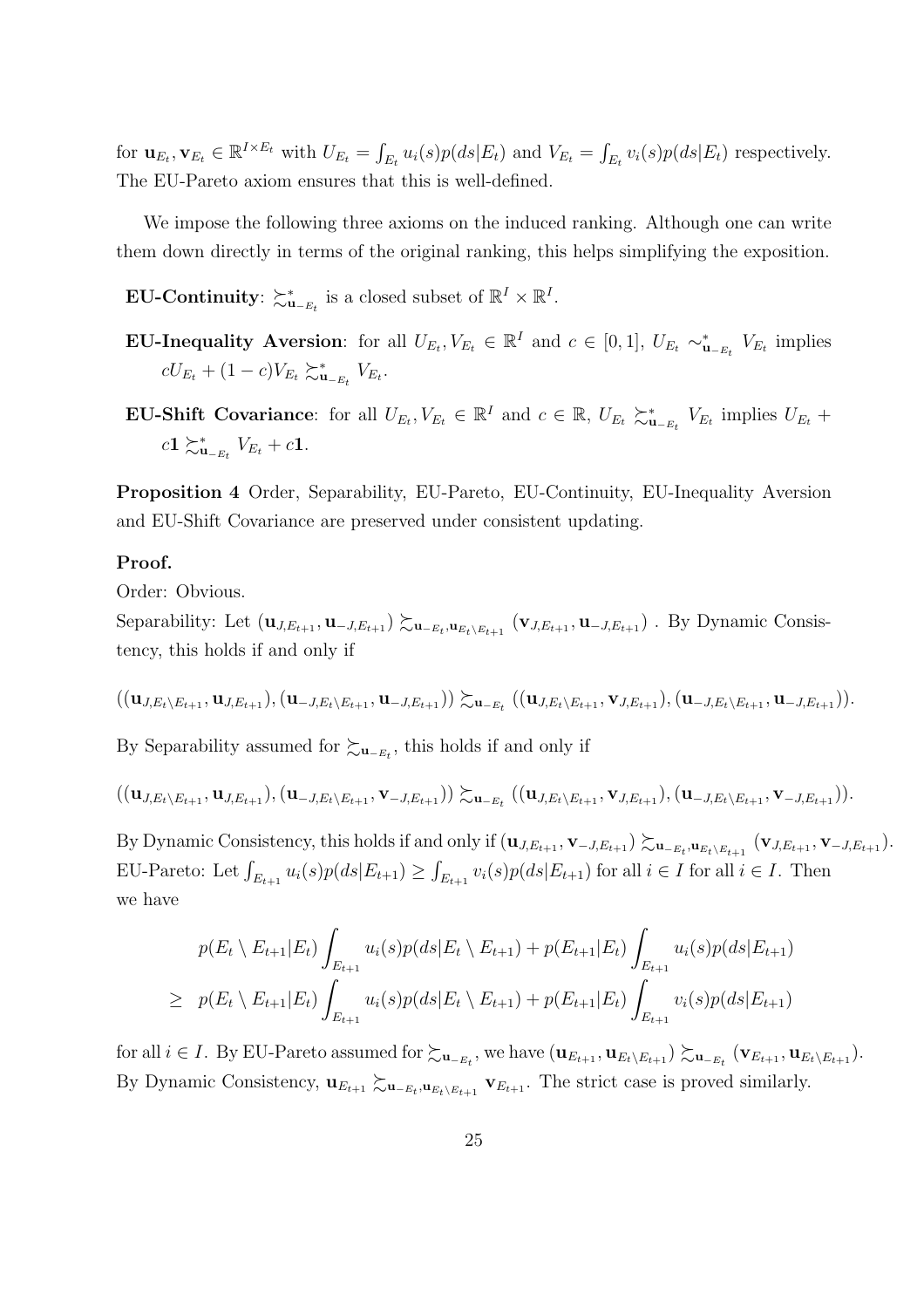EU-Continuity: Suppose  $U_{E_{t+1}}^{\nu} \succ_{\mathbf{u}_{-E_t}, \mathbf{u}_{E_t \setminus E_{t+1}}}^{\nu} V_{E_{t+1}}^{\nu}$  for all  $\nu$ . By Dynamic Consistency, we have

$$
\left(p(E_t \setminus E_{t+1}|E_t) \int_{E_{t+1}} u_i(s)p(ds|E_t \setminus E_{t+1}) + p(E_{t+1}|E_t)U_{i,E_{t+1}}^{\nu}\right)_{i \in I}
$$
  

$$
\sum_{u=E_t}^* \left(p(E_t \setminus E_{t+1}|E_t) \int_{E_{t+1}} u_i(s)p(ds|E_t \setminus E_{t+1}) + p(E_{t+1}|E_t)V_{i,E_{t+1}}^{\nu}\right)_{i \in I}
$$

for all *ν*. By EU-Continuity assumed for  $\succsim_{\mathbf{u}_{-E_t}}$ , we have

$$
\left(p(E_t \setminus E_{t+1}|E_t) \int_{E_{t+1}} u_i(s)p(ds|E_t \setminus E_{t+1}) + p(E_{t+1}|E_t)U_{i,E_{t+1}}\right)_{i \in I}
$$
  

$$
\sum_{u_{-E_t}}^* \left(p(E_t \setminus E_{t+1}|E_t) \int_{E_{t+1}} u_i(s)p(ds|E_t \setminus E_{t+1}) + p(E_{t+1}|E_t)V_{i,E_{t+1}}\right)_{i \in I}
$$

*.*

By Dynamic Consistency,  $U_{E_{t+1}} \succeq_{\mathbf{u}_{-E_t},\mathbf{u}_{E_t \setminus E_{t+1}}} V_{E_{t+1}}$ . EU-Inequality Aversion: Let  $U_{E_{t+1}} \sim_{\mathbf{u}_{-E_t},\mathbf{u}_{E_t\setminus E_{t+1}}}^* V_{E_{t+1}}$ . By Dynamic Consistency, we have

$$
\left(p(E_t \setminus E_{t+1}|E_t) \int_{E_{t+1}} u_i(s)p(ds|E_t \setminus E_{t+1}) + p(E_{t+1}|E_t)U_{i,E_{t+1}}\right)_{i \in I}
$$
  

$$
\sim_{\mathbf{u}_{-E_t}}^* \left(p(E_t \setminus E_{t+1}|E_t) \int_{E_{t+1}} u_i(s)p(ds|E_t \setminus E_{t+1}) + p(E_{t+1}|E_t)V_{i,E_{t+1}}\right)_{i \in I}.
$$

By EU-Inequality Aversion assumed for  $\succsim_{\mathbf{u}_{-E_t}}$ , we have

$$
\left(p(E_t \setminus E_{t+1}|E_t) \int_{E_{t+1}} u_i(s)p(ds|E_t \setminus E_{t+1}) + p(E_{t+1}|E_t)(cU_{i,E_{t+1}} + (1-c)V_{i,E_{t+1}})\right)_{i \in I}
$$
  

$$
\sum_{u_{-E_t}}^* \left(p(E_t \setminus E_{t+1}|E_t) \int_{E_{t+1}} u_i(s)p(ds|E_t \setminus E_{t+1}) + p(E_{t+1}|E_t)V_{i,E_{t+1}}\right)_{i \in I}.
$$

By Dynamic Consistency,  $cU_{E_{t+1}} + (1 - c)V_{E_{t+1}} \gtrsim_{\mathbf{u}_{-E_t}, \mathbf{u}_{E_t \setminus E_{t+1}}} u_{E_{t+1}}$ . EU-Shift Covariance: Let  $U_{E_{t+1}} \succeq_{u_{E_t \setminus E_{t+1}}}^* V_{E_{t+1}}$ . By Dynamic Consistency this holds if and only if

$$
\left(p(E_t \setminus E_{t+1}|E_t) \int_{E_{t+1}} u_i(s)p(ds|E_t \setminus E_{t+1}) + p(E_{t+1}|E_t)U_{i,E_{t+1}}\right)_{i \in I}
$$
\n
$$
\sum_{u_{-E_t}}^* \left(p(E_t \setminus E_{t+1}|E_t) \int_{E_{t+1}} u_i(s)p(ds|E_t \setminus E_{t+1}) + p(E_{t+1}|E_t)V_{i,E_{t+1}}\right)_{i \in I}.
$$

By EU-Shift Covariance assumed for  $\succsim$ **u**<sub>−*Et</sub>*, this holds if and only if</sub>

$$
\left(p(E_t \setminus E_{t+1}|E_t) \int_{E_{t+1}} u_i(s)p(ds|E_t \setminus E_{t+1}) + p(E_{t+1}|E_t)(U_{i,E_{t+1}} + c)\right)_{i \in I}
$$
  

$$
\sum_{u = E_t}^* \left(p(E_t \setminus E_{t+1}|E_t) \int_{E_{t+1}} u_i(s)p(ds|E_t \setminus E_{t+1}) + p(E_{t+1}|E_t)(V_{i,E_{t+1}} + c)\right)_{i \in I}.
$$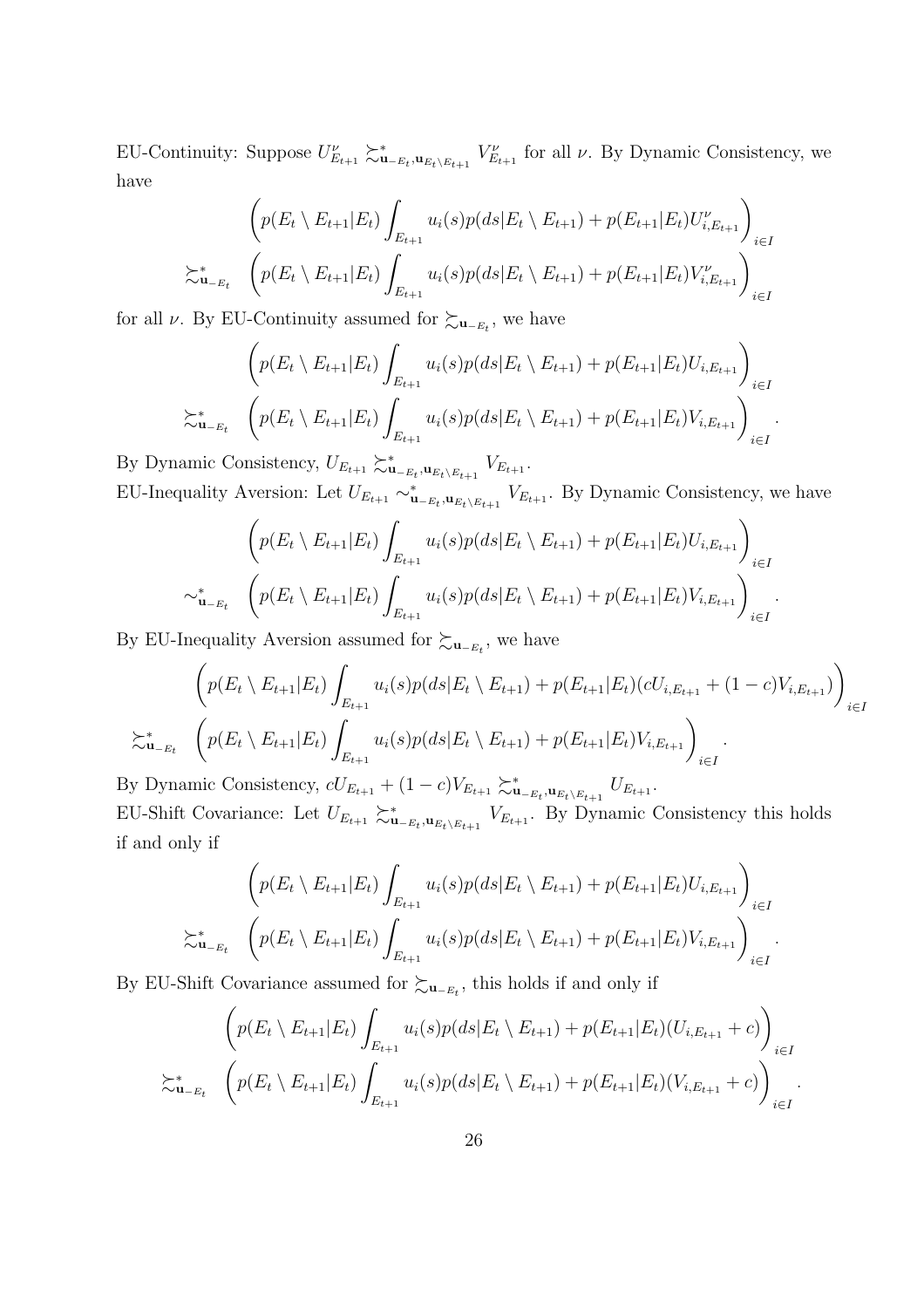By Dynamic Consistency, this holds if and only if  $U_{E_{t+1}} + c \mathbf{1} \succ_{\mathbf{u}_{-E_t},\mathbf{u}_{E_t \setminus E_{t+1}}}^* V_{E_{t+1}} + c \mathbf{1}$ .

**Theorem 8** For each fixed *t*,  $E_t$  and  $\mathbf{u}_{-E_t}$ , the social welfare ordering  $\succsim_{\mathbf{u}_{-E_t}}$  satisfies Order, Separability, EU-Pareto, EU-Continuity, EU-Inequality Aversion and EU-Shift Covariance if and only if either of the following two cases holds:

(i) there exists  $\lambda(\mathbf{u}_{-E_t}) > 0$  and a vector  $a(\mathbf{u}_{-E_t}) \in int\Delta(I)$  such that  $\succsim_{\mathbf{u}_{-E_t}}$  is represented in the form

$$
\Phi(\mathbf{u}_{E_t}|\mathbf{u}_{-E_t}) = -\sum_{i \in I} a_i(\mathbf{u}_{-E_t}) e^{-\lambda(\mathbf{u}_{-E_t}) \int_{E_t} u_i(s)p(ds|E_t)}
$$

We call this class of orderings and representations *exponential class*.

(ii) there exists a vector  $a(\mathbf{u}_{-E_t}) \in int\Delta(I)$  such that  $\succsim_{\mathbf{u}_{-E_t}}$  is represented in the form

$$
\Phi(\mathbf{u}_{E_t}|\mathbf{u}_{-E_t}) = \sum_{i \in I} a_i(\mathbf{u}_{-E_t}) \int_{E_t} u_i(s) p(ds | E_t)
$$

We call this class of orderings and representations *additive class*. Moreover, for each *t* and  $\mathbf{u}_{-E_t}$ , in case (i)  $a(\mathbf{u}_{-E_t})$  and  $\lambda(\mathbf{u}_{-E_t})$  are unique and in case (ii)  $a(\mathbf{u}_{-E_t})$  is unique.

**Proof.** It immediately follows from Theorem 10, a more general result.

Notice that for the exponential class we have

$$
\Phi(\mathbf{u}_{\Omega}|\emptyset) = -\sum_{i \in I} a_i(\emptyset) e^{-\lambda(\emptyset) \int_{\Omega} u_i(s)p(ds)} \n= -\sum_{i \in I} a_i(\emptyset) e^{-\lambda(\emptyset)p(\Omega \setminus E_t) \int_{\Omega \setminus E_t} u_i(s)p(ds|\Omega \setminus E_t)} e^{-\lambda(\emptyset)p(E_t) \int_{E_t} u_i(s)p(ds|E_t)},
$$

which under Dynamic Consistency yields the same ranking over  $\mathbf{u}_{E_t}$  as  $\Phi(\mathbf{u}_{E_t}|\mathbf{u}_{-E_t})$  =  $-\sum_{i \in I} a_i (\mathbf{u}_{-E_t}) e^{-\lambda (\mathbf{u}_{-E_t}) \int_{E_t} u_i(s) p(ds | E_t)}$  does.

For the additive class, we have

$$
\Phi(\mathbf{u}_{\Omega}|\emptyset) = \sum_{i \in I} a_i(\emptyset) \int_{\Omega} u_i(s) p(ds) \n= p(\Omega \setminus E_t) \sum_{i \in I} a_i(\emptyset) \int_{\Omega \setminus E_t} u_i(s) p(ds | \Omega \setminus E_t) + p(E_t) \sum_{i \in I} a_i(\emptyset) \int_{E_t} u_i(s) p(ds | E_t),
$$

which under Dynamic Consistency yields the same ranking over  $\mathbf{u}_{E_t}$  as  $\Phi(\mathbf{u}_{E_t}|\mathbf{u}_{-E_t})$  =  $\sum_{i \in I} a_i(\mathbf{u}_{-E_t}) \int_{E_t} u_i(s) p(ds|E_t)$  does.

Therefore, after normalization, we obtain the following updating rule.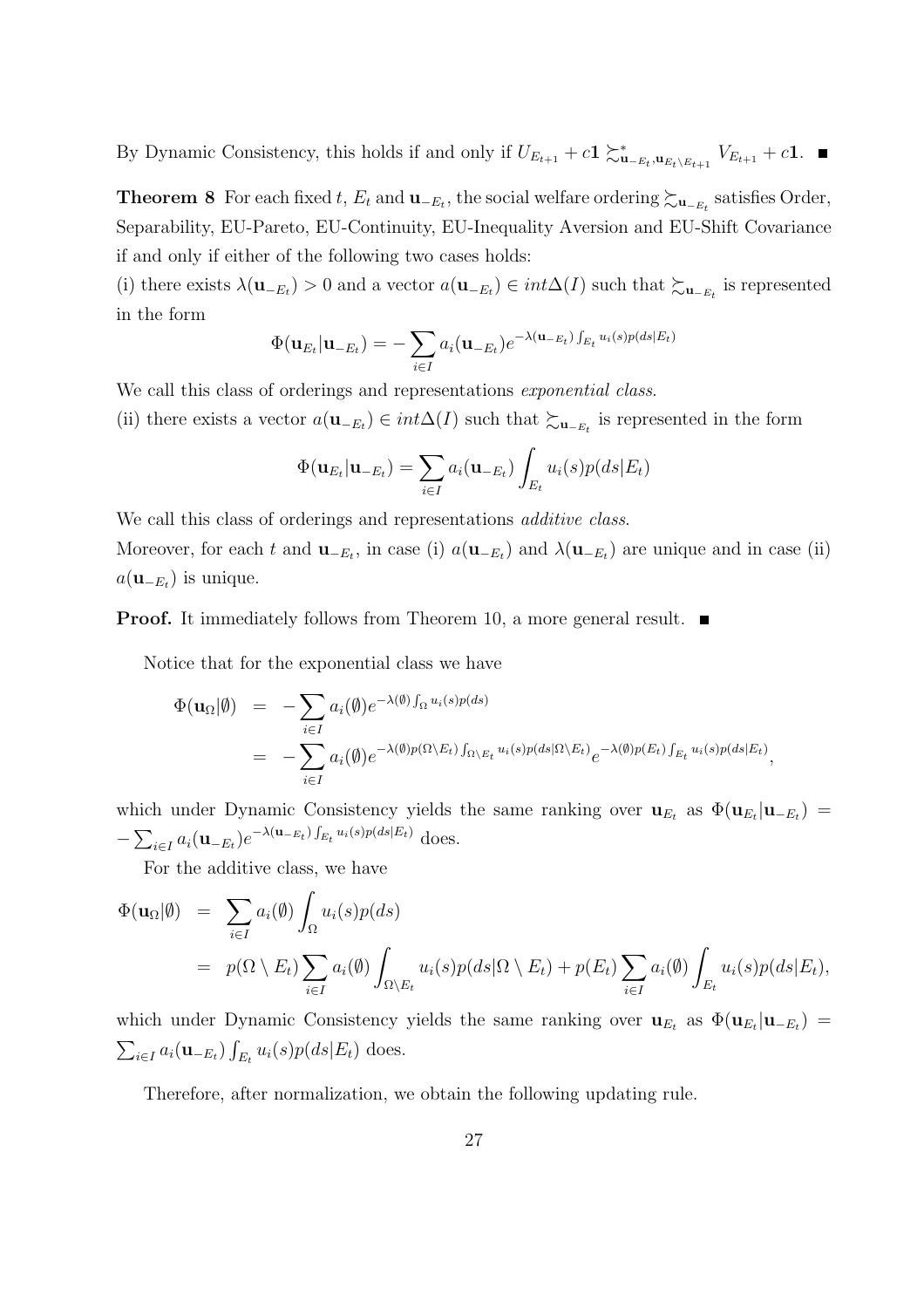**Theorem 9** The process of social welfare orderings *{*%**<sup>u</sup>***−Et }* satisfies Order, Separability, EU-Pareto, EU-Continuity, EU-Inequality Aversion and EU-Shift Covariance at *∅* and Dynamic Consistency if and only if either

(i)  $\{\sum_{\mathbf{u}_{-E_t}}\}$  falls in the exponential class and  $\{a(\mathbf{u}_{-E_t})\}$  and  $\{\lambda(\mathbf{u}_{-E_t})\}$  follow the updating rule

$$
a_i(\mathbf{u}_{-E_t}) = \frac{a_i(\emptyset)e^{-\lambda(\emptyset)p(\Omega\setminus E_t)}\int_{\Omega\setminus E_t} u_i(s)p(ds|\Omega\setminus E_t)}{\sum_{j\in I} a_j(\emptyset)e^{-\lambda(\emptyset)p(\Omega\setminus E_t)}\int_{\Omega\setminus E_t} u_j(s)p(ds|\Omega\setminus E_t)}
$$
(7)

$$
\lambda(\mathbf{u}_{-E_t}) = \lambda(\emptyset) p(E_t) \tag{8}
$$

for all  $\mathbf{u}_{-E_t}$ , or

(ii)  $\{\sum_{\mathbf{u}$ <sup>−*Et*</sup></sub> $\}$  falls in the additive class and  $\{a(\mathbf{u}$ −*Et*<sub>*Et*</sub> $)$ } follows

$$
a_i(\mathbf{u}_{-E_t}) = a_i(\emptyset) \tag{9}
$$

for all  $\mathbf{u}_{-E_t}$ .

The theorem says that if the social ranking has equity concern it must incorporate utilities which turned out not to occur into account in updating welfare weights as described by formula (7), while the equity concern must 'decease' probabilistically over time according to formula (8). There, higher (lower) utilities which turned out not to occur must be 'compensated' in the way that they decrease (increase) welfare weights conditional on the present event. It also says that when the social ranking has no equity concern welfare weights must be constant as in formula (9), and it does not take utilities which turned out not to occur into account.

This implies that when we require that social ranking should ignore utilities which turned out not to occur the only possibility is additive aggregation with weights being constant.

**Independence of Non-occurred Consequences**: for all *t*, for all  $E_t$ , for all  $\mathbf{u}_{-E_t}$  and  $\widetilde{\mathbf{u}}$ <sub>−*E<sub>t</sub>*</sub>, and for all  $U, V \in \mathbb{R}^I$ ,

$$
(U_i \mathbf{1}_{E_t})_{i \in I} \succsim_{\mathbf{u}_{-E_t}} (V_i \mathbf{1}_{E_t})_{i \in I} \iff (U_i \mathbf{1}_{E_t})_{i \in I} \succsim_{\widetilde{\mathbf{u}}_{-E_t}} (V_i \mathbf{1}_{E_t})_{i \in I}.
$$

**Corollary 5** Suppose that the process of social welfare orderings  $\{\sum_{\mathbf{u}_{-E_t}}\}$  satisfying Dynamic Consistency falls in the exponential class as characterized in Theorem 8 and 9. Then it satisfies Independence of Non-occurred Consequences if and only if it falls in the additive class with  $a(\mathbf{u}_{-E_t}) = a$  for all  $\mathbf{u}_{-E_t}$ .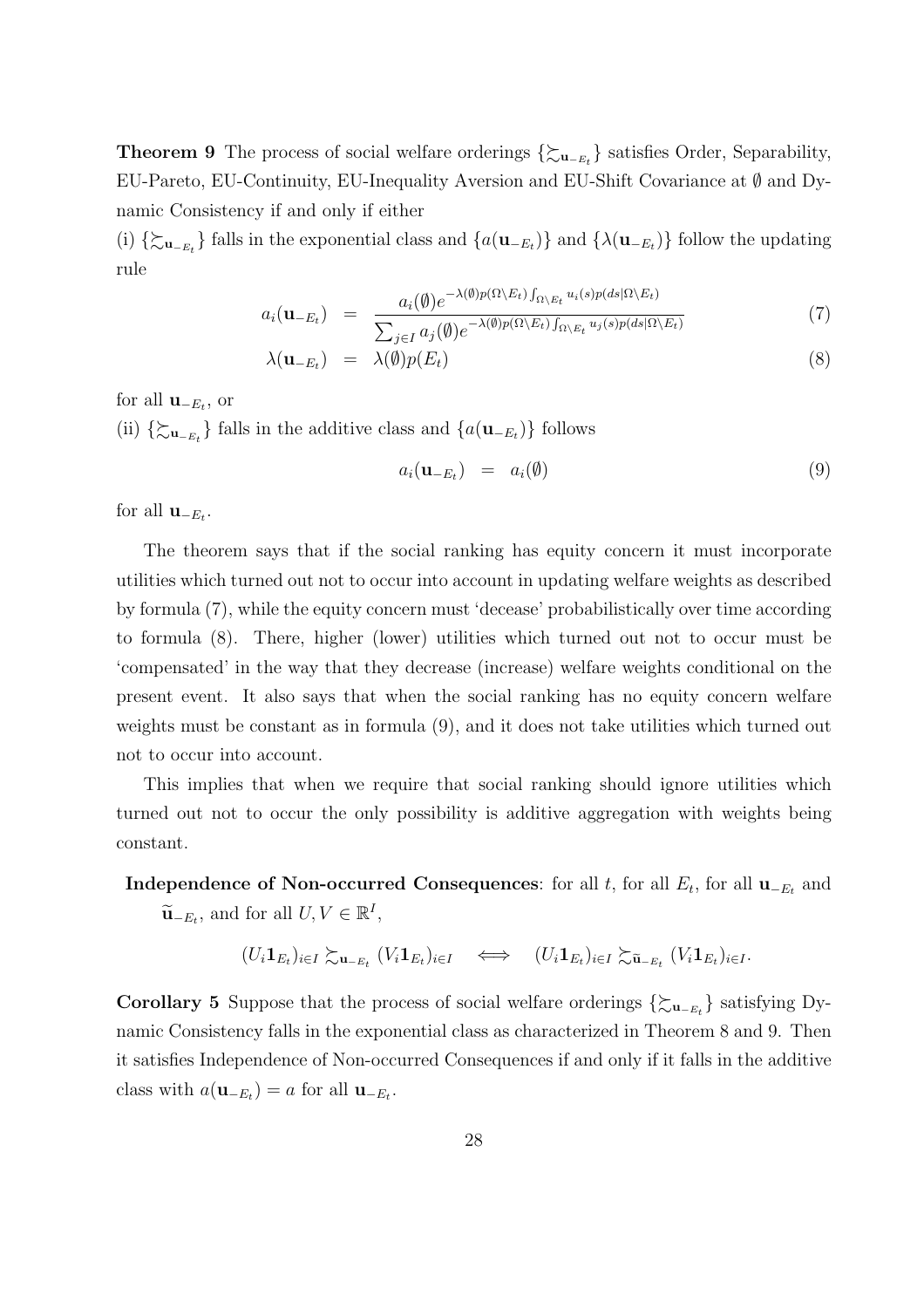#### **4.2 Consistent updating under heterogeneous beliefs**

If we attempt to extend the previous argument on aggregating expected utility to the case of heterogeneous beliefs denoted by  $(p_i)_{i \in I}$ , for the exponential class we have

$$
\Phi(\mathbf{u}_{\Omega}|\emptyset) = -\sum_{i \in I} a_i(\emptyset) e^{-\lambda(\emptyset) \int_{\Omega} u_i(s) p_i(ds)} \n= -\sum_{i \in I} a_i(\emptyset) e^{-\lambda(\emptyset) p_i(\Omega \setminus E_t) \int_{\Omega \setminus E_t} u_i(s) p_i(ds) \Omega \setminus E_t} e^{-\lambda(\emptyset) p_i(E_t) \int_{E_t} u_i(s) p_i(ds) E_t},
$$

which in general cannot represent the same ranking over  $\mathbf{u}_{E_t}$  as  $\Phi(\mathbf{u}_{E_t}|\mathbf{u}_{-E_t}) = -\sum_{i \in I} a_i(\mathbf{u}_{-E_t}) e^{-\lambda(\mathbf{u}_{-E_t})}$ does, because the term  $\lambda(\emptyset)p_i(E_t)$  is not identical across individuals.

Therefore, the exponential class is not closed under updating under heterogeneous beliefs, and we have the following result.

**Proposition 5** Consider the class of social welfare functions as obtained in Theorem 8. Under heterogeneous beliefs, it satisfies Dynamic Consistency holds if and only if the social welfare function is limited to the additive class with  $a(\mathbf{u}_{-E_t}) = a(\emptyset)$  for all  $\mathbf{u}_{-E_t}$ .

The reason is that EU-Shift Covariance is not in general preserved under consistent updating when beliefs are heterogeneous. However, a weaker version of EU-Shift Covariance is shown to be preserved under consistent updating.

**EU-General Shift Covariance**: there exists  $W_{\mathbf{u}_{-E_t}} \in \mathbb{R}^I_{++}$  such that for all  $U_{E_t}, V_{E_t} \in$  $\mathbb{R}^I$  and  $c \in \mathbb{R}$ ,  $U_{E_t} \succeq_{\mathbf{u}_{-E_t}}^{\mathbf{*}} V_{E_t}$  implies  $U_{E_t} + cW_{\mathbf{u}_{-E_t}} \succeq_{\mathbf{u}_{-E_t}}^{\mathbf{*}} V_{E_t} + cW_{\mathbf{u}_{-E_t}}$ .

**Proposition 6** Under heterogeneous beliefs, Order, Separability, EU-Pareto, EU-Continuity, EU-Inequality Aversion and EU-General Shift Covariance are preserved under consistent updating.

**Proof.** We only prove that EU-General Shift Covariance is preserved, since the rest is similar to the case homogeneous beliefs.

Let  $U_{E_{t+1}} \succeq_{\mathbf{u}_{-E_t}, \mathbf{u}_{E_t \setminus E_{t+1}}}^{\infty} V_{E_{t+1}}$ . By Dynamic Consistency this holds if and only if

$$
\left(p_i(E_t \setminus E_{t+1}|E_t) \int_{E_{t+1}} u_i(s)p_i(ds|E_t \setminus E_{t+1}) + p_i(E_{t+1}|E_t)U_{i,E_{t+1}}\right)_{i \in I}
$$
  

$$
\sum_{u=E_t}^* \left(p_i(E_t \setminus E_{t+1}|E_t) \int_{E_{t+1}} u_i(s)p_i(ds|E_t \setminus E_{t+1}) + p_i(E_{t+1}|E_t)V_{i,E_{t+1}}\right)_{i \in I}.
$$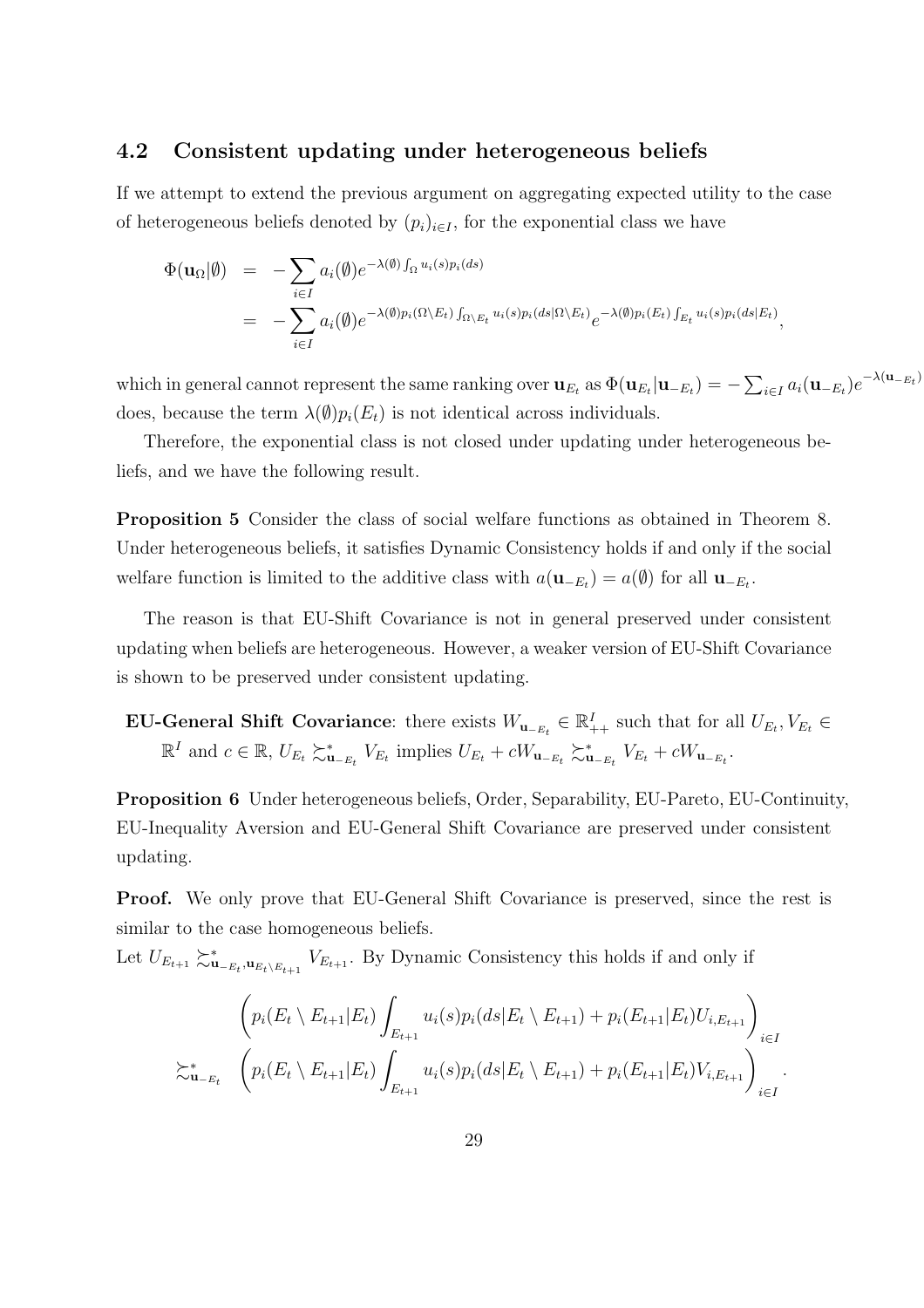By EU-General Shift Covariance assumed for  $\succsim_{\mathbf{u}_{-E_t}}$ , for some  $W_{\mathbf{u}_{-E_t}}$  this holds if and only if

$$
\left(p_i(E_t \setminus E_{t+1}|E_t) \int_{E_{t+1}} u_i(s)p_i(ds|E_t \setminus E_{t+1}) + p_i(E_{t+1}|E_t) \left(U_{i,E_{t+1}} + c \frac{W_{\mathbf{u}_{-E_t}}}{p_i(E_{t+1}|E_t)}\right)\right)_{i \in I}
$$
\n
$$
\sum_{\mathbf{u}_{-E_t}}^* \left(p_i(E_t \setminus E_{t+1}|E_t) \int_{E_{t+1}} u_i(s)p_i(ds|E_t \setminus E_{t+1}) + p_i(E_{t+1}|E_t) \left(V_{i,E_{t+1}} + c \frac{W_{\mathbf{u}_{-E_t}}}{p_i(E_{t+1}|E_t)}\right)\right)_{i \in I}
$$

*.*

By Dynamic Consistency, this holds if and only if  $U_{E_{t+1}} + cW_{\mathbf{u}_{-E_t},\mathbf{u}_{E_t\setminus E_{t+1}}} \gtrsim_{\mathbf{u}_{-E_t},\mathbf{u}_{E_t\setminus E_{t+1}}}^{\infty}$  $V_{E_{t+1}} + cW_{\mathbf{u}_{-E_t},\mathbf{u}_{E_t \setminus E_{t+1}}}$ , where  $W_{\mathbf{u}_{-E_t},\mathbf{u}_{E_t \setminus E_{t+1}}} = (W_{i,\mathbf{u}_{-E_t}}/p_i(E_{t+1}|E_t))_{i \in I}$ .

**Theorem 10** For each fixed *t*,  $E_t$  and  $\mathbf{u}_{-E_t}$ , the social welfare ordering  $\succsim_{\mathbf{u}_{-E_t}}$  satisfies Order, Separability, EU-Pareto, EU-Continuity, EU-Inequality Aversion and EU-General Shift Covariance if and only if either of the following two cases holds:

(i) there exists a vector  $\lambda(\mathbf{u}_{-E_t}) \in \mathbb{R}^I_{++}$  and a vector  $a(\mathbf{u}_{-E_t}) \in int\Delta(I)$  such that  $\succsim_{\mathbf{u}_{-E_t}}$  is represented in the form

$$
\Phi(\mathbf{u}_{E_t}|\mathbf{u}_{-E_t}) = -\sum_{i \in I} a_i(\mathbf{u}_{-E_t}) e^{-\lambda_i(\mathbf{u}_{-E_t}) \int_{E_t} u_i(s) p_i(ds) E_t}
$$

We call this class of orderings and representations *generalized exponential class*.

(ii) there exists a vector  $a(\mathbf{u}_{-E_t}) \in int\Delta(I)$  such that  $\succsim_{\mathbf{u}_{-E_t}}$  is represented in the form

$$
\Phi(\mathbf{u}_{E_t}|\mathbf{u}_{-E_t}) = -\sum_{i \in I} a_i(\mathbf{u}_{-E_t}) \int_{E_t} u_i(s) p_i(ds|E_t)
$$

We call this class of orderings and representations *additive class*. Moreover, for each *t* and  $\mathbf{u}_{-E_t}$ , in case (i)  $a(\mathbf{u}_{-E_t})$  and  $\lambda(\mathbf{u}_{-E_t})$  are unique and in case (ii)  $a(\mathbf{u}_{-E_t})$  is unique.

**Proof.** It follows from the fact that  $\succ_{\mathbf{u}_{-E_t}}^*$  satisfies all the conditions in Lemma 2. Now for the generalized exponential class we have

$$
\Phi(\mathbf{u}_{\Omega}|\emptyset) = -\sum_{i\in I} a_i(\emptyset) e^{-\lambda_i(\emptyset)} \int_{\Omega} u_i(s) p_i(ds) \n= -\sum_{i\in I} a_i(\emptyset) e^{-\lambda_i(\emptyset)} (p_i(\Omega \backslash E_t) \int_{\Omega \backslash E_t} u_i(s) p_i(ds|\Omega \backslash E_t) + p_i(E_t) \int_{E_t} u_i(s) p_i(ds|E_t)) \n= -\sum_{i\in I} a_i(\emptyset) e^{-\lambda_i(\emptyset) p_i(\Omega \backslash E_t)} \int_{\Omega \backslash E_t} u_i(s) p_i(ds|\Omega \backslash E_t) e^{-\lambda_i(\emptyset) p_i(E_t)} \int_{E_t} u_i(s) p_i(ds|E_t),
$$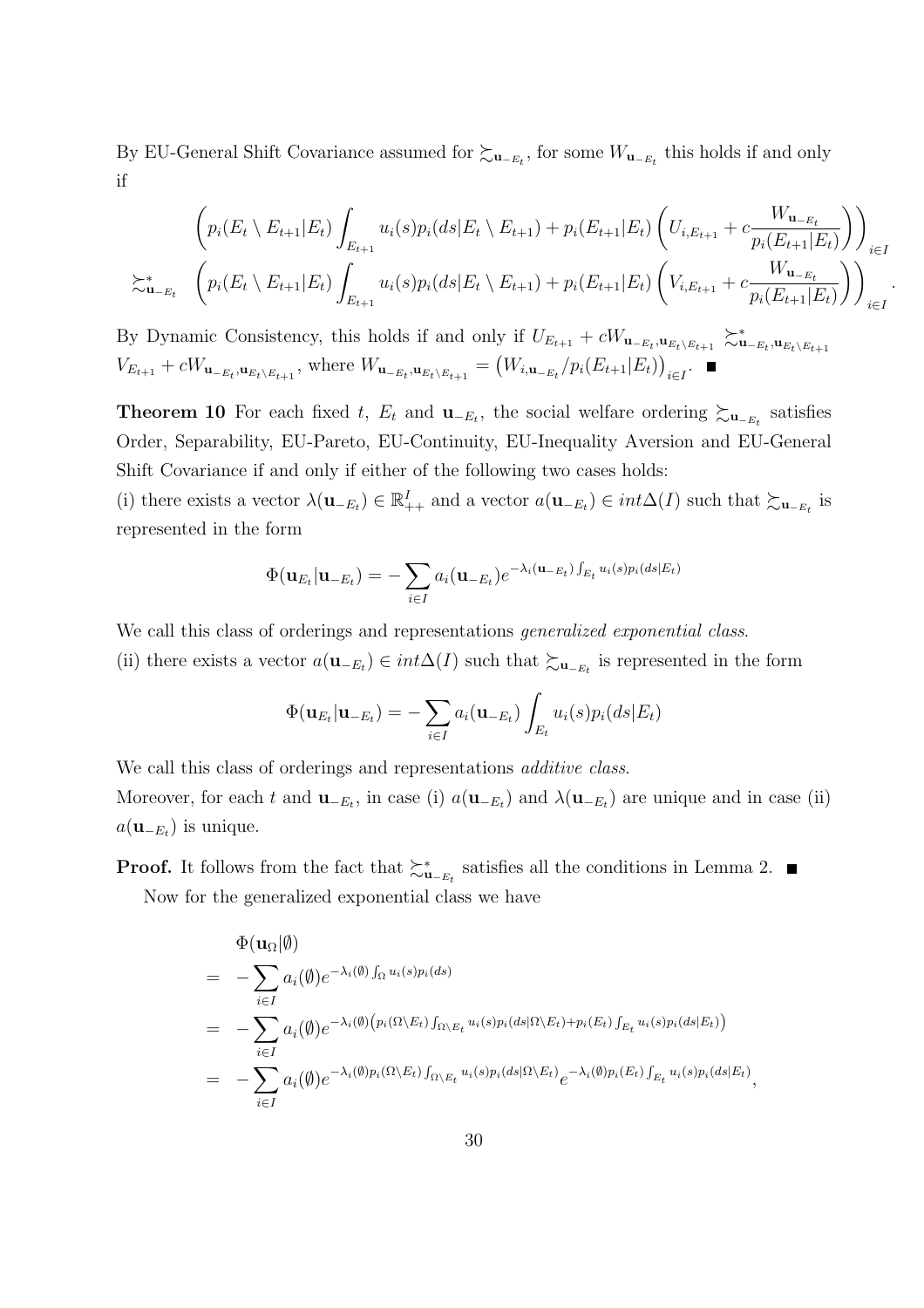which under Dynamic Consistency yields the same ranking over  $\mathbf{u}_{E_t}$  as  $\Phi(\mathbf{u}_{E_t}|\mathbf{u}_{-E_t})$  =  $-\sum_{i\in I} a_i (\mathbf{u}_{-E_t}) e^{-\lambda_i (\mathbf{u}_{-E_t}) \int_{E_t} u_i(s) p_i(ds) E_t)}$  does.

For the additive class, we have

$$
\Phi(\mathbf{u}_{\Omega}|\emptyset) = \sum_{i\in I} a_i(\emptyset) \int_{\Omega} u_i(s) p_i(ds) \n= \sum_{i\in I} a_i(\emptyset) \left( p_i(\Omega \setminus E_t) \int_{\Omega \setminus E_t} u_i(s) p_i(ds) \Omega \setminus E_t) + p_i(E_t) \int_{E_t} u_i(s) p_i(ds) E_t) \right) \n= \sum_{i\in I} a_i(\emptyset) p_i(\Omega \setminus E_t) \int_{\Omega \setminus E_t} u_i(s) p_i(ds) \Omega \setminus E_t) + \sum_{i\in I} a_i(\emptyset) p_i(E_t) \int_{E_t} u_i(s) p_i(ds) E_t),
$$

which under Dynamic Consistency yields the same ranking over  $\mathbf{u}_{E_t}$  as  $\Phi(\mathbf{u}_{E_t}|\mathbf{u}_{-E_t})$  =  $\sum_{i \in I} a_i(\mathbf{u}_{-E_t}) \int_{E_t} u_i(s) p_i(ds|E_t)$  does.

Therefore, after normalization, we obtain the following updating rule.

**Theorem 11** The process of social welfare orderings *{*%**<sup>u</sup>***−Et }* satisfies Order, Separability, EU-Pareto, EU-Continuity, EU-Inequality Aversion and EU-General Shift Covariance at *∅* and Dynamic Consistency if and only if either

(i)  $\{\sum_{\mathbf{u}_{-E_t}}\}$  falls in the generalized exponential class and  $\{a(\mathbf{u}_{-E_t})\}$  and  $\{\lambda(\mathbf{u}_{-E_t})\}$  follow the updating rule

$$
a_i(\mathbf{u}_{-E_t}) = \frac{a_i(\emptyset)e^{-\lambda_i(\emptyset)p_i(\Omega \setminus E_t)}\int_{\Omega \setminus E_t} u_i(s)p_i(ds|\Omega \setminus E_t)}{\sum_{j \in I} a_j(\emptyset)e^{-\lambda_j(\emptyset)p_i(\Omega \setminus E_t)}\int_{\Omega \setminus E_t} u_j(s)p_j(ds|\Omega \setminus E_t)}
$$
(10)

$$
\lambda_i(\mathbf{u}_{-E_t}) = \lambda(\emptyset) p_i(E_t) \tag{11}
$$

for all  $\mathbf{u}_{-E_t}$ , or (ii)  $\{\sum_{\mathbf{u}_{-E_t}}\}$  falls in the additive class and  $\{a(\mathbf{u}_{-E_t})\}$  follows

$$
a_i(\mathbf{u}_{-E_t}) = \frac{a_i(\emptyset)p_i(E_t)}{\sum_{j\in I} a_j(\emptyset)p_j(E_t)}
$$
(12)

for all  $\mathbf{u}_{-E_t}$ .

The theorem says that if the social ranking has equity concern it must incorporate utilities which turned out not to occur into account in updating welfare weights as described by formula (10), while the equity concern on each individual deceases probabilistically over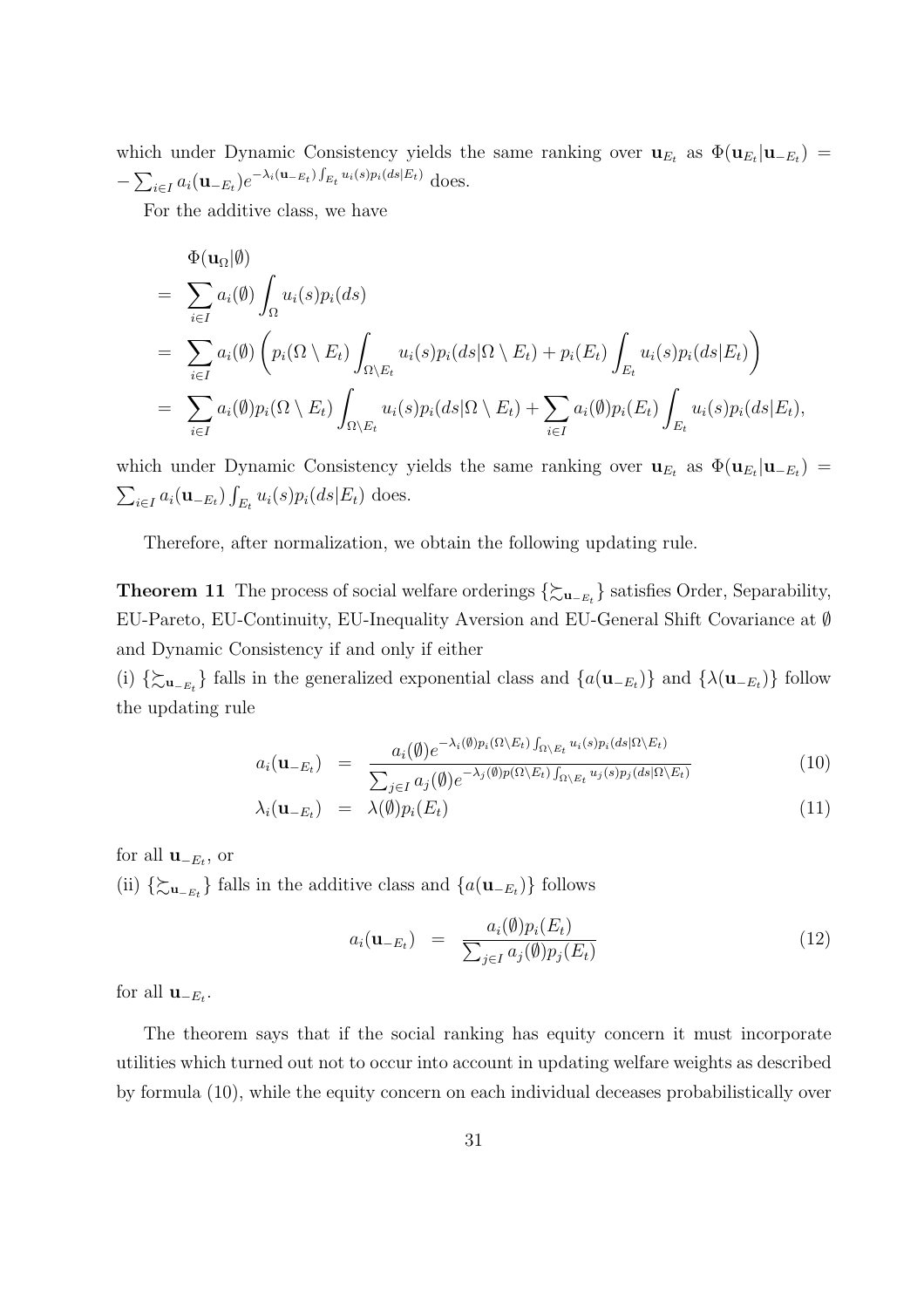time according to her belief as in formula (11). There, higher (lower) utilities which turned out not to occur must be 'compensated' in the way that they decrease (increase) welfare weights conditional on the present event. It also says that when the social ranking has no equity concern welfare weights conditional on an event must be proportional to her belief in the event as in formula (12), which depends on event occurred but does not take utilities which turned out not to occur into account.

This implies that when we require that social ranking should ignore utilities which turned out not to occur the only possibility is additive aggregation.

**Corollary 6** Suppose that the process of social welfare orderings  $\{\sum_{u_{-E_t}}\}$  satisfying Dynamic Consistency falls in the exponential class as characterized in Theorem 10 and 11. Then it satisfies Independence of Non-occurred Consequences hold if and only if it falls in the additive class with

$$
a_i(\mathbf{u}_{-E_t}) = \frac{a_i(\emptyset)p_i(E_t)}{\sum_{j\in I} a_j(\emptyset)p_j(E_t)}
$$

for all  $\mathbf{u}_{-E_t}$ .

Also, the above result implies that under heterogeneous beliefs the social ranking cannot be independent of events occurred. This is consistent with the result by Chambers and Hayashi [4] that under heterogeneous beliefs any social ranking respecting the Pareto principle cannot be state-independent.

**Independence of Non-occurred Consequences and Events**: for all *t*, for all *E<sup>t</sup>* and  $\widetilde{E}_t$ , for all **u**<sub>*−Et</sub>* and  $\widetilde{\mathbf{u}}$ <sub>*−Ēt*</sub></sub>, and for all  $U, V \in \mathbb{R}^I$ ,

$$
(U_i \mathbf{1}_{E_t})_{i \in I} \succsim_{\mathbf{u}_{-E_t}} (V_i \mathbf{1}_{E_t})_{i \in I} \iff (U_i \mathbf{1}_{\widetilde{E}_t})_{i \in I} \succsim_{\widetilde{\mathbf{u}}_{-\widetilde{E}_t}} (V_i \mathbf{1}_{\widetilde{E}_t})_{i \in I}.
$$

**Corollary 7** Under heterogeneous beliefs, there is no process of social welfare orderings which satisfies Dynamic Consistency and Independence of Non-occurred Consequences and Events.

# **5 Conclusion**

We have argued that forward-lookingness, a central principle in economic decision making that a rational agent should be forward-looking and not be bound by things already gone,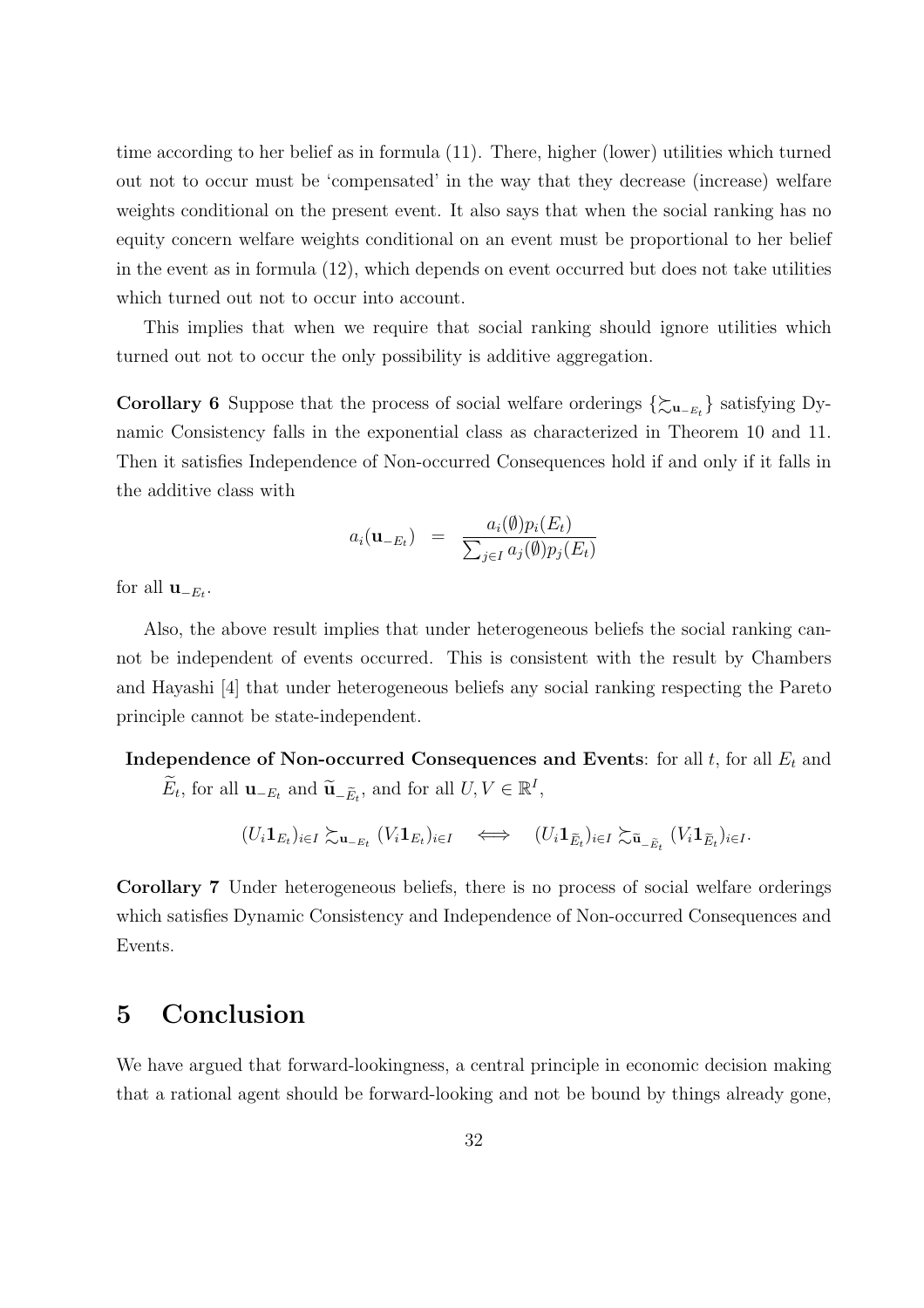is not appealing for collective decision making, and that things already gone have necessary and substantive roles there.

Then we have considered a dynamic process of social welfare orderings explicitly, and propose a discipline which is acceptable even after rejecting the forward-lookingness principle. It is that the process must be dynamically consistent and a meaningful normative postulate should be invariant under consistent updating.

Based on this standpoint, we presented a set of axioms for social welfare orderings which are invariant to consistent updating, and characterize a set of social welfare functions which are closed under updating. With such a class of social welfare functions, we characterized the roles for pasts and things known not to occur, which are played in the updating stage.

# **Appendix**

## **A Proofs of Theorem 1 and 2**

## **Proof of Theorem 1**

This is an asymmetric extension of the argument in Roberts ([13], Theorem 6) and Moulin  $([11],$  Theorem 2.6).

Necessity of the axioms is routine. We prove sufficiency.

From Order, Continuity and Separability,  $\succsim$  allows additive representation (see Debreu [5])

$$
\Phi(U) = \sum_{i \in I} \phi_i(U_i),
$$

which is unique positive affine transformations. From Pareto, each  $\phi_i$  is strictly increasing.

From Shift Covariance, both  $\sum_{i\in I}\phi_i(U_i)$  and  $\sum_{i\in I}\phi_i(U_i+c)$  are additive representations of the same ranking, therefore cardinal equivalence: there exist functions  $\psi$  and  $\zeta$  with  $\psi$ being positive such that

$$
\phi_i(U_i + c) = \psi(c)\phi_i(U_i) + \zeta(c)
$$

for all *i*.

This is generalized Pexider equation, which has a strongly increasing and weakly concave solution either in the form

$$
\phi_i(U_i) = -A_i e^{-\lambda_i U_i}
$$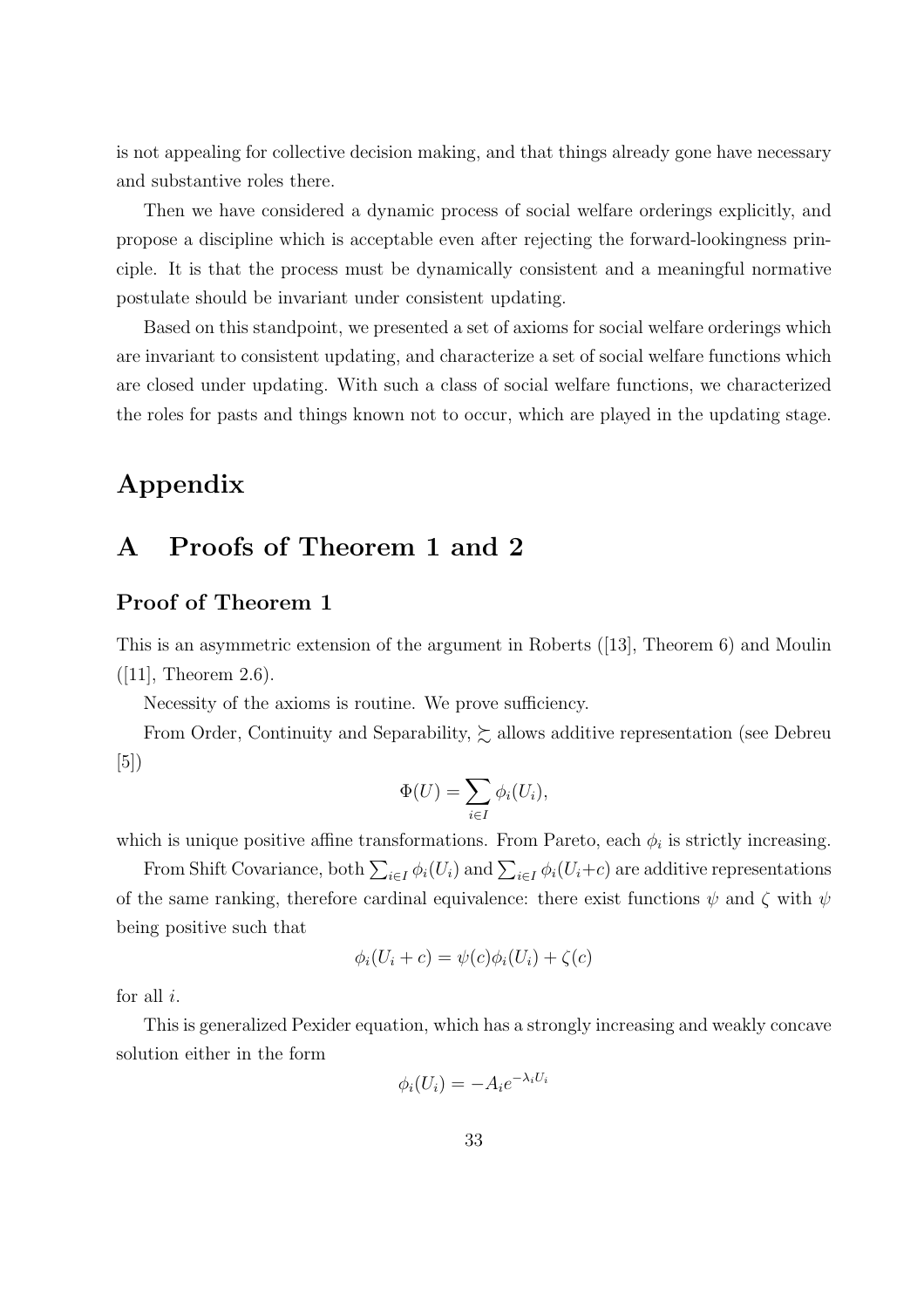with  $A_i >$  and  $\lambda_i > 0$  or

$$
\phi_i(U_i) = A_i U_i
$$

with  $A_i > 0$ .

Because  $\phi$  and  $\zeta$  are common across individuals, we must have

$$
\phi_i(U_i) = -A_i e^{-\lambda U_i}
$$

for all  $i \in I$  or

$$
\phi_i(U_i) = A_i U_i
$$

for all  $i \in I$ .

By normalizing  $a_i = A_i / \sum_{j \in I} A_j$  for each  $i \in I$ , we obtain the representation.

Uniqueness: On the exponential case, suppose both  $-\sum_{i\in I} a_i e^{-\lambda U_i}$  and  $-\sum_{i\in I} a'_i e^{-\lambda' U_i}$ represent the same ranking. Since they are additive representations of the same ranking, we have cardinal equivalence: there exist constants  $C, D$  with  $C > 0$  such that

$$
-a_i' e^{-\lambda' U_i} = -C a_i e^{-\lambda U_i} + D
$$

for all *i*.

Suppose  $D \neq 0$ . Then as  $U_i \to \infty$  we have  $-a'_i e^{-\lambda' U_i} \to 0$  but  $-Ca_i e^{-\lambda U_i} + D \to D \neq 0$ , a contradiction. Hence  $D=0$ .

By letting  $U_i = 0$  we have  $a'_i = Ca_i$ . Since  $\sum_{i \in I} a_i = 1$ , we obtain  $C = 1$  which implies  $a'_i = a_i$ . Then it is immediate to see  $\lambda' = \lambda$ .

On the additive case, suppose both  $\sum_{i \in I} a_i U_i$  and  $\sum_{i \in I} a'_i U_i$  represent the same ranking. Since they are additive representations of the same ranking, we have cardinal equivalence: there exist constants  $C, D$  with  $C > 0$  such that

$$
-a_i'U_i = -Ca_iU_i + D
$$

for all *i*.

By letting  $U_i$  we obtain  $D = 0$ . By letting  $U_i = 1$  we have  $C = 1$  which implies  $a'_i = a_i$ .

## **Proof of Theorem 2**

Necessity of the axioms is routine. We prove sufficiency.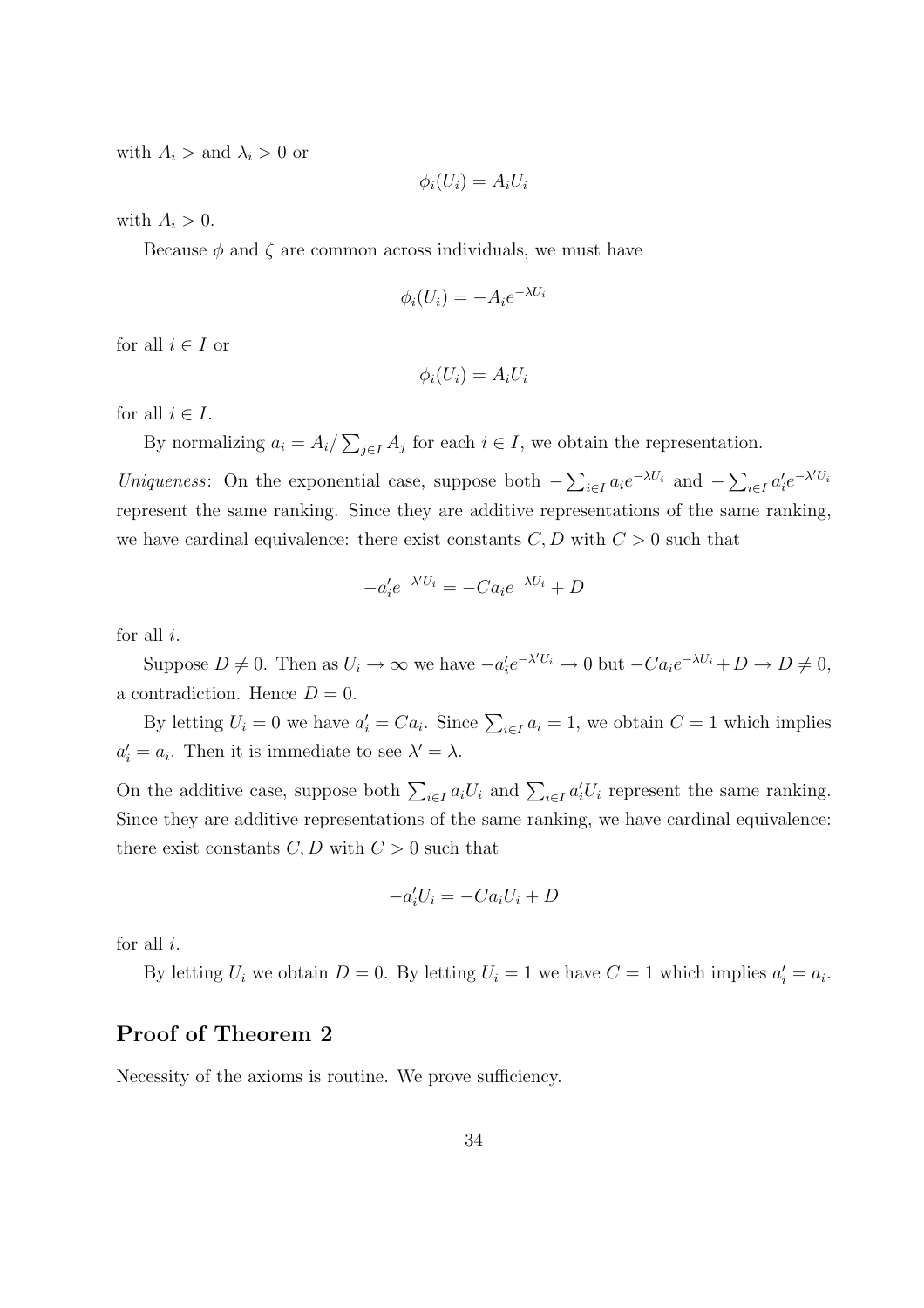Define  $\succsim^*$  by

$$
U \succsim^{\star} V \quad \Longleftrightarrow \quad (W_i U_i / \overline{W})_{i \in I} \succsim (W_i V_i / \overline{W})_{i \in I},
$$

where  $\overline{W} = \sum_{i \in I} W_i$ .

Then  $\zeta^*$  satisfies Order, Continuity, Pareto, Shift Covariance and Separability, and follows from Theorem 1 that either of the following two cases holds;

(i) there exists  $\lambda^* > 0$  and a vector  $a^* \in int \Delta(I)$  such that  $\succeq^*$  is represented in the form

$$
\Phi^{\star}(U) = -\sum_{i \in I} a_i^{\star} e^{-\lambda^{\star} U_i}
$$

(ii) there exists a vector  $a^* \in int\Delta(I)$  such that  $\succeq$  is represented in the form

$$
\Phi^{\star}(U) = \sum_{i \in I} a_i^{\star} U_i
$$

In case (i), we have

$$
U \succsim V \iff (U_i/W_i)_{i \in I} \succsim^*(V_i/W_i)_{i \in I}
$$
  

$$
\iff -\sum_{i \in I} a_i^* e^{-\lambda^* \overline{W} U_i/W_i} \ge -\sum_{i \in I} a_i^* e^{-\lambda^* \overline{W} V_i/W_i}
$$

Therefore, by letting  $\lambda_i = \lambda^* \overline{W}/W_i$  for each  $i \in I$  and  $a = a^*$ , we obtain the representation. In case (ii), we have

$$
U \succsim V \iff (\overline{W}U_i/W_i)_{i \in I} \succsim^{\star} (\overline{W}V_i/W_i)_{i \in I}
$$

$$
\iff \sum_{i \in I} a_i^{\star} \overline{W}U_i/W_i \geq -\sum_{i \in I} a_i^{\star} \overline{W}V_i/W_i
$$

Therefore, by letting  $a_i = \frac{a_i^* \overline{W}/W_i}{\sum_{j \in I} a_j^* \overline{W}/W_j}$  for each  $i \in I$  we obtain the representation.

Uniqueness: On the exponential case, suppose both  $-\sum_{i\in I} a_i e^{-\lambda_i U_i}$  and  $-\sum_{i\in I} a'_i e^{-\lambda'_i U_i}$ represent the same ranking. Since they are additive representations of the same ranking, we have cardinal equivalence: there exist constants  $C > 0$  and  $(D_i)_{i \in I}$  such that

$$
-a_i' e^{-\lambda_i' U_i} = -C a_i e^{-\lambda_i U_i} + D_i
$$

for all *i*.

Suppose  $D_i \neq 0$ . Then as  $U_i \to \infty$  we have  $-a'_i e^{-\lambda'_i U_i} \to 0$  but  $-Ca_i e^{-\lambda_i U_i} + D_i \to$  $D_i \neq 0$ , a contradiction. Hence  $D_i = 0$ .

By letting  $U_i = 0$  we have  $a'_i = Ca_i$ . Since  $\sum_{i \in I} a_i = 1$ , we obtain  $C = 1$  which implies  $a'_i = a_i$ . Then it is immediate to see  $\lambda'_i = \lambda_i$ , which is true for all *i*.

Uniqueness for the additive case is immediate.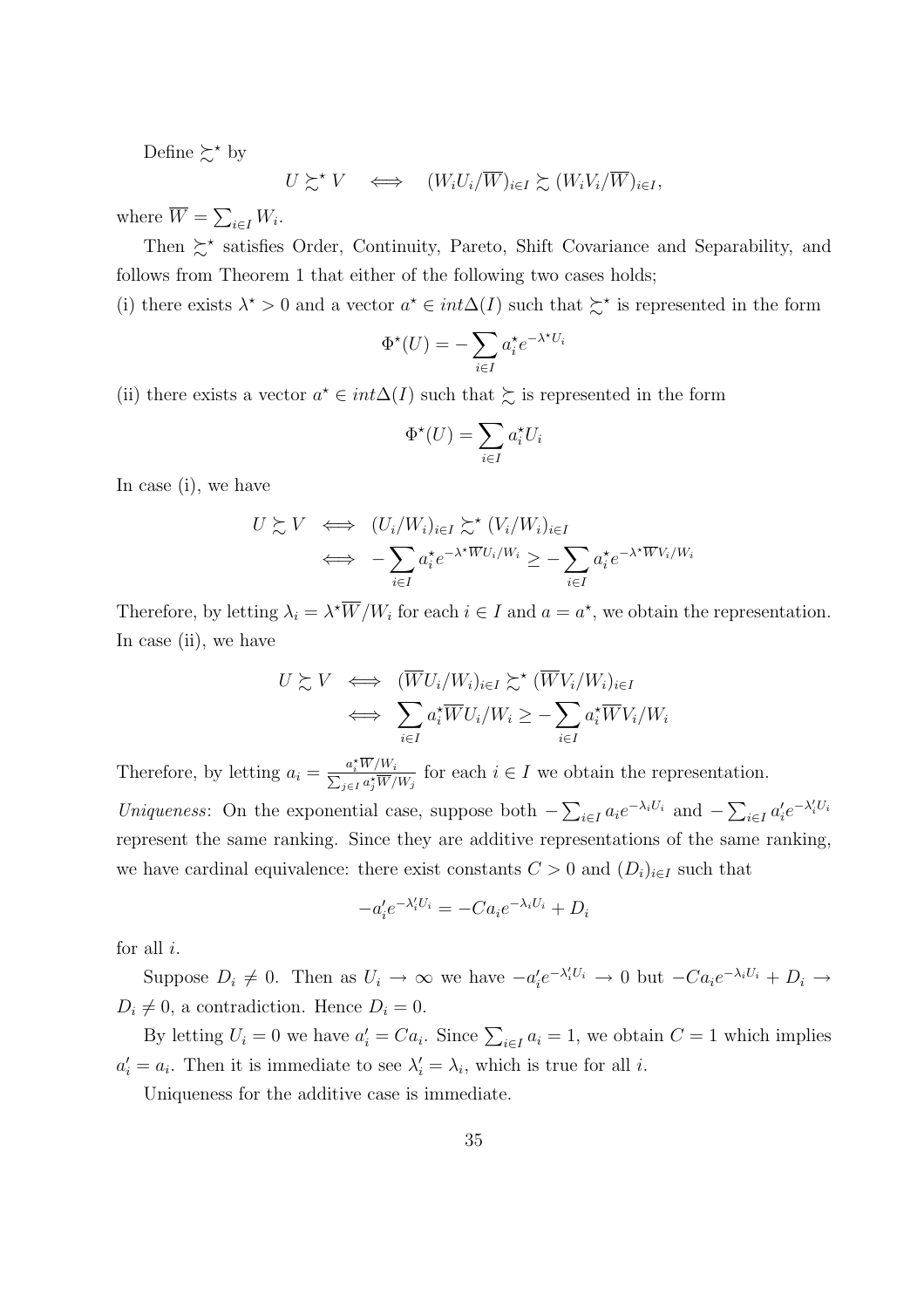## **References**

- [1] Elchanan Ben-Porath, Itzhak Gilboa and David Schmeidler (1997): On the Measurement of Inequality under Uncertainty, *Journal of Economic Theory*, 75, 194-204.
- [2] Antoine Bommier and Stephane Zuber (2010): Inequality Aversion and Time Consistency, working paper, Toulouse School of Economics.
- [3] Margaret Wise Brown (1993): *Walt Disney's: The Grasshopper and the Ants*, Disney Press, New York.
- [4] Christopher P. Chambers and Takashi Hayashi (2009): Preference aggregation under uncertainty: Savage vs. Pareto, *Games and Economic Behavior*, Vol 54, Issue 2, February 2006, 430-440.
- [5] Gerard Debreu (1960): Topological Methods in Cardinal Utility Theory, in Arrow, Karlin and Suppes, editors, *Mathematical Methods in the Social Sciences*, Stanford University Press, pp. 16-26.
- [6] Peter A. Diamond (1967): Cardinal Welfare, Individualistic Ethics, and Interpersonal Comparisons of Utility: Comment, *Journal of Political Economy*, 75: 765-766.
- [7] Larry Epstein and Uzi Segal (1992): Quadratic Social Welfare Functions, *Journal of Political Economy*, 100: 691-712.
- [8] Peter Hammond (1996): Consequentialist Decision Theory and Utilitarian Ethics in F. Farina, F. Hahn, and S. Vannucci (eds.) *Ethics, Rationality, and Economic Behaviour*, Oxford: Clarendon Press, pp. 92-118.
- [9] John C. Harsanyi (1955): Cardinal Welfare, Individualistic Ethics, and Interpersonal Comparisons of Utility, *Journal of Political Economy*, 63: 309-321.
- [10] Mark J. Machina (1989): Dynamic Consistency and Non-expected Utility Models of Choice under Uncertainty, *Journal of Economic Literature*, vol. 27(4), pages 1622-68.
- [11] Herve Moulin (1989): *Axioms of Cooperative Decision Making*, Cambridge: Cambridge University Press.